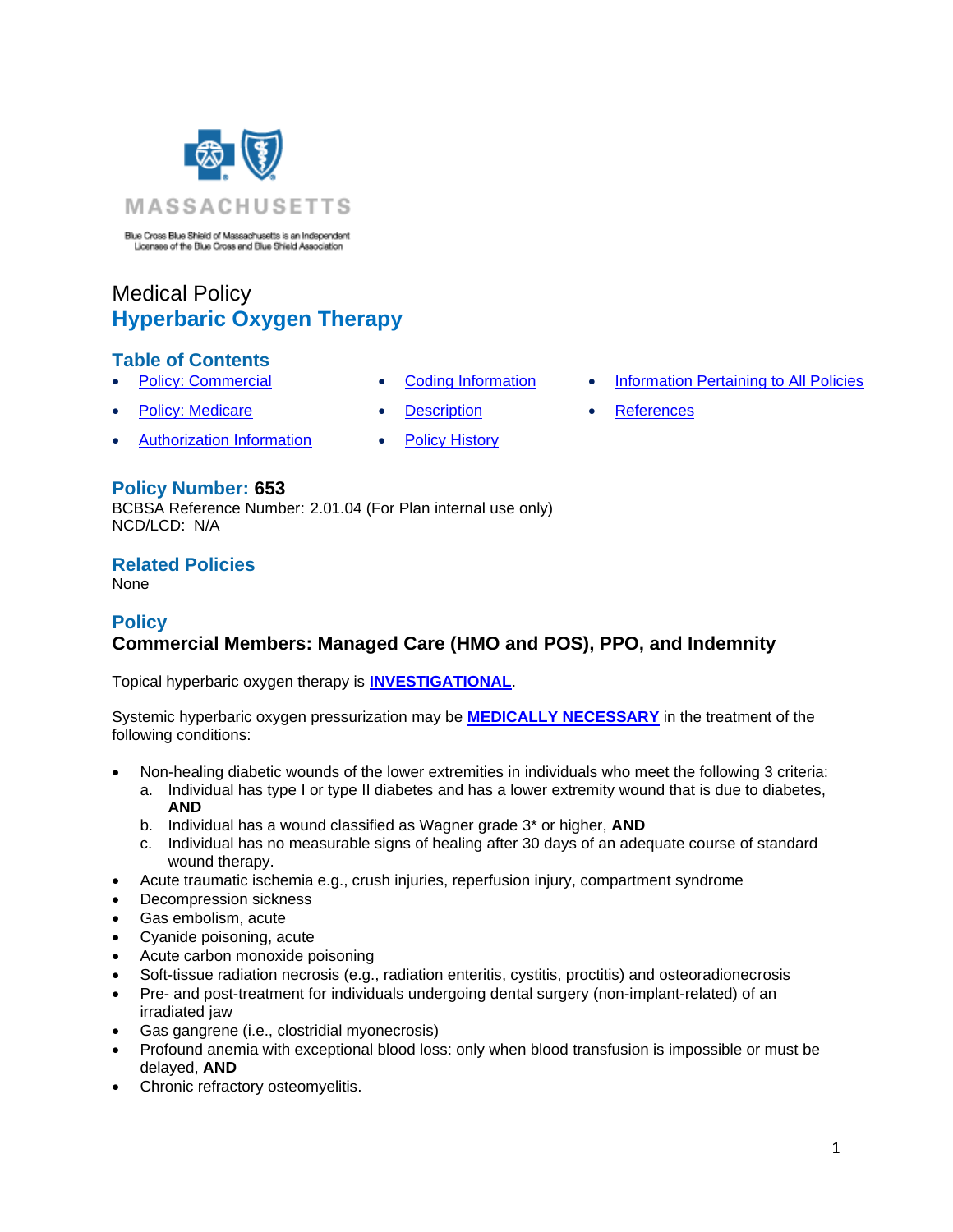\*The Wagner classification system of wounds is defined as:

- Grade 0: no open lesion.
- Grade 1: superficial ulcer without penetration to deeper layers.
- Grade 2: ulcer penetrates to tendon, bone, or joint.
- Grade 3: lesion has penetrated deeper than grade 2 and there is abscess, osteomyelitis, pyarthrosis, plantar space abscess, or infection of the tendon and tendon sheaths.
- Grade 4: wet or dry gangrene in the toes or forefoot.
- Grade 5: gangrene involves the whole foot or such a percentage that no local procedures are possible and amputation (at least at the below the knee level) is indicated.
- Hyperbaric oxygen pressurization is **[INVESTIGATIONAL](https://www.bluecrossma.org/medical-policies/sites/g/files/csphws2091/files/acquiadam-assets/Definition%20of%20Med%20Nec%20Inv%20Not%20Med%20Nec%20prn.pdf#page=1)** in the treatment of the following conditions:
- Acute arterial peripheral insufficiency
- Acute coronary syndromes and as an adjunct to coronary interventions, including but not limited to, percutaneous coronary interventions and cardiopulmonary bypass
- Acute ischemic stroke
- Acute osteomyelitis
- Acute surgical and traumatic wounds
- Acute thermal burns
- Autism spectrum disorders
- Bell's palsy
- Bisphosphonate-related osteonecrosis of the jaw
- Bone grafts
- Brown recluse spider bites
- Carbon tetrachloride poisoning, acute
- Cerebral edema, acute
- Cerebral palsy
- Cerebrovascular disease, acute (thrombotic or embolic) or chronic
- Chronic arm lymphedema following radiotherapy for cancer
- Chronic wounds, other than those in individuals with diabetes who meet the criteria specified in the medically necessary statement
- Compromised skin grafts or flaps
- Delayed onset muscle soreness
- Demyelinating diseases, e.g., multiple sclerosis, amyotrophic lateral sclerosis
- Early treatment (beginning at completion of radiation therapy) to reduce adverse effects of radiation therapy
- **Fibromyalgia**
- Fracture healing
- Herpes zoster
- Hydrogen sulfide poisoning
- Idiopathic femoral neck necrosis
- Idiopathic sudden sensorineural hearing loss
- In vitro fertilization
- Inflammatory bowel disease (Crohn disease or ulcerative colitis)
- Intra-abdominal and intracranial abscesses
- Lepromatous leprosy
- **Meningitis**
- Mental illness (i.e., posttraumatic stress disorder, generalized anxiety disorder or depression)
- **Migraine**
- Motor dysfunction associated with stroke
- Necrotizing soft-tissue infections
- Pseudomembranous colitis (antimicrobial agent-induced colitis)
- Pyoderma gangrenosum
- Radiation myelitis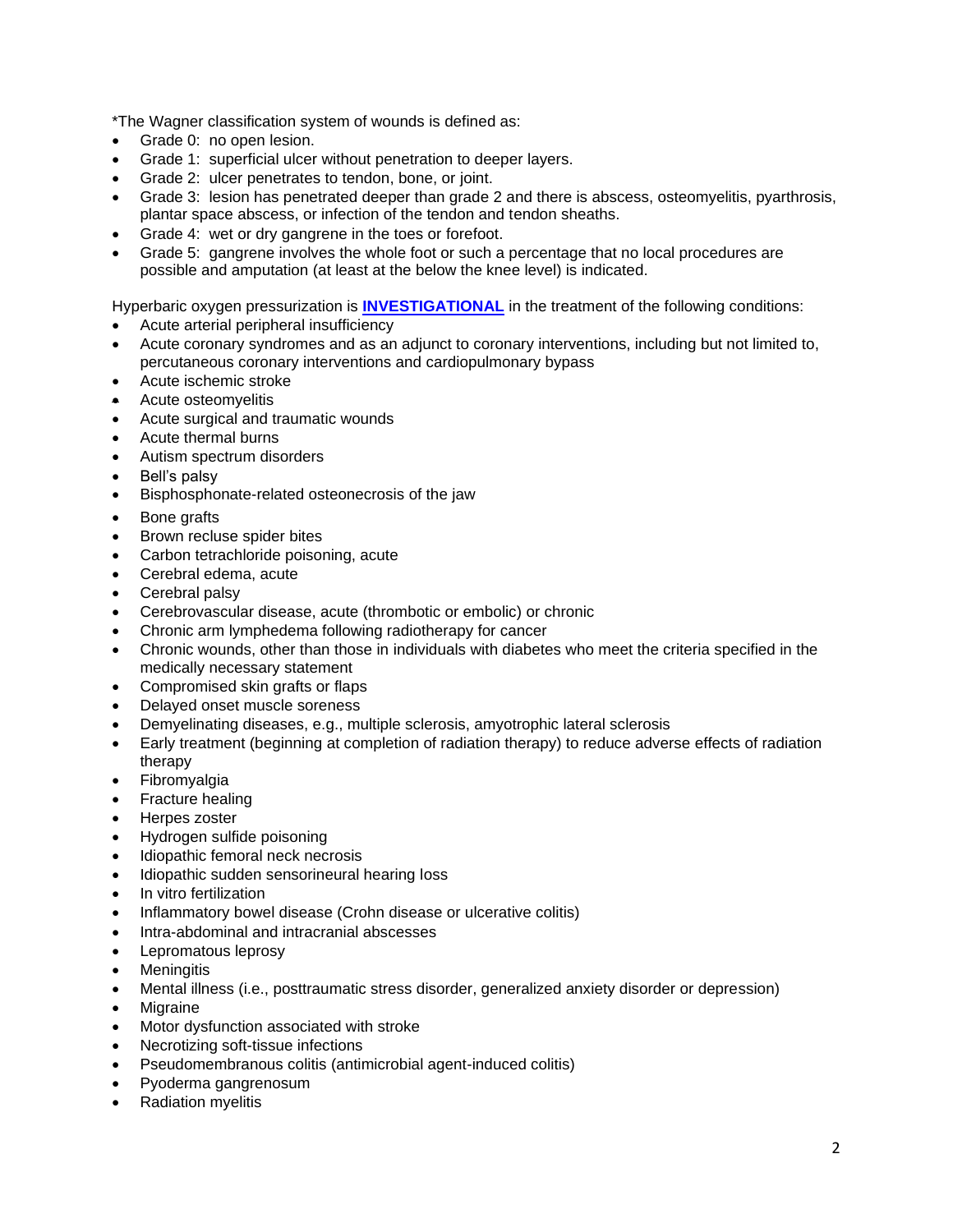- Radiation-induced injury in the head and neck, except as noted earlier in the medically necessary statement
- Refractory mycoses: mucormycosis, actinomycosis, canidiobolus coronato
- Retinal artery insufficiency, acute
- Retinopathy, adjunct to scleral buckling procedures in individuals with sickle cell peripheral retinopathy and retinal detachment
- Sickle cell crisis and/or hematuria
- Spinal cord injury
- Traumatic brain injury
- Tumor sensitization for cancer treatments, including but not limited to, radiotherapy or chemotherapy
- Vascular dementia.

## <span id="page-2-1"></span>**Prior Authorization Information**

#### **Inpatient**

• For services described in this policy, precertification/preauthorization **IS REQUIRED** for all products if the procedure is performed **inpatient**.

#### **Outpatient**

• For services described in this policy, see below for pro6ucts where prior authorization **might be required** if the procedure is performed **outpatient**.

|                                              | <b>Outpatient</b>                            |
|----------------------------------------------|----------------------------------------------|
| <b>Commercial Managed Care (HMO and POS)</b> | Prior authorization is <b>not required</b> . |
| <b>Commercial PPO and Indemnity</b>          | Prior authorization is <b>not required.</b>  |

## <span id="page-2-0"></span>**CPT Codes / HCPCS Codes / ICD Codes**

*Inclusion or exclusion of a code does not constitute or imply member coverage or provider reimbursement. Please refer to the member's contract benefits in effect at the time of service to determine coverage or non-coverage as it applies to an individual member.* 

*Providers should report all services using the most up-to-date industry-standard procedure, revenue, and diagnosis codes, including modifiers where applicable.*

*The following codes are included below for informational purposes only; this is not an all-inclusive list.*

#### **The above medical necessity criteria MUST be met for the following codes to be covered for Commercial Members: Managed Care (HMO and POS), PPO, and Indemnity:**

## **CPT Codes**

| CPT codes: | <b>Code Description</b>                                                        |
|------------|--------------------------------------------------------------------------------|
| 99183      | Physician attendance and supervision of hyperbaric oxygen therapy, per session |

### **HCPCS Codes**

| <b>HCPCS</b> |                                                                             |
|--------------|-----------------------------------------------------------------------------|
| codes:       | <b>Code Description</b>                                                     |
| l G0277      | Hyperbaric oxygen under pressure, full body chamber, per 30 minute interval |

**The following ICD Diagnosis Codes are considered medically necessary when submitted with the CPT, HCPCS and/or ICD Procedure codes above if medical necessity criteria are met:**

## **ICD-10-CM Diagnosis Coding**

| <b>ICD-10-CM</b><br>diagnosis |                         |
|-------------------------------|-------------------------|
| codes:                        | <b>Code Description</b> |
| A48.0                         | Gas gangrene            |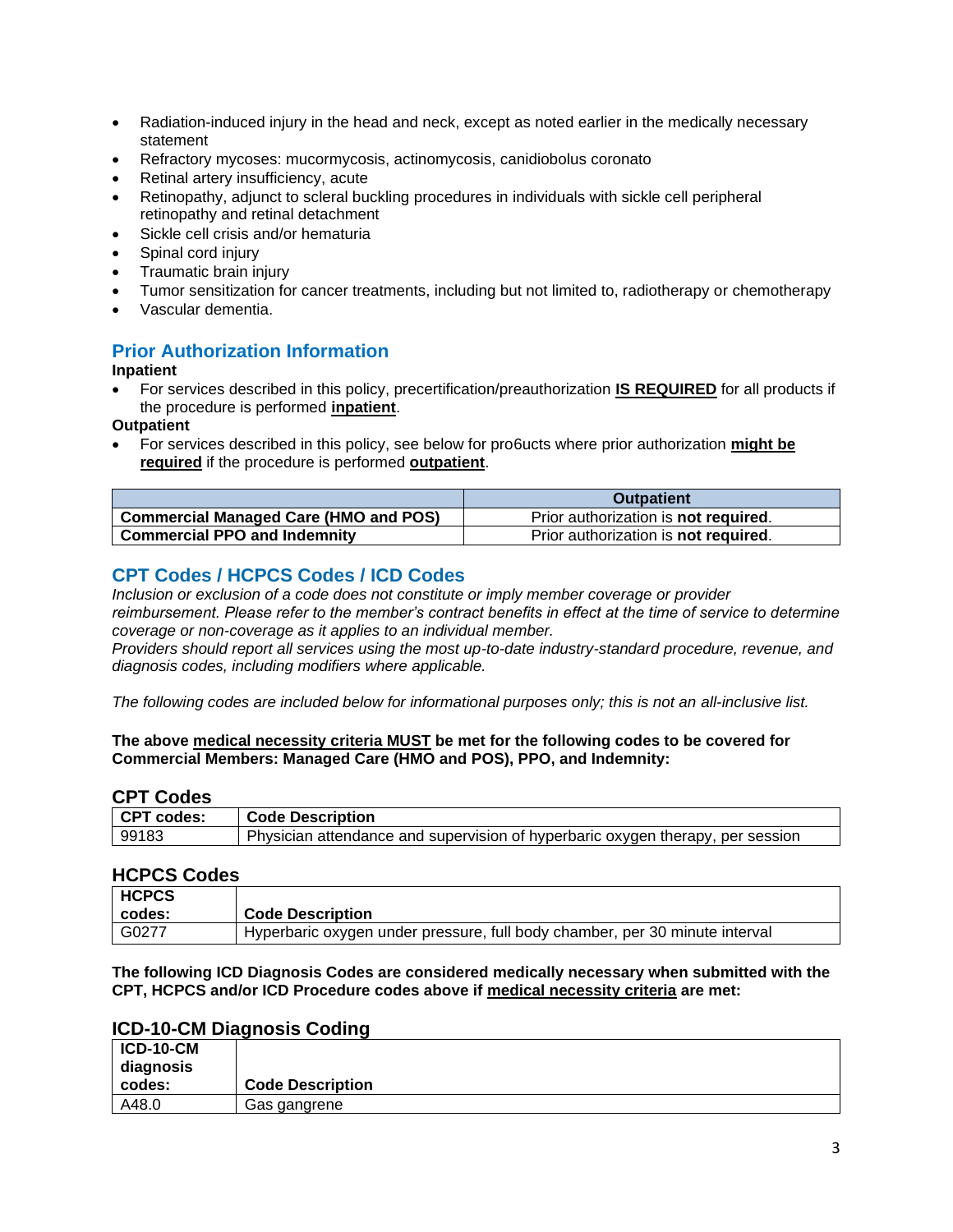| D62     | Acute posthemorrhagic anemia                                                               |
|---------|--------------------------------------------------------------------------------------------|
|         | Diabetes mellitus due to underlying condition with diabetic peripheral angiopathy with     |
| E08.52  | gangrene                                                                                   |
|         | Drug or chemical induced diabetes mellitus with diabetic peripheral angiopathy with        |
| E09.52  | gangrene                                                                                   |
| E10.51  | Type 1 diabetes mellitus with diabetic peripheral angiopathy without gangrene              |
| E10.51  | Type 1 diabetes mellitus with diabetic peripheral angiopathy without gangrene              |
| E10.52  | Type 1 diabetes mellitus with diabetic peripheral angiopathy with gangrene                 |
| E10.52  | Type 1 diabetes mellitus with diabetic peripheral angiopathy with gangrene                 |
| E10.59  | Type 1 diabetes mellitus with other circulatory complications                              |
| E10.621 | Type 1 diabetes mellitus with foot ulcer                                                   |
| E10.622 | Type 1 diabetes mellitus with other skin ulcer                                             |
| E10.628 | Type 1 diabetes mellitus with other skin complications                                     |
| E11.51  | Type 2 diabetes mellitus with diabetic peripheral angiopathy without gangrene              |
| E11.51  | Type 2 diabetes mellitus with diabetic peripheral angiopathy without gangrene              |
| E11.52  | Type 2 diabetes mellitus with diabetic peripheral angiopathy with gangrene                 |
| E11.52  | Type 2 diabetes mellitus with diabetic peripheral angiopathy with gangrene                 |
| E11.59  | Type 2 diabetes mellitus with other circulatory complications                              |
| E11.621 | Type 2 diabetes mellitus with foot ulcer                                                   |
| E11.622 | Type 2 diabetes mellitus with other skin ulcer                                             |
| E11.628 | Type 2 diabetes mellitus with other skin complications                                     |
|         | Other specified diabetes mellitus with diabetic peripheral angiopathy without              |
| E13.51  | gangrene                                                                                   |
| E13.52  | Other specified diabetes mellitus with diabetic peripheral angiopathy with gangrene        |
| E13.52  | Other specified diabetes mellitus with diabetic peripheral angiopathy with gangrene        |
| E13.59  | Other specified diabetes mellitus with other circulatory complications                     |
| E13.621 | Other specified diabetes mellitus with foot ulcer                                          |
| E13.622 | Other specified diabetes mellitus with other skin ulcer                                    |
| E13.628 | Other specified diabetes mellitus with other skin complications                            |
| 170.231 | Atherosclerosis of native arteries of right leg with ulceration of thigh                   |
| 170.232 | Atherosclerosis of native arteries of right leg with ulceration of calf                    |
| 170.233 | Atherosclerosis of native arteries of right leg with ulceration of ankle                   |
| 170.234 | Atherosclerosis of native arteries of right leg with ulceration of heel and midfoot        |
| 170.235 | Atherosclerosis of native arteries of right leg with ulceration of other part of foot      |
|         | Atherosclerosis of native arteries of right leg with ulceration of other part of lower     |
| 170.238 | right leg                                                                                  |
| 170.239 | Atherosclerosis of native arteries of right leg with ulceration of unspecified site        |
| 170.241 | Atherosclerosis of native arteries of left leg with ulceration of thigh                    |
| 170.242 | Atherosclerosis of native arteries of left leg with ulceration of calf                     |
| 170.243 | Atherosclerosis of native arteries of left leg with ulceration of ankle                    |
| 170.244 | Atherosclerosis of native arteries of left leg with ulceration of heel and midfoot         |
| 170.245 | Atherosclerosis of native arteries of left leg with ulceration of other part of foot       |
|         | Atherosclerosis of native arteries of left leg with ulceration of other part of lower left |
| 170.248 | leg                                                                                        |
| 170.249 | Atherosclerosis of native arteries of left leg with ulceration of unspecified site         |
|         | Atherosclerosis of unspecified type of bypass graft(s) of the right leg with ulceration    |
| 170.331 | of thigh                                                                                   |
|         | Atherosclerosis of unspecified type of bypass graft(s) of the right leg with ulceration    |
| 170.332 | of calf                                                                                    |
|         | Atherosclerosis of unspecified type of bypass graft(s) of the right leg with ulceration    |
| 170.333 | of ankle                                                                                   |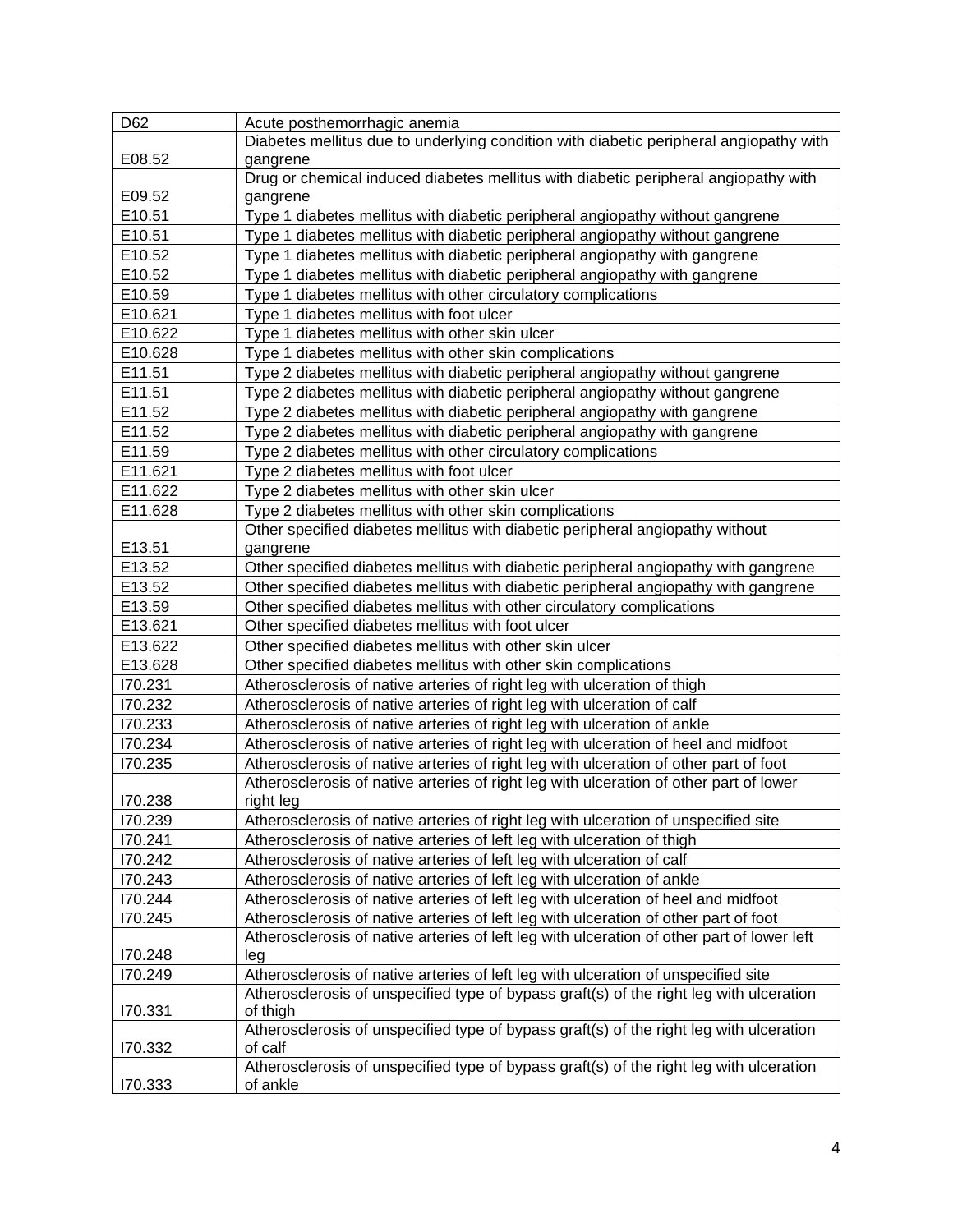| 170.334 | Atherosclerosis of unspecified type of bypass graft(s) of the right leg with ulceration<br>of heel and midfoot        |
|---------|-----------------------------------------------------------------------------------------------------------------------|
| 170.335 | Atherosclerosis of unspecified type of bypass graft(s) of the right leg with ulceration<br>of other part of foot      |
| 170.338 | Atherosclerosis of unspecified type of bypass graft(s) of the right leg with ulceration<br>of other part of lower leg |
| 170.339 | Atherosclerosis of unspecified type of bypass graft(s) of the right leg with ulceration<br>of unspecified site        |
| 170.341 | Atherosclerosis of unspecified type of bypass graft(s) of the left leg with ulceration of<br>thigh                    |
| 170.342 | Atherosclerosis of unspecified type of bypass graft(s) of the left leg with ulceration of<br>calf                     |
| 170.343 | Atherosclerosis of unspecified type of bypass graft(s) of the left leg with ulceration of<br>ankle                    |
| 170.344 | Atherosclerosis of unspecified type of bypass graft(s) of the left leg with ulceration of<br>heel and midfoot         |
| 170.345 | Atherosclerosis of unspecified type of bypass graft(s) of the left leg with ulceration of<br>other part of foot       |
| 170.348 | Atherosclerosis of unspecified type of bypass graft(s) of the left leg with ulceration of<br>other part of lower leg  |
| 170.349 | Atherosclerosis of unspecified type of bypass graft(s) of the left leg with ulceration of<br>unspecified site         |
| 170.361 | Atherosclerosis of unspecified type of bypass graft(s) of the extremities with<br>gangrene, right leg                 |
| 170.362 | Atherosclerosis of unspecified type of bypass graft(s) of the extremities with<br>gangrene, left leg                  |
| 170.363 | Atherosclerosis of unspecified type of bypass graft(s) of the extremities with<br>gangrene, bilateral legs            |
| 170.368 | Atherosclerosis of unspecified type of bypass graft(s) of the extremities with<br>gangrene, other extremity           |
| 170.369 | Atherosclerosis of unspecified type of bypass graft(s) of the extremities with<br>gangrene, unspecified extremity     |
| 170.431 | Atherosclerosis of autologous vein bypass graft(s) of the right leg with ulceration of<br>thigh                       |
| 170.432 | Atherosclerosis of autologous vein bypass graft(s) of the right leg with ulceration of<br>calf                        |
| 170.433 | Atherosclerosis of autologous vein bypass graft(s) of the right leg with ulceration of<br>ankle                       |
| 170.434 | Atherosclerosis of autologous vein bypass graft(s) of the right leg with ulceration of<br>heel and midfoot            |
| 170.435 | Atherosclerosis of autologous vein bypass graft(s) of the right leg with ulceration of<br>other part of foot          |
| 170.438 | Atherosclerosis of autologous vein bypass graft(s) of the right leg with ulceration of<br>other part of lower leg     |
| 170.439 | Atherosclerosis of autologous vein bypass graft(s) of the right leg with ulceration of<br>unspecified site            |
| 170.441 | Atherosclerosis of autologous vein bypass graft(s) of the left leg with ulceration of<br>thigh                        |
| 170.442 | Atherosclerosis of autologous vein bypass graft(s) of the left leg with ulceration of<br>calf                         |
| 170.443 | Atherosclerosis of autologous vein bypass graft(s) of the left leg with ulceration of<br>ankle                        |
| 170.444 | Atherosclerosis of autologous vein bypass graft(s) of the left leg with ulceration of<br>heel and midfoot             |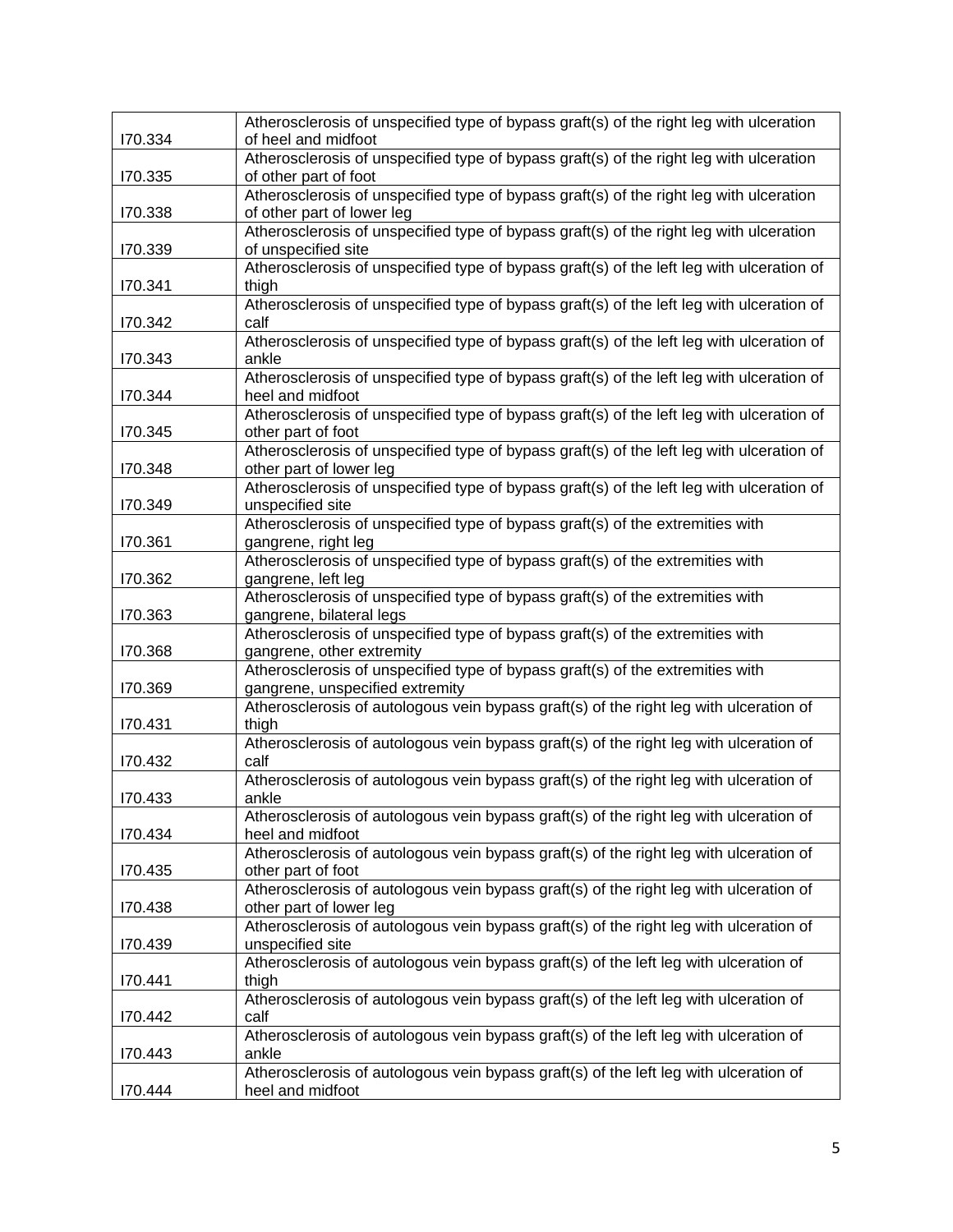|         | Atherosclerosis of autologous vein bypass graft(s) of the left leg with ulceration of                              |
|---------|--------------------------------------------------------------------------------------------------------------------|
| 170.445 | other part of foot                                                                                                 |
| 170.448 | Atherosclerosis of autologous vein bypass graft(s) of the left leg with ulceration of<br>other part of lower leg   |
|         | Atherosclerosis of autologous vein bypass graft(s) of the left leg with ulceration of                              |
| 170.449 | unspecified site                                                                                                   |
|         | Atherosclerosis of autologous vein bypass graft(s) of the extremities with gangrene,                               |
| 170.461 | right leg                                                                                                          |
|         | Atherosclerosis of autologous vein bypass graft(s) of the extremities with gangrene,                               |
| 170.462 | left leg                                                                                                           |
|         | Atherosclerosis of autologous vein bypass graft(s) of the extremities with gangrene,                               |
| 170.463 | bilateral legs                                                                                                     |
|         | Atherosclerosis of autologous vein bypass graft(s) of the extremities with gangrene,                               |
| 170.468 | other extremity                                                                                                    |
|         | Atherosclerosis of autologous vein bypass graft(s) of the extremities with gangrene,                               |
| 170.469 | unspecified extremity                                                                                              |
| 170.531 | Atherosclerosis of nonautologous biological bypass graft(s) of the right leg with<br>ulceration of thigh           |
|         | Atherosclerosis of nonautologous biological bypass graft(s) of the right leg with                                  |
| 170.532 | ulceration of calf                                                                                                 |
|         | Atherosclerosis of nonautologous biological bypass graft(s) of the right leg with                                  |
| 170.533 | ulceration of ankle                                                                                                |
|         | Atherosclerosis of nonautologous biological bypass graft(s) of the right leg with                                  |
| 170.534 | ulceration of heel and midfoot                                                                                     |
|         | Atherosclerosis of nonautologous biological bypass graft(s) of the right leg with                                  |
| I70.535 | ulceration of other part of foot                                                                                   |
|         | Atherosclerosis of nonautologous biological bypass graft(s) of the right leg with                                  |
| 170.538 | ulceration of other part of lower leg                                                                              |
|         | Atherosclerosis of nonautologous biological bypass graft(s) of the right leg with                                  |
| 170.539 | ulceration of unspecified site                                                                                     |
|         | Atherosclerosis of nonautologous biological bypass graft(s) of the left leg with                                   |
| 170.541 | ulceration of thigh                                                                                                |
|         | Atherosclerosis of nonautologous biological bypass graft(s) of the left leg with                                   |
| 170.542 | ulceration of calf                                                                                                 |
|         | Atherosclerosis of nonautologous biological bypass graft(s) of the left leg with                                   |
| 170.543 | ulceration of ankle                                                                                                |
| 170.544 | Atherosclerosis of nonautologous biological bypass graft(s) of the left leg with<br>ulceration of heel and midfoot |
|         | Atherosclerosis of nonautologous biological bypass graft(s) of the left leg with                                   |
| 170.545 | ulceration of other part of foot                                                                                   |
|         | Atherosclerosis of nonautologous biological bypass graft(s) of the left leg with                                   |
| 170.548 | ulceration of other part of lower leg                                                                              |
|         | Atherosclerosis of nonautologous biological bypass graft(s) of the left leg with                                   |
| 170.549 | ulceration of unspecified site                                                                                     |
|         | Atherosclerosis of nonautologous biological bypass graft(s) of the extremities with                                |
| 170.561 | gangrene, right leg                                                                                                |
|         | Atherosclerosis of nonautologous biological bypass graft(s) of the extremities with                                |
| 170.562 | gangrene, left leg                                                                                                 |
|         | Atherosclerosis of nonautologous biological bypass graft(s) of the extremities with                                |
| 170.563 | gangrene, bilateral legs                                                                                           |
|         | Atherosclerosis of nonautologous biological bypass graft(s) of the extremities with                                |
| 170.568 | gangrene, other extremity                                                                                          |
|         | Atherosclerosis of nonautologous biological bypass graft(s) of the extremities with                                |
| 170.569 | gangrene, unspecified extremity                                                                                    |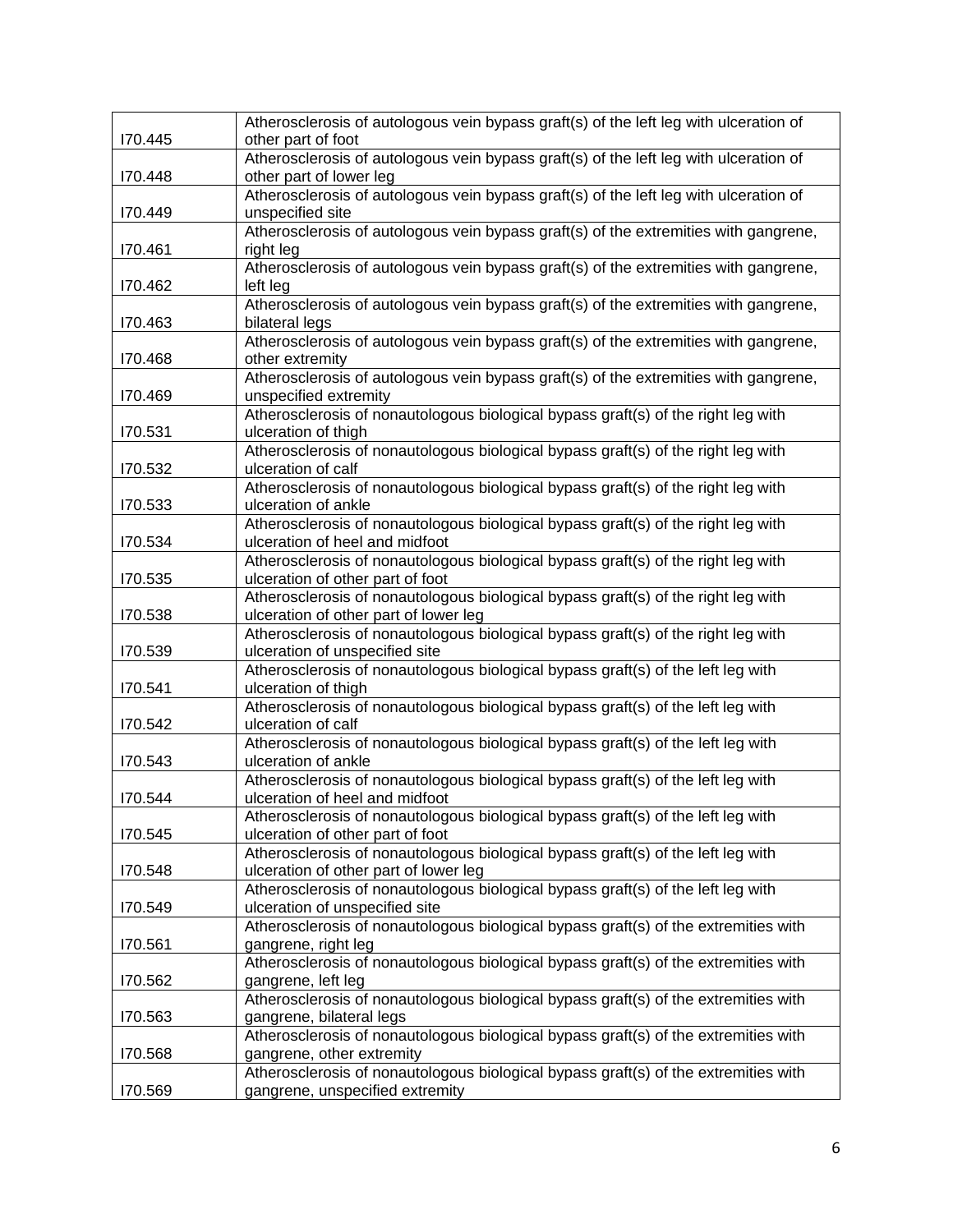|         | Atherosclerosis of nonbiological bypass graft(s) of the right leg with ulceration of                            |
|---------|-----------------------------------------------------------------------------------------------------------------|
| 170.631 | thigh                                                                                                           |
| 170.632 | Atherosclerosis of nonbiological bypass graft(s) of the right leg with ulceration of calf                       |
| 170.633 | Atherosclerosis of nonbiological bypass graft(s) of the right leg with ulceration of<br>ankle                   |
| 170.634 | Atherosclerosis of nonbiological bypass graft(s) of the right leg with ulceration of heel<br>and midfoot        |
| 170.635 | Atherosclerosis of nonbiological bypass graft(s) of the right leg with ulceration of<br>other part of foot      |
| 170.638 | Atherosclerosis of nonbiological bypass graft(s) of the right leg with ulceration of<br>other part of lower leg |
| 170.639 | Atherosclerosis of nonbiological bypass graft(s) of the right leg with ulceration of<br>unspecified site        |
| 170.641 | Atherosclerosis of nonbiological bypass graft(s) of the left leg with ulceration of thigh                       |
| 170.642 | Atherosclerosis of nonbiological bypass graft(s) of the left leg with ulceration of calf                        |
| 170.643 | Atherosclerosis of nonbiological bypass graft(s) of the left leg with ulceration of ankle                       |
| 170.644 | Atherosclerosis of nonbiological bypass graft(s) of the left leg with ulceration of heel<br>and midfoot         |
| 170.645 | Atherosclerosis of nonbiological bypass graft(s) of the left leg with ulceration of other<br>part of foot       |
| 170.648 | Atherosclerosis of nonbiological bypass graft(s) of the left leg with ulceration of other<br>part of lower leg  |
| 170.649 | Atherosclerosis of nonbiological bypass graft(s) of the left leg with ulceration of<br>unspecified site         |
| 170.661 | Atherosclerosis of nonbiological bypass graft(s) of the extremities with gangrene,<br>right leg                 |
| I70.662 | Atherosclerosis of nonbiological bypass graft(s) of the extremities with gangrene, left<br>leg                  |
| 170.663 | Atherosclerosis of nonbiological bypass graft(s) of the extremities with gangrene,<br>bilateral legs            |
| 170.668 | Atherosclerosis of nonbiological bypass graft(s) of the extremities with gangrene,<br>other extremity           |
| 170.669 | Atherosclerosis of nonbiological bypass graft(s) of the extremities with gangrene,<br>unspecified extremity     |
| 170.731 | Atherosclerosis of other type of bypass graft(s) of the right leg with ulceration of thigh                      |
| 170.732 | Atherosclerosis of other type of bypass graft(s) of the right leg with ulceration of calf                       |
| 170.733 | Atherosclerosis of other type of bypass graft(s) of the right leg with ulceration of<br>ankle                   |
| 170.734 | Atherosclerosis of other type of bypass graft(s) of the right leg with ulceration of heel<br>and midfoot        |
| 170.735 | Atherosclerosis of other type of bypass graft(s) of the right leg with ulceration of other<br>part of foot      |
|         | Atherosclerosis of other type of bypass graft(s) of the right leg with ulceration of other                      |
| 170.738 | part of lower leg<br>Atherosclerosis of other type of bypass graft(s) of the right leg with ulceration of       |
| 170.739 | unspecified site                                                                                                |
| 170.741 | Atherosclerosis of other type of bypass graft(s) of the left leg with ulceration of thigh                       |
| 170.742 | Atherosclerosis of other type of bypass graft(s) of the left leg with ulceration of calf                        |
| 170.743 | Atherosclerosis of other type of bypass graft(s) of the left leg with ulceration of ankle                       |
| 170.744 | Atherosclerosis of other type of bypass graft(s) of the left leg with ulceration of heel<br>and midfoot         |
| 170.745 | Atherosclerosis of other type of bypass graft(s) of the left leg with ulceration of other<br>part of foot       |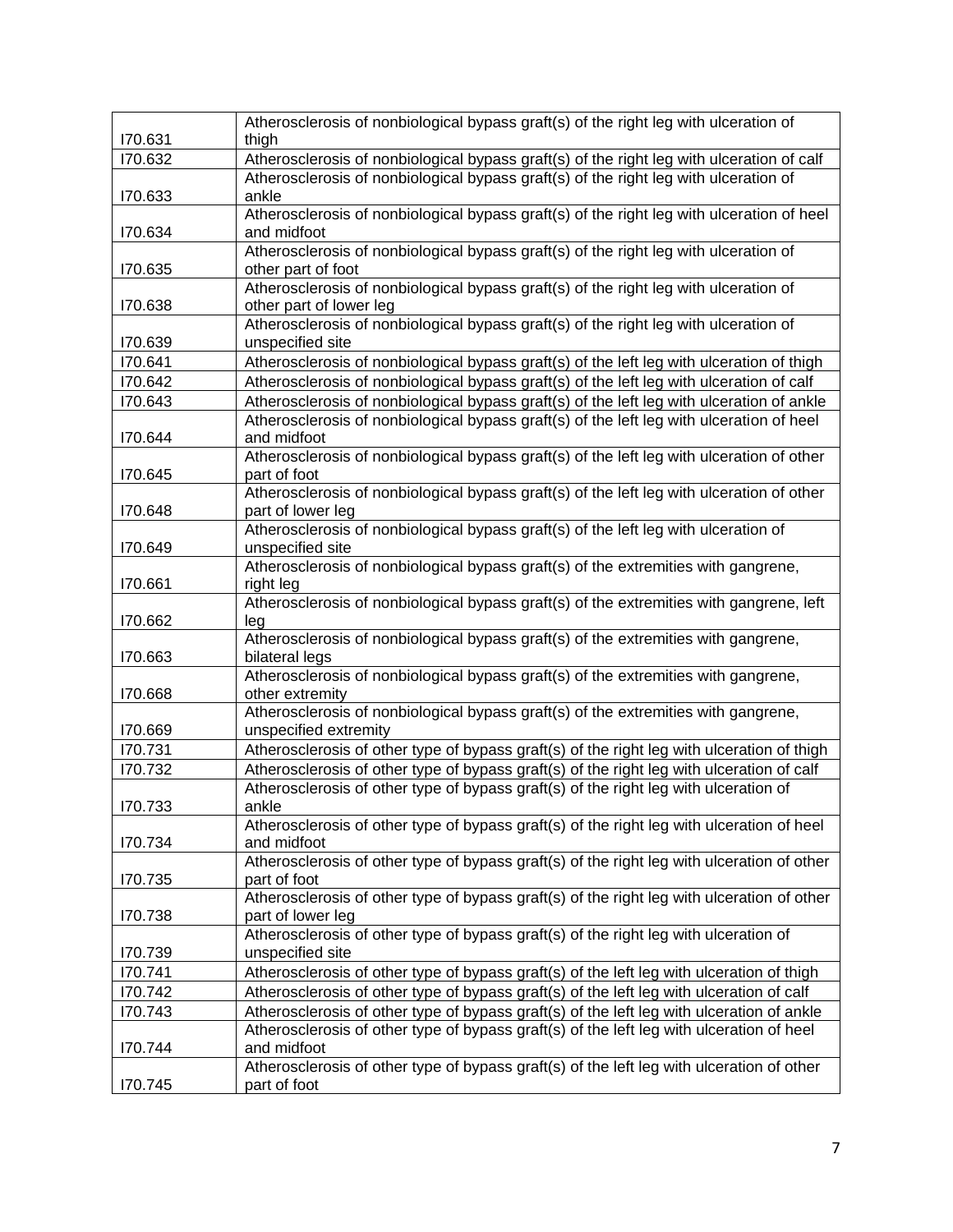|                    | Atherosclerosis of other type of bypass graft(s) of the left leg with ulceration of other<br>part of lower leg                             |
|--------------------|--------------------------------------------------------------------------------------------------------------------------------------------|
| 170.748            | Atherosclerosis of other type of bypass graft(s) of the left leg with ulceration of                                                        |
| 170.749            | unspecified site                                                                                                                           |
|                    | Atherosclerosis of other type of bypass graft(s) of the extremities with gangrene, right                                                   |
| 170.761            | leg                                                                                                                                        |
|                    | Atherosclerosis of other type of bypass graft(s) of the extremities with gangrene, left                                                    |
| 170.762            | leg                                                                                                                                        |
|                    | Atherosclerosis of other type of bypass graft(s) of the extremities with gangrene,                                                         |
| 170.763            | bilateral legs                                                                                                                             |
|                    | Atherosclerosis of other type of bypass graft(s) of the extremities with gangrene,                                                         |
| 170.768            | other extremity<br>Atherosclerosis of other type of bypass graft(s) of the extremities with gangrene,                                      |
| 170.769            | unspecified extremity                                                                                                                      |
| 173.01             | Raynaud's syndrome with gangrene                                                                                                           |
| 196                | Gangrene, not elsewhere classified                                                                                                         |
| K62.7              | Radiation proctitis                                                                                                                        |
| L59.8              | Other specified disorders of the skin and subcutaneous tissue related to radiation                                                         |
| L59.9              | Disorder of the skin and subcutaneous tissue related to radiation, unspecified                                                             |
| L97.101            | Non-pressure chronic ulcer of unspecified thigh limited to breakdown of skin                                                               |
| L97.102            | Non-pressure chronic ulcer of unspecified thigh with fat layer exposed                                                                     |
| L97.103            | Non-pressure chronic ulcer of unspecified thigh with necrosis of muscle                                                                    |
| L97.104            | Non-pressure chronic ulcer of unspecified thigh with necrosis of bone                                                                      |
|                    | Non-pressure chronic ulcer of unspecified thigh with muscle involvement without                                                            |
| L97.105            | evidence of necrosis                                                                                                                       |
|                    | Non-pressure chronic ulcer of unspecified thigh with bone involvement without                                                              |
| L97.106            | evidence of necrosis                                                                                                                       |
| L97.108            | Non-pressure chronic ulcer of unspecified thigh with other specified severity                                                              |
| L97.109<br>L97.111 | Non-pressure chronic ulcer of unspecified thigh with unspecified severity                                                                  |
| L97.112            | Non-pressure chronic ulcer of right thigh limited to breakdown of skin<br>Non-pressure chronic ulcer of right thigh with fat layer exposed |
| L97.113            | Non-pressure chronic ulcer of right thigh with necrosis of muscle                                                                          |
| L97.114            | Non-pressure chronic ulcer of right thigh with necrosis of bone                                                                            |
|                    | Non-pressure chronic ulcer of right thigh with muscle involvement without evidence                                                         |
| L97.115            | of necrosis                                                                                                                                |
|                    | Non-pressure chronic ulcer of right thigh with bone involvement without evidence of                                                        |
| L97.116            | necrosis                                                                                                                                   |
| L97.118            | Non-pressure chronic ulcer of right thigh with other specified severity                                                                    |
| L97.119            | Non-pressure chronic ulcer of right thigh with unspecified severity                                                                        |
| L97.121            | Non-pressure chronic ulcer of left thigh limited to breakdown of skin                                                                      |
| L97.122            | Non-pressure chronic ulcer of left thigh with fat layer exposed                                                                            |
| L97.123            | Non-pressure chronic ulcer of left thigh with necrosis of muscle                                                                           |
| L97.124            | Non-pressure chronic ulcer of left thigh with necrosis of bone                                                                             |
|                    | Non-pressure chronic ulcer of left thigh with muscle involvement without evidence of                                                       |
| L97.125            | necrosis                                                                                                                                   |
|                    | Non-pressure chronic ulcer of left thigh with bone involvement without evidence of                                                         |
| L97.126            | necrosis                                                                                                                                   |
| L97.128            | Non-pressure chronic ulcer of left thigh with other specified severity                                                                     |
| L97.129            | Non-pressure chronic ulcer of left thigh with unspecified severity                                                                         |
| L97.201            | Non-pressure chronic ulcer of unspecified calf limited to breakdown of skin                                                                |
| L97.202            | Non-pressure chronic ulcer of unspecified calf with fat layer exposed                                                                      |
| L97.203            | Non-pressure chronic ulcer of unspecified calf with necrosis of muscle                                                                     |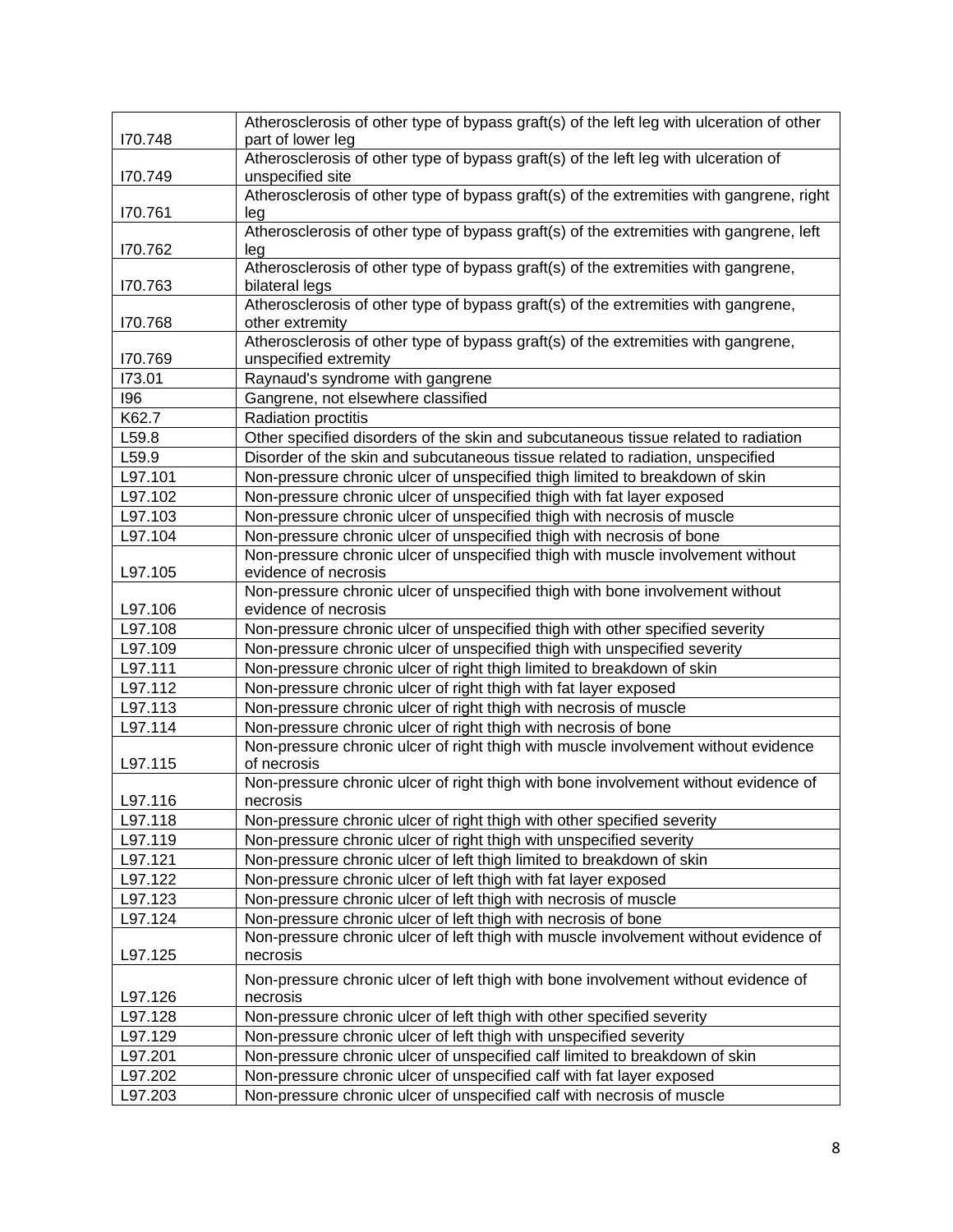| L97.204 | Non-pressure chronic ulcer of unspecified calf with necrosis of bone                 |
|---------|--------------------------------------------------------------------------------------|
|         | Non-pressure chronic ulcer of unspecified calf with muscle involvement without       |
| L97.205 | evidence of necrosis                                                                 |
|         | Non-pressure chronic ulcer of unspecified calf with bone involvement without         |
| L97.206 | evidence of necrosis                                                                 |
| L97.208 | Non-pressure chronic ulcer of unspecified calf with other specified severity         |
| L97.209 | Non-pressure chronic ulcer of unspecified calf with unspecified severity             |
| L97.211 | Non-pressure chronic ulcer of right calf limited to breakdown of skin                |
| L97.212 | Non-pressure chronic ulcer of right calf with fat layer exposed                      |
| L97.213 | Non-pressure chronic ulcer of right calf with necrosis of muscle                     |
| L97.214 | Non-pressure chronic ulcer of right calf with necrosis of bone                       |
|         | Non-pressure chronic ulcer of right calf with muscle involvement without evidence of |
| L97.215 | necrosis                                                                             |
|         | Non-pressure chronic ulcer of right calf with bone involvement without evidence of   |
| L97.216 | necrosis                                                                             |
| L97.218 | Non-pressure chronic ulcer of right calf with other specified severity               |
| L97.219 | Non-pressure chronic ulcer of right calf with unspecified severity                   |
| L97.221 | Non-pressure chronic ulcer of left calf limited to breakdown of skin                 |
| L97.222 | Non-pressure chronic ulcer of left calf with fat layer exposed                       |
| L97.223 | Non-pressure chronic ulcer of left calf with necrosis of muscle                      |
| L97.224 | Non-pressure chronic ulcer of left calf with necrosis of bone                        |
|         | Non-pressure chronic ulcer of left calf with muscle involvement without evidence of  |
| L97.225 | necrosis                                                                             |
|         | Non-pressure chronic ulcer of left calf with bone involvement without evidence of    |
| L97.226 | necrosis                                                                             |
| L97.228 | Non-pressure chronic ulcer of left calf with other specified severity                |
| L97.229 | Non-pressure chronic ulcer of left calf with unspecified severity                    |
| L97.301 | Non-pressure chronic ulcer of unspecified ankle limited to breakdown of skin         |
| L97.302 | Non-pressure chronic ulcer of unspecified ankle with fat layer exposed               |
| L97.303 | Non-pressure chronic ulcer of unspecified ankle with necrosis of muscle              |
| L97.304 | Non-pressure chronic ulcer of unspecified ankle with necrosis of bone                |
|         | Non-pressure chronic ulcer of unspecified ankle with muscle involvement without      |
| L97.305 | evidence of necrosis                                                                 |
|         | Non-pressure chronic ulcer of unspecified ankle with bone involvement without        |
| L97.306 | evidence of necrosis                                                                 |
| L97.308 | Non-pressure chronic ulcer of unspecified ankle with other specified severity        |
| L97.309 | Non-pressure chronic ulcer of unspecified ankle with unspecified severity            |
| L97.311 | Non-pressure chronic ulcer of right ankle limited to breakdown of skin               |
| L97.312 | Non-pressure chronic ulcer of right ankle with fat layer exposed                     |
| L97.313 | Non-pressure chronic ulcer of right ankle with necrosis of muscle                    |
| L97.314 | Non-pressure chronic ulcer of right ankle with necrosis of bone                      |
|         | Non-pressure chronic ulcer of right ankle with muscle involvement without evidence   |
| L97.315 | of necrosis                                                                          |
|         | Non-pressure chronic ulcer of right ankle with bone involvement without evidence of  |
| L97.316 | necrosis                                                                             |
| L97.318 | Non-pressure chronic ulcer of right ankle with other specified severity              |
| L97.319 | Non-pressure chronic ulcer of right ankle with unspecified severity                  |
| L97.321 | Non-pressure chronic ulcer of left ankle limited to breakdown of skin                |
| L97.322 | Non-pressure chronic ulcer of left ankle with fat layer exposed                      |
| L97.323 | Non-pressure chronic ulcer of left ankle with necrosis of muscle                     |
| L97.324 | Non-pressure chronic ulcer of left ankle with necrosis of bone                       |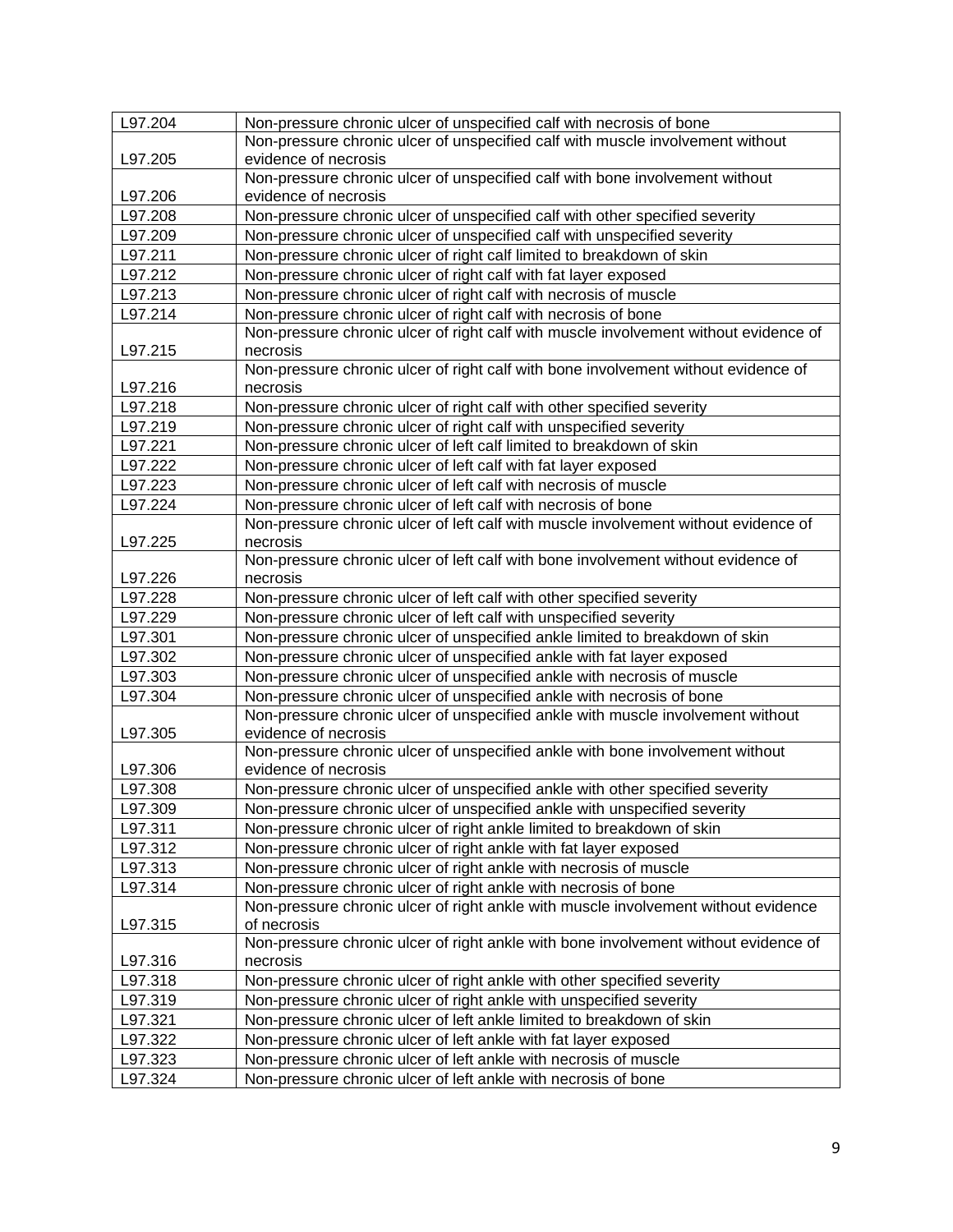| Non-pressure chronic ulcer of left ankle with muscle involvement without evidence of                                          |  |
|-------------------------------------------------------------------------------------------------------------------------------|--|
| L97.325<br>necrosis                                                                                                           |  |
| Non-pressure chronic ulcer of left ankle with bone involvement without evidence of<br>L97.326<br>necrosis                     |  |
| L97.328<br>Non-pressure chronic ulcer of left ankle with other specified severity                                             |  |
| L97.329<br>Non-pressure chronic ulcer of left ankle with unspecified severity                                                 |  |
| Non-pressure chronic ulcer of unspecified heel and midfoot limited to breakdown of                                            |  |
| L97.401<br>skin                                                                                                               |  |
| L97.402<br>Non-pressure chronic ulcer of unspecified heel and midfoot with fat layer exposed                                  |  |
| L97.403<br>Non-pressure chronic ulcer of unspecified heel and midfoot with necrosis of muscle                                 |  |
| L97.404<br>Non-pressure chronic ulcer of unspecified heel and midfoot with necrosis of bone                                   |  |
| Non-pressure chronic ulcer of unspecified heel and midfoot with muscle involvement<br>without evidence of necrosis<br>L97.405 |  |
| Non-pressure chronic ulcer of unspecified heel and midfoot with bone involvement                                              |  |
| without evidence of necrosis<br>L97.406                                                                                       |  |
| Non-pressure chronic ulcer of unspecified heel and midfoot with other specified                                               |  |
| L97.408<br>severity                                                                                                           |  |
| Non-pressure chronic ulcer of unspecified heel and midfoot with unspecified severity<br>L97.409                               |  |
| Non-pressure chronic ulcer of right heel and midfoot limited to breakdown of skin<br>L97.411                                  |  |
| L97.412<br>Non-pressure chronic ulcer of right heel and midfoot with fat layer exposed                                        |  |
| Non-pressure chronic ulcer of right heel and midfoot with necrosis of muscle<br>L97.413                                       |  |
| L97.414<br>Non-pressure chronic ulcer of right heel and midfoot with necrosis of bone                                         |  |
| Non-pressure chronic ulcer of right heel and midfoot with muscle involvement without<br>L97.415<br>evidence of necrosis       |  |
| Non-pressure chronic ulcer of right heel and midfoot with bone involvement without                                            |  |
| evidence of necrosis<br>L97.416                                                                                               |  |
| L97.418<br>Non-pressure chronic ulcer of right heel and midfoot with other specified severity                                 |  |
| L97.419<br>Non-pressure chronic ulcer of right heel and midfoot with unspecified severity                                     |  |
| L97.421<br>Non-pressure chronic ulcer of left heel and midfoot limited to breakdown of skin                                   |  |
| L97.422<br>Non-pressure chronic ulcer of left heel and midfoot with fat layer exposed                                         |  |
| L97.423<br>Non-pressure chronic ulcer of left heel and midfoot with necrosis of muscle                                        |  |
| L97.424<br>Non-pressure chronic ulcer of left heel and midfoot with necrosis of bone                                          |  |
| Non-pressure chronic ulcer of left heel and midfoot with muscle involvement without                                           |  |
| L97.425<br>evidence of necrosis                                                                                               |  |
| Non-pressure chronic ulcer of left heel and midfoot with bone involvement without                                             |  |
| L97.426<br>evidence of necrosis                                                                                               |  |
| Non-pressure chronic ulcer of left heel and midfoot with other specified severity<br>L97.428                                  |  |
| L97.429<br>Non-pressure chronic ulcer of left heel and midfoot with unspecified severity                                      |  |
| Non-pressure chronic ulcer of other part of unspecified foot limited to breakdown of<br>L97.501<br>skin                       |  |
| L97.502<br>Non-pressure chronic ulcer of other part of unspecified foot with fat layer exposed                                |  |
| L97.503<br>Non-pressure chronic ulcer of other part of unspecified foot with necrosis of muscle                               |  |
| L97.504<br>Non-pressure chronic ulcer of other part of unspecified foot with necrosis of bone                                 |  |
| Non-pressure chronic ulcer of other part of unspecified foot with muscle involvement                                          |  |
| without evidence of necrosis<br>L97.505                                                                                       |  |
| Non-pressure chronic ulcer of other part of unspecified foot with bone involvement                                            |  |
| without evidence of necrosis<br>L97.506                                                                                       |  |
| Non-pressure chronic ulcer of other part of unspecified foot with other specified<br>L97.508<br>severity                      |  |
| L97.509<br>Non-pressure chronic ulcer of other part of unspecified foot with unspecified severity                             |  |
| L97.511<br>Non-pressure chronic ulcer of other part of right foot limited to breakdown of skin                                |  |
| L97.512<br>Non-pressure chronic ulcer of other part of right foot with fat layer exposed                                      |  |
| L97.513<br>Non-pressure chronic ulcer of other part of right foot with necrosis of muscle                                     |  |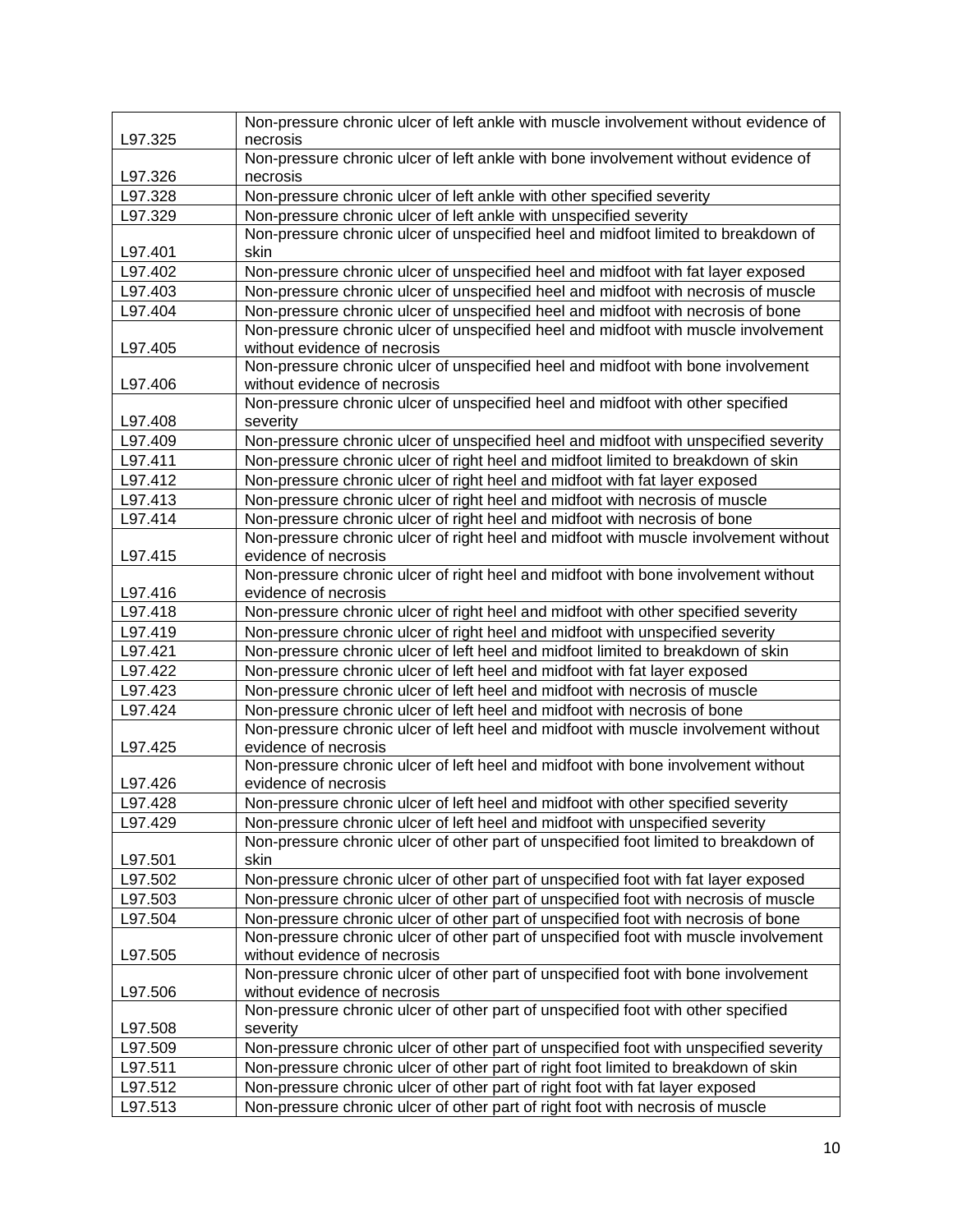| L97.514            | Non-pressure chronic ulcer of other part of right foot with necrosis of bone                                       |
|--------------------|--------------------------------------------------------------------------------------------------------------------|
|                    | Non-pressure chronic ulcer of other part of right foot with muscle involvement without                             |
| L97.515            | evidence of necrosis                                                                                               |
|                    | Non-pressure chronic ulcer of other part of right foot with bone involvement without                               |
| L97.516            | evidence of necrosis                                                                                               |
| L97.518            | Non-pressure chronic ulcer of other part of right foot with other specified severity                               |
| L97.519            | Non-pressure chronic ulcer of other part of right foot with unspecified severity                                   |
| L97.521            | Non-pressure chronic ulcer of other part of left foot limited to breakdown of skin                                 |
| L97.522            | Non-pressure chronic ulcer of other part of left foot with fat layer exposed                                       |
| L97.523            | Non-pressure chronic ulcer of other part of left foot with necrosis of muscle                                      |
| L97.524            | Non-pressure chronic ulcer of other part of left foot with necrosis of bone                                        |
|                    | Non-pressure chronic ulcer of other part of left foot with muscle involvement without                              |
| L97.525            | evidence of necrosis                                                                                               |
|                    | Non-pressure chronic ulcer of other part of left foot with bone involvement without                                |
| L97.526            | evidence of necrosis                                                                                               |
| L97.528            | Non-pressure chronic ulcer of other part of left foot with other specified severity                                |
| L97.529            | Non-pressure chronic ulcer of other part of left foot with unspecified severity                                    |
|                    | Non-pressure chronic ulcer of other part of unspecified lower leg limited to                                       |
| L97.801            | breakdown of skin                                                                                                  |
|                    | Non-pressure chronic ulcer of other part of unspecified lower leg with fat layer                                   |
| L97.802            | exposed                                                                                                            |
|                    | Non-pressure chronic ulcer of other part of unspecified lower leg with necrosis of                                 |
| L97.803            | muscle                                                                                                             |
|                    | Non-pressure chronic ulcer of other part of unspecified lower leg with necrosis of                                 |
| L97.804            | bone<br>Non-pressure chronic ulcer of other part of unspecified lower leg with muscle                              |
| L97.805            | involvement without evidence of necrosis                                                                           |
|                    | Non-pressure chronic ulcer of other part of unspecified lower leg with bone                                        |
| L97.806            | involvement without evidence of necrosis                                                                           |
|                    | Non-pressure chronic ulcer of other part of unspecified lower leg with other specified                             |
| L97.808            | severity                                                                                                           |
|                    | Non-pressure chronic ulcer of other part of unspecified lower leg with unspecified                                 |
| L97.809            | severity                                                                                                           |
|                    | Non-pressure chronic ulcer of other part of right lower leg limited to breakdown of                                |
| L97.811            | skin                                                                                                               |
| L97.812            | Non-pressure chronic ulcer of other part of right lower leg with fat layer exposed                                 |
| L97.813            | Non-pressure chronic ulcer of other part of right lower leg with necrosis of muscle                                |
| L97.814            | Non-pressure chronic ulcer of other part of right lower leg with necrosis of bone                                  |
|                    | Non-pressure chronic ulcer of other part of right lower leg with muscle involvement                                |
| L97.815            | without evidence of necrosis                                                                                       |
|                    | Non-pressure chronic ulcer of other part of right lower leg with bone involvement                                  |
| L97.816            | without evidence of necrosis<br>Non-pressure chronic ulcer of other part of right lower leg with other specified   |
| L97.818            | severity                                                                                                           |
| L97.819            |                                                                                                                    |
| L97.821            | Non-pressure chronic ulcer of other part of right lower leg with unspecified severity                              |
|                    | Non-pressure chronic ulcer of other part of left lower leg limited to breakdown of skin                            |
| L97.822<br>L97.823 | Non-pressure chronic ulcer of other part of left lower leg with fat layer exposed                                  |
|                    | Non-pressure chronic ulcer of other part of left lower leg with necrosis of muscle                                 |
| L97.824            | Non-pressure chronic ulcer of other part of left lower leg with necrosis of bone                                   |
| L97.825            | Non-pressure chronic ulcer of other part of left lower leg with muscle involvement<br>without evidence of necrosis |
|                    | Non-pressure chronic ulcer of other part of left lower leg with bone involvement                                   |
| L97.826            | without evidence of necrosis                                                                                       |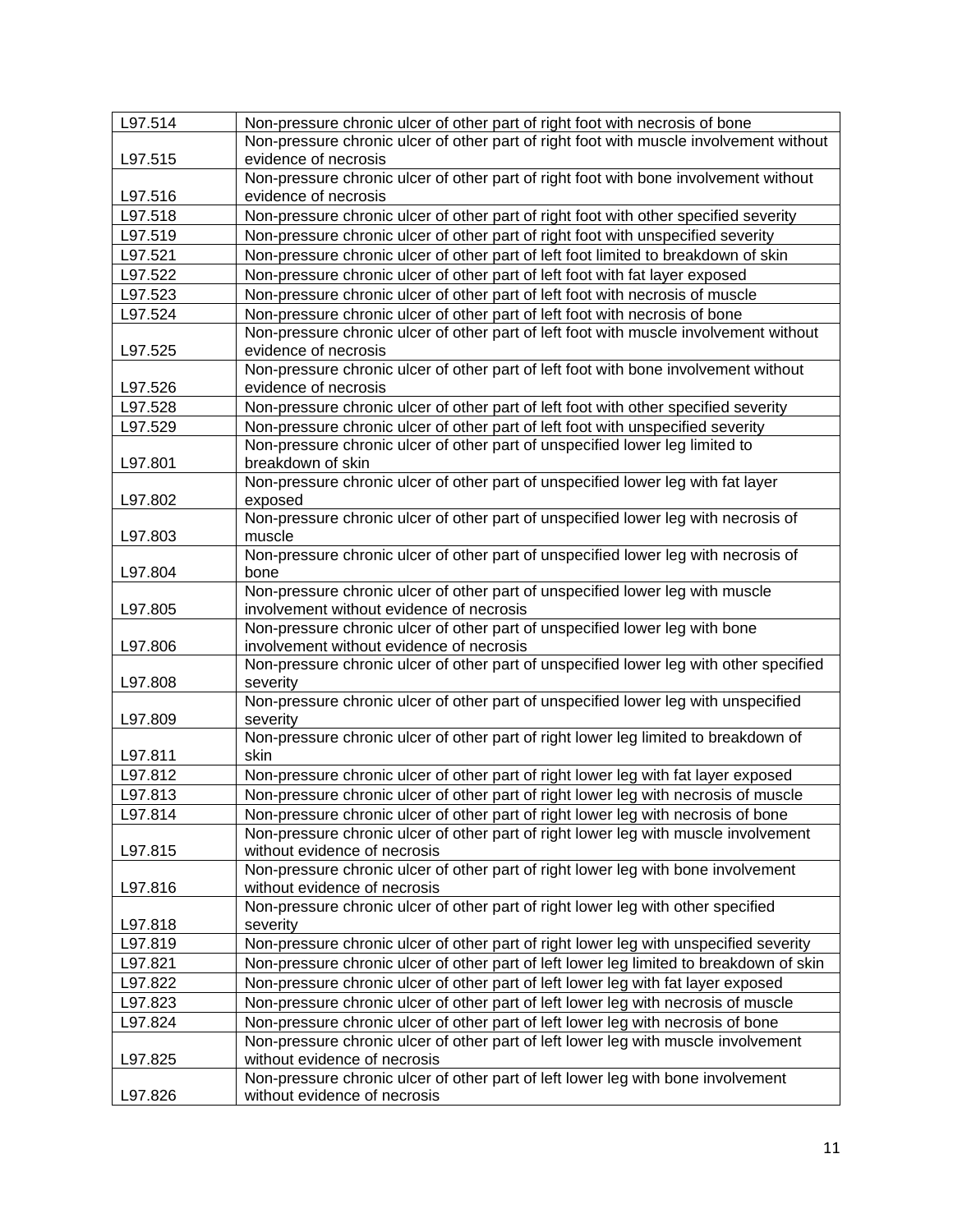| L97.828 | Non-pressure chronic ulcer of other part of left lower leg with other specified severity                                        |
|---------|---------------------------------------------------------------------------------------------------------------------------------|
| L97.829 | Non-pressure chronic ulcer of other part of left lower leg with unspecified severity                                            |
|         | Non-pressure chronic ulcer of unspecified part of unspecified lower leg limited to                                              |
| L97.901 | breakdown of skin                                                                                                               |
|         | Non-pressure chronic ulcer of unspecified part of unspecified lower leg with fat layer                                          |
| L97.902 | exposed                                                                                                                         |
|         | Non-pressure chronic ulcer of unspecified part of unspecified lower leg with necrosis                                           |
| L97.903 | of muscle                                                                                                                       |
|         | Non-pressure chronic ulcer of unspecified part of unspecified lower leg with necrosis                                           |
| L97.904 | of bone                                                                                                                         |
| L97.905 | Non-pressure chronic ulcer of unspecified part of unspecified lower leg with muscle<br>involvement without evidence of necrosis |
|         | Non-pressure chronic ulcer of unspecified part of unspecified lower leg with bone                                               |
| L97.906 | involvement without evidence of necrosis                                                                                        |
|         | Non-pressure chronic ulcer of unspecified part of unspecified lower leg with other                                              |
| L97.908 | specified severity                                                                                                              |
|         | Non-pressure chronic ulcer of unspecified part of unspecified lower leg with                                                    |
| L97.909 | unspecified severity                                                                                                            |
|         | Non-pressure chronic ulcer of unspecified part of right lower leg limited to breakdown                                          |
| L97.911 | of skin                                                                                                                         |
|         | Non-pressure chronic ulcer of unspecified part of right lower leg with fat layer                                                |
| L97.912 | exposed<br>Non-pressure chronic ulcer of unspecified part of right lower leg with necrosis of                                   |
| L97.913 | muscle                                                                                                                          |
|         | Non-pressure chronic ulcer of unspecified part of right lower leg with necrosis of                                              |
| L97.914 | bone                                                                                                                            |
|         | Non-pressure chronic ulcer of unspecified part of right lower leg with muscle                                                   |
| L97.915 | involvement without evidence of necrosis                                                                                        |
|         | Non-pressure chronic ulcer of unspecified part of right lower leg with bone                                                     |
| L97.916 | involvement without evidence of necrosis                                                                                        |
|         | Non-pressure chronic ulcer of unspecified part of right lower leg with other specified                                          |
| L97.918 | severity<br>Non-pressure chronic ulcer of unspecified part of right lower leg with unspecified                                  |
| L97.919 | severity                                                                                                                        |
|         | Non-pressure chronic ulcer of unspecified part of left lower leg limited to breakdown                                           |
| L97.921 | of skin                                                                                                                         |
| L97.922 | Non-pressure chronic ulcer of unspecified part of left lower leg with fat layer exposed                                         |
|         | Non-pressure chronic ulcer of unspecified part of left lower leg with necrosis of                                               |
| L97.923 | muscle                                                                                                                          |
| L97.924 | Non-pressure chronic ulcer of unspecified part of left lower leg with necrosis of bone                                          |
|         | Non-pressure chronic ulcer of unspecified part of left lower leg with muscle                                                    |
| L97.925 | involvement without evidence of necrosis                                                                                        |
|         | Non-pressure chronic ulcer of unspecified part of left lower leg with bone involvement<br>without evidence of necrosis          |
| L97.926 | Non-pressure chronic ulcer of unspecified part of left lower leg with other specified                                           |
| L97.928 | severity                                                                                                                        |
|         | Non-pressure chronic ulcer of unspecified part of left lower leg with unspecified                                               |
| L97.929 | severity                                                                                                                        |
| M27.2   | Inflammatory conditions of jaws                                                                                                 |
| M27.8   | Other specified diseases of jaws                                                                                                |
| M86.30  | Chronic multifocal osteomyelitis, unspecified site                                                                              |
| M86.311 | Chronic multifocal osteomyelitis, right shoulder                                                                                |
| M86.312 | Chronic multifocal osteomyelitis, left shoulder                                                                                 |
| M86.319 | Chronic multifocal osteomyelitis, unspecified shoulder                                                                          |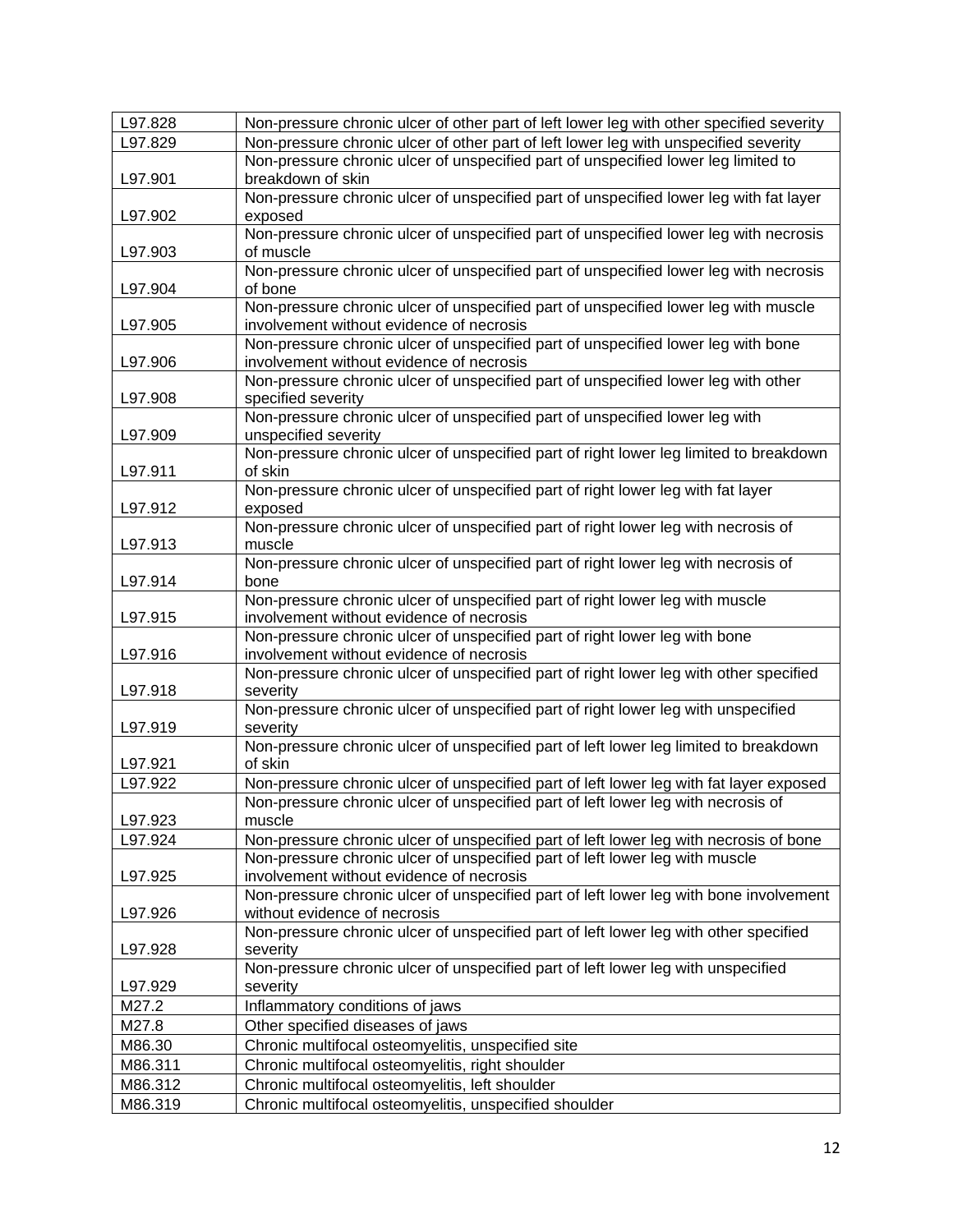| M86.321           | Chronic multifocal osteomyelitis, right humerus                         |
|-------------------|-------------------------------------------------------------------------|
| M86.322           | Chronic multifocal osteomyelitis, left humerus                          |
| M86.329           | Chronic multifocal osteomyelitis, unspecified humerus                   |
| M86.331           | Chronic multifocal osteomyelitis, right radius and ulna                 |
| M86.332           | Chronic multifocal osteomyelitis, left radius and ulna                  |
| M86.339           | Chronic multifocal osteomyelitis, unspecified radius and ulna           |
| M86.341           | Chronic multifocal osteomyelitis, right hand                            |
| M86.342           | Chronic multifocal osteomyelitis, left hand                             |
| M86.349           | Chronic multifocal osteomyelitis, unspecified hand                      |
| M86.351           | Chronic multifocal osteomyelitis, right femur                           |
| M86.352           | Chronic multifocal osteomyelitis, left femur                            |
| M86.359           | Chronic multifocal osteomyelitis, unspecified femur                     |
| M86.361           | Chronic multifocal osteomyelitis, right tibia and fibula                |
| M86.362           | Chronic multifocal osteomyelitis, left tibia and fibula                 |
| M86.369           | Chronic multifocal osteomyelitis, unspecified tibia and fibula          |
| M86.371           | Chronic multifocal osteomyelitis, right ankle and foot                  |
| M86.372           | Chronic multifocal osteomyelitis, left ankle and foot                   |
| M86.379           | Chronic multifocal osteomyelitis, unspecified ankle and foot            |
| M86.38            | Chronic multifocal osteomyelitis, other site                            |
| M86.39            | Chronic multifocal osteomyelitis, multiple sites                        |
| M86.40            | Chronic osteomyelitis with draining sinus, unspecified site             |
| M86.411           | Chronic osteomyelitis with draining sinus, right shoulder               |
| M86.412           | Chronic osteomyelitis with draining sinus, left shoulder                |
| M86.419           | Chronic osteomyelitis with draining sinus, unspecified shoulder         |
| M86.421           | Chronic osteomyelitis with draining sinus, right humerus                |
| M86.422           | Chronic osteomyelitis with draining sinus, left humerus                 |
| M86.429           | Chronic osteomyelitis with draining sinus, unspecified humerus          |
| M86.431           | Chronic osteomyelitis with draining sinus, right radius and ulna        |
| M86.432           | Chronic osteomyelitis with draining sinus, left radius and ulna         |
| M86.439           | Chronic osteomyelitis with draining sinus, unspecified radius and ulna  |
| M86.441           | Chronic osteomyelitis with draining sinus, right hand                   |
| M86.442           | Chronic osteomyelitis with draining sinus, left hand                    |
| M86.449           | Chronic osteomyelitis with draining sinus, unspecified hand             |
| M86.451           | Chronic osteomyelitis with draining sinus, right femur                  |
| M86.452           | Chronic osteomyelitis with draining sinus, left femur                   |
| M86.459           | Chronic osteomyelitis with draining sinus, unspecified femur            |
| M86.461           | Chronic osteomyelitis with draining sinus, right tibia and fibula       |
| M86.462           | Chronic osteomyelitis with draining sinus, left tibia and fibula        |
| M86.469           | Chronic osteomyelitis with draining sinus, unspecified tibia and fibula |
| M86.471           | Chronic osteomyelitis with draining sinus, right ankle and foot         |
| M86.472           | Chronic osteomyelitis with draining sinus, left ankle and foot          |
| M86.479           | Chronic osteomyelitis with draining sinus, unspecified ankle and foot   |
| M86.48            | Chronic osteomyelitis with draining sinus, other site                   |
|                   |                                                                         |
| M86.49            | Chronic osteomyelitis with draining sinus, multiple sites               |
| M86.50<br>M86.511 | Other chronic hematogenous osteomyelitis, unspecified site              |
|                   | Other chronic hematogenous osteomyelitis, right shoulder                |
| M86.512           | Other chronic hematogenous osteomyelitis, left shoulder                 |
| M86.519           | Other chronic hematogenous osteomyelitis, unspecified shoulder          |
| M86.521           | Other chronic hematogenous osteomyelitis, right humerus                 |
| M86.522           | Other chronic hematogenous osteomyelitis, left humerus                  |
| M86.529           | Other chronic hematogenous osteomyelitis, unspecified humerus           |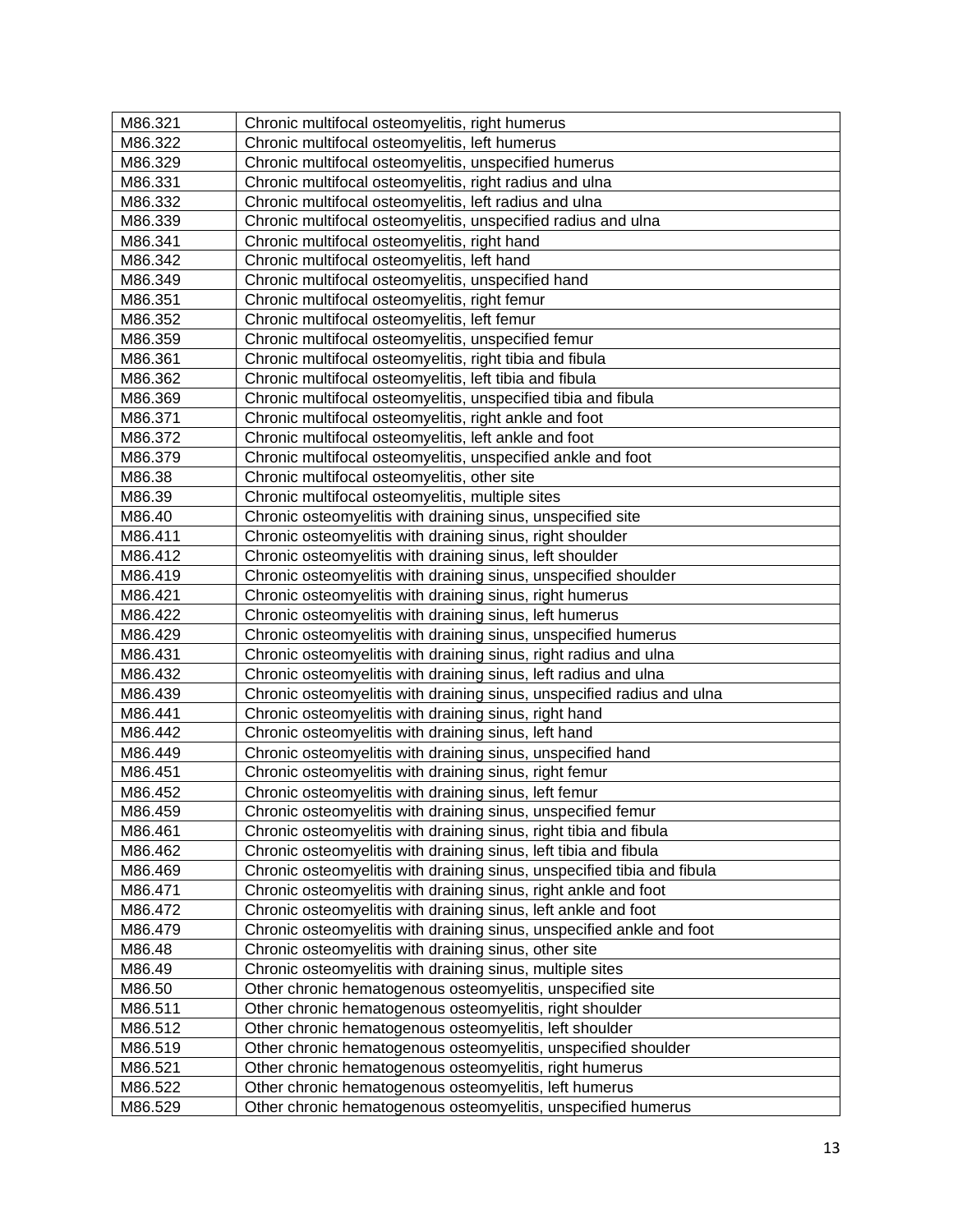| M86.531 | Other chronic hematogenous osteomyelitis, right radius and ulna        |
|---------|------------------------------------------------------------------------|
| M86.532 | Other chronic hematogenous osteomyelitis, left radius and ulna         |
| M86.539 | Other chronic hematogenous osteomyelitis, unspecified radius and ulna  |
| M86.541 | Other chronic hematogenous osteomyelitis, right hand                   |
| M86.542 | Other chronic hematogenous osteomyelitis, left hand                    |
| M86.549 | Other chronic hematogenous osteomyelitis, unspecified hand             |
| M86.551 | Other chronic hematogenous osteomyelitis, right femur                  |
| M86.552 | Other chronic hematogenous osteomyelitis, left femur                   |
| M86.559 | Other chronic hematogenous osteomyelitis, unspecified femur            |
| M86.561 | Other chronic hematogenous osteomyelitis, right tibia and fibula       |
| M86.562 | Other chronic hematogenous osteomyelitis, left tibia and fibula        |
| M86.569 | Other chronic hematogenous osteomyelitis, unspecified tibia and fibula |
| M86.571 | Other chronic hematogenous osteomyelitis, right ankle and foot         |
| M86.572 | Other chronic hematogenous osteomyelitis, left ankle and foot          |
| M86.579 | Other chronic hematogenous osteomyelitis, unspecified ankle and foot   |
| M86.58  | Other chronic hematogenous osteomyelitis, other site                   |
| M86.59  | Other chronic hematogenous osteomyelitis, multiple sites               |
| M86.60  | Other chronic osteomyelitis, unspecified site                          |
| M86.611 | Other chronic osteomyelitis, right shoulder                            |
| M86.612 | Other chronic osteomyelitis, left shoulder                             |
| M86.619 | Other chronic osteomyelitis, unspecified shoulder                      |
| M86.621 | Other chronic osteomyelitis, right humerus                             |
| M86.622 | Other chronic osteomyelitis, left humerus                              |
| M86.629 | Other chronic osteomyelitis, unspecified humerus                       |
| M86.631 | Other chronic osteomyelitis, right radius and ulna                     |
| M86.632 | Other chronic osteomyelitis, left radius and ulna                      |
| M86.639 | Other chronic osteomyelitis, unspecified radius and ulna               |
| M86.641 | Other chronic osteomyelitis, right hand                                |
| M86.642 | Other chronic osteomyelitis, left hand                                 |
| M86.649 | Other chronic osteomyelitis, unspecified hand                          |
| M86.651 | Other chronic osteomyelitis, right thigh                               |
| M86.652 | Other chronic osteomyelitis, left thigh                                |
| M86.659 | Other chronic osteomyelitis, unspecified thigh                         |
| M86.661 | Other chronic osteomyelitis, right tibia and fibula                    |
| M86.662 | Other chronic osteomyelitis, left tibia and fibula                     |
| M86.669 | Other chronic osteomyelitis, unspecified tibia and fibula              |
| M86.671 | Other chronic osteomyelitis, right ankle and foot                      |
| M86.672 | Other chronic osteomyelitis, left ankle and foot                       |
| M86.679 | Other chronic osteomyelitis, unspecified ankle and foot                |
| M86.68  | Other chronic osteomyelitis, other site                                |
| M86.69  | Other chronic osteomyelitis, multiple sites                            |
| M86.8x0 | Other osteomyelitis, multiple sites                                    |
| M86.8x1 | Other osteomyelitis, shoulder                                          |
| M86.8x2 | Other osteomyelitis, upper arm                                         |
| M86.8x3 | Other osteomyelitis, forearm                                           |
| M86.8x4 | Other osteomyelitis, hand                                              |
| M86.8x5 | Other osteomyelitis, thigh                                             |
| M86.8x6 | Other osteomyelitis, lower leg                                         |
| M86.8x7 | Other osteomyelitis, ankle and foot                                    |
| M86.8x8 | Other osteomyelitis, other site                                        |
| M86.8x9 | Other osteomyelitis, unspecified sites                                 |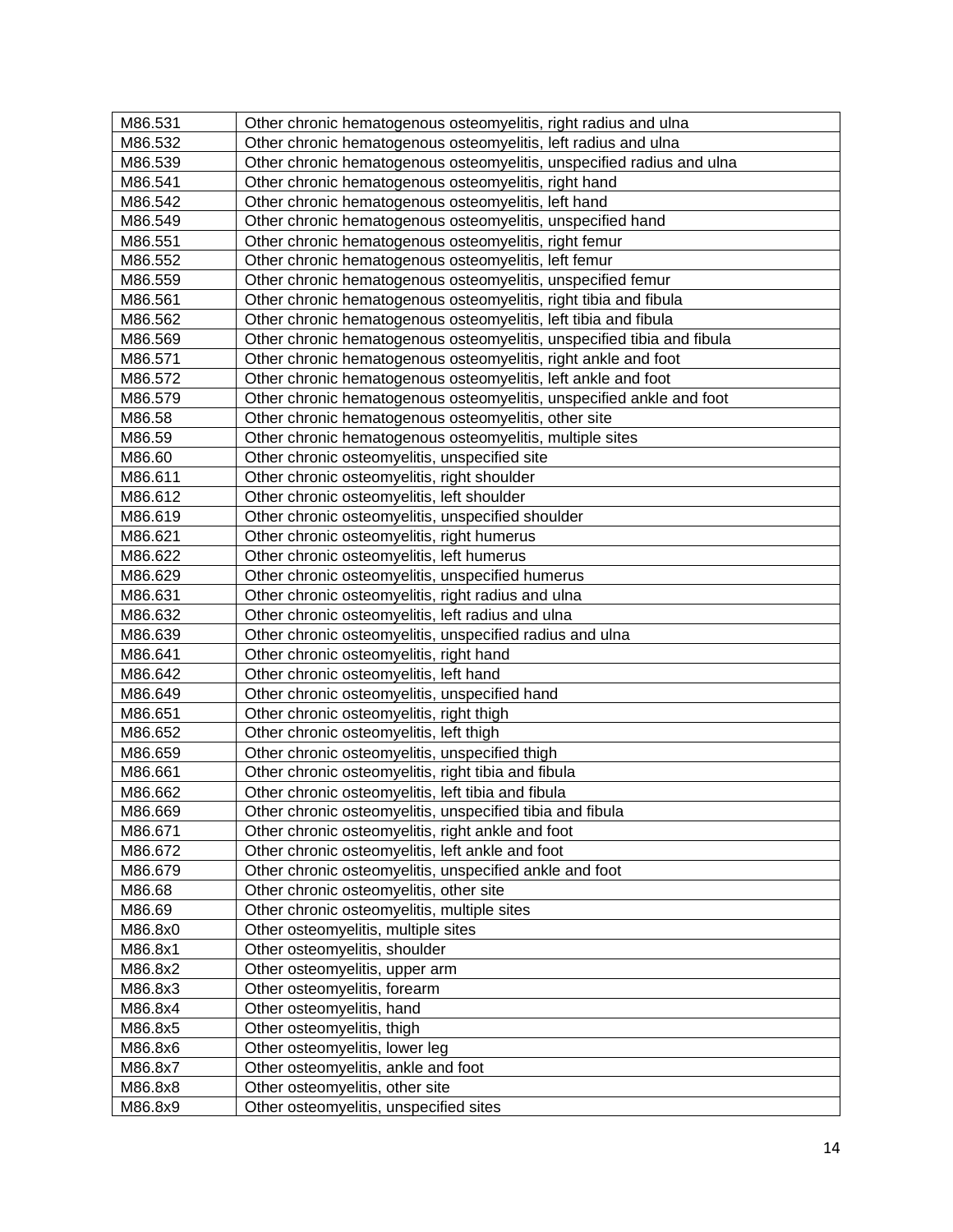| N30.40          | Irradiation cystitis without hematuria                                               |
|-----------------|--------------------------------------------------------------------------------------|
| N30.41          | Irradiation cystitis with hematuria                                                  |
| S07.0xxA        | Crushing injury of face, initial encounter                                           |
| S07.0xxS        | Crushing injury of face, sequela                                                     |
| S07.1xxA        | Crushing injury of skull, initial encounter                                          |
| S07.1xxD        | Crushing injury of skull, subsequent encounter                                       |
| S07.1xxS        | Crushing injury of skull, sequela                                                    |
| S07.8xxA        | Crushing injury of other parts of head, initial encounter                            |
| S07.8xxD        | Crushing injury of other parts of head, subsequent encounter                         |
| S07.8xxS        | Crushing injury of other parts of head, sequela                                      |
| S07.9xxA        | Crushing injury of head, part unspecified, initial encounter                         |
| S07.9xxD        | Crushing injury of head, part unspecified, subsequent encounter                      |
| S07.9xxS        | Crushing injury of head, part unspecified, sequela                                   |
| S17.0xxA        | Crushing injury of larynx and trachea, initial encounter                             |
| S17.0xxD        | Crushing injury of larynx and trachea, subsequent encounter                          |
| S17.0xxS        | Crushing injury of larynx and trachea, sequela                                       |
| S17.8xxA        | Crushing injury of other specified parts of neck, initial encounter                  |
| S17.8xxD        | Crushing injury of other specified parts of neck, subsequent encounter               |
| S17.8xxS        | Crushing injury of other specified parts of neck, sequela                            |
| S17.9xxA        | Crushing injury of neck, part unspecified, initial encounter                         |
| S17.9xxD        | Crushing injury of neck, part unspecified, subsequent encounter                      |
| S17.9xxS        | Crushing injury of neck, part unspecified, sequela                                   |
| S28.0xxA        | Crushed chest, initial encounter                                                     |
| S28.0xxA        | Crushed chest, initial encounter                                                     |
| S28.0xxA        | Crushed chest, initial encounter                                                     |
| S28.0xxD        | Crushed chest, subsequent encounter                                                  |
| S28.0xxS        | Crushed chest, sequela                                                               |
| S38.001A        | Crushing injury of unspecified external genital organs, male, initial encounter      |
| S38.001D        | Crushing injury of unspecified external genital organs, male, subsequent encounter   |
| S38.001S        | Crushing injury of unspecified external genital organs, male, sequela                |
| S38.002A        | Crushing injury of unspecified external genital organs, female, initial encounter    |
| S38.002D        | Crushing injury of unspecified external genital organs, female, subsequent encounter |
| S38.002S        | Crushing injury of unspecified external genital organs, female, sequela              |
| S38.01xA        | Crushing injury of penis, initial encounter                                          |
| S38.01xD        | Crushing injury of penis, subsequent encounter                                       |
| S38.01xS        | Crushing injury of penis, sequela                                                    |
| S38.02xA        | Crushing injury of scrotum and testis, initial encounter                             |
| S38.02xD        | Crushing injury of scrotum and testis, subsequent encounter                          |
| S38.02xS        | Crushing injury of scrotum and testis, sequela                                       |
| S38.03          | Crushing injury of vulva                                                             |
| S38.03xA        | Crushing injury of vulva, initial encounter                                          |
| S38.03xD        | Crushing injury of vulva, subsequent encounter                                       |
| S38.03xS        | Crushing injury of vulva, sequela                                                    |
| S38.1xxA        | Crushing injury of abdomen, lower back, and pelvis, initial encounter                |
| S38.1xxA        | Crushing injury of abdomen, lower back, and pelvis, initial encounter                |
| S38.1xxD        | Crushing injury of abdomen, lower back, and pelvis, subsequent encounter             |
| S38.1xxS        | Crushing injury of abdomen, lower back, and pelvis, sequela                          |
| S47.1xxA        | Crushing injury of right shoulder and upper arm, initial encounter                   |
| <b>S47.1xxA</b> | Crushing injury of right shoulder and upper arm, initial encounter                   |
| <b>S47.1xxA</b> | Crushing injury of right shoulder and upper arm, initial encounter                   |
| <b>S47.1xxA</b> | Crushing injury of right shoulder and upper arm, initial encounter                   |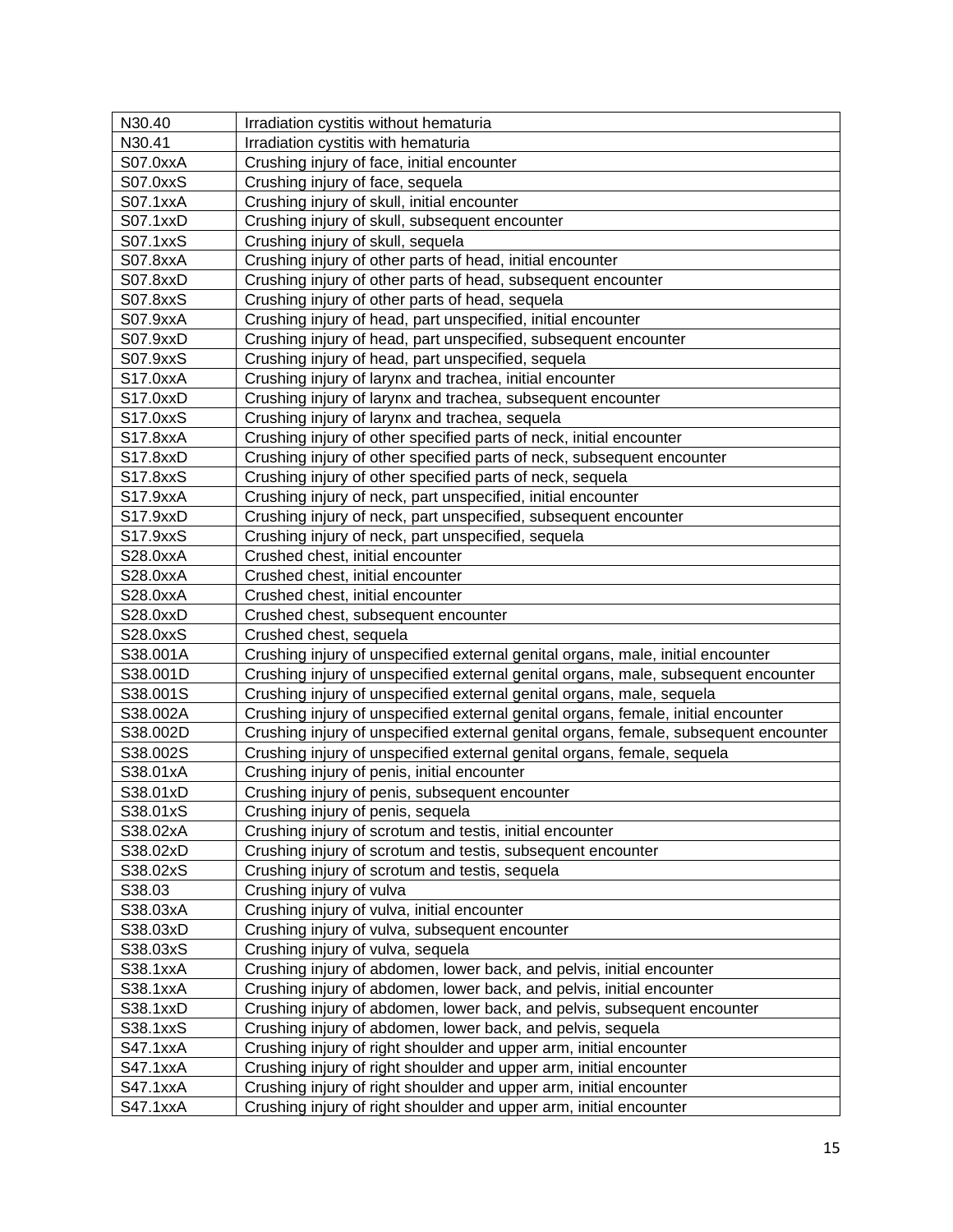| <b>S47.1xxA</b> | Crushing injury of right shoulder and upper arm, initial encounter               |
|-----------------|----------------------------------------------------------------------------------|
| <b>S47.1xxA</b> | Crushing injury of right shoulder and upper arm, initial encounter               |
| <b>S47.1xxD</b> | Crushing injury of right shoulder and upper arm, subsequent encounter            |
| S47.1xxS        | Crushing injury of right shoulder and upper arm, sequela                         |
| <b>S47.2xxA</b> | Crushing injury of left shoulder and upper arm, initial encounter                |
| <b>S47.2xxA</b> | Crushing injury of left shoulder and upper arm, initial encounter                |
| <b>S47.2xxA</b> | Crushing injury of left shoulder and upper arm, initial encounter                |
| S47.2xxA        | Crushing injury of left shoulder and upper arm, initial encounter                |
| <b>S47.2xxA</b> | Crushing injury of left shoulder and upper arm, initial encounter                |
| S47.2xxA        | Crushing injury of left shoulder and upper arm, initial encounter                |
| S47.2xxD        | Crushing injury of left shoulder and upper arm, subsequent encounter             |
| <b>S47.2xxS</b> | Crushing injury of left shoulder and upper arm, sequela                          |
| S47.9xxA        | Crushing injury of shoulder and upper arm, unspecified arm, initial encounter    |
| S47.9xxA        | Crushing injury of shoulder and upper arm, unspecified arm, initial encounter    |
| S47.9xxA        | Crushing injury of shoulder and upper arm, unspecified arm, initial encounter    |
| S47.9xxA        | Crushing injury of shoulder and upper arm, unspecified arm, initial encounter    |
| S47.9xxA        | Crushing injury of shoulder and upper arm, unspecified arm, initial encounter    |
| S47.9xxA        | Crushing injury of shoulder and upper arm, unspecified arm, initial encounter    |
| S47.9xxA        | Crushing injury of shoulder and upper arm, unspecified arm, initial encounter    |
| S47.9xxD        | Crushing injury of shoulder and upper arm, unspecified arm, subsequent encounter |
| S47.9xxS        | Crushing injury of shoulder and upper arm, unspecified arm, sequela              |
| S57.00xA        | Crushing injury of unspecified elbow, initial encounter                          |
| S57.00xD        | Crushing injury of unspecified elbow, subsequent encounter                       |
| S57.00xS        | Crushing injury of unspecified elbow, sequela                                    |
| S57.01xA        | Crushing injury of right elbow, initial encounter                                |
| S57.01xD        | Crushing injury of right elbow, subsequent encounter                             |
| S57.01xS        | Crushing injury of right elbow, sequela                                          |
| S57.02xA        | Crushing injury of left elbow, initial encounter                                 |
| S57.02xD        | Crushing injury of left elbow, subsequent encounter                              |
| S57.02xS        | Crushing injury of left elbow, sequela                                           |
| S57.80xA        | Crushing injury of unspecified forearm, initial encounter                        |
| S57.80xD        | Crushing injury of unspecified forearm, subsequent encounter                     |
| S57.80xS        | Crushing injury of unspecified forearm, sequela                                  |
| S57.81xA        | Crushing injury of right forearm, initial encounter                              |
| S57.81xD        | Crushing injury of right forearm, subsequent encounter                           |
| S57.81xS        | Crushing injury of right forearm, sequela                                        |
| S57.82xA        | Crushing injury of left forearm, initial encounter                               |
| S57.82xD        | Crushing injury of left forearm, subsequent encounter                            |
| S57.82xS        | Crushing injury of left forearm, sequela                                         |
| S67.00xA        | Crushing injury of unspecified thumb, initial encounter                          |
| S67.00xD        | Crushing injury of unspecified thumb, subsequent encounter                       |
| S67.00xS        | Crushing injury of unspecified thumb, sequela                                    |
| S67.01xA        | Crushing injury of right thumb, initial encounter                                |
| S67.01xD        | Crushing injury of right thumb, subsequent encounter                             |
| S67.01xS        | Crushing injury of right thumb, sequela                                          |
| S67.02xA        | Crushing injury of left thumb, initial encounter                                 |
| S67.02xD        | Crushing injury of left thumb, subsequent encounter                              |
| S67.02xS        | Crushing injury of left thumb, sequela                                           |
| S67.10xA        | Crushing injury of unspecified finger(s), initial encounter                      |
| S67.10xD        | Crushing injury of unspecified finger(s), subsequent encounter                   |
| S67.10xS        | Crushing injury of unspecified finger(s), sequela                                |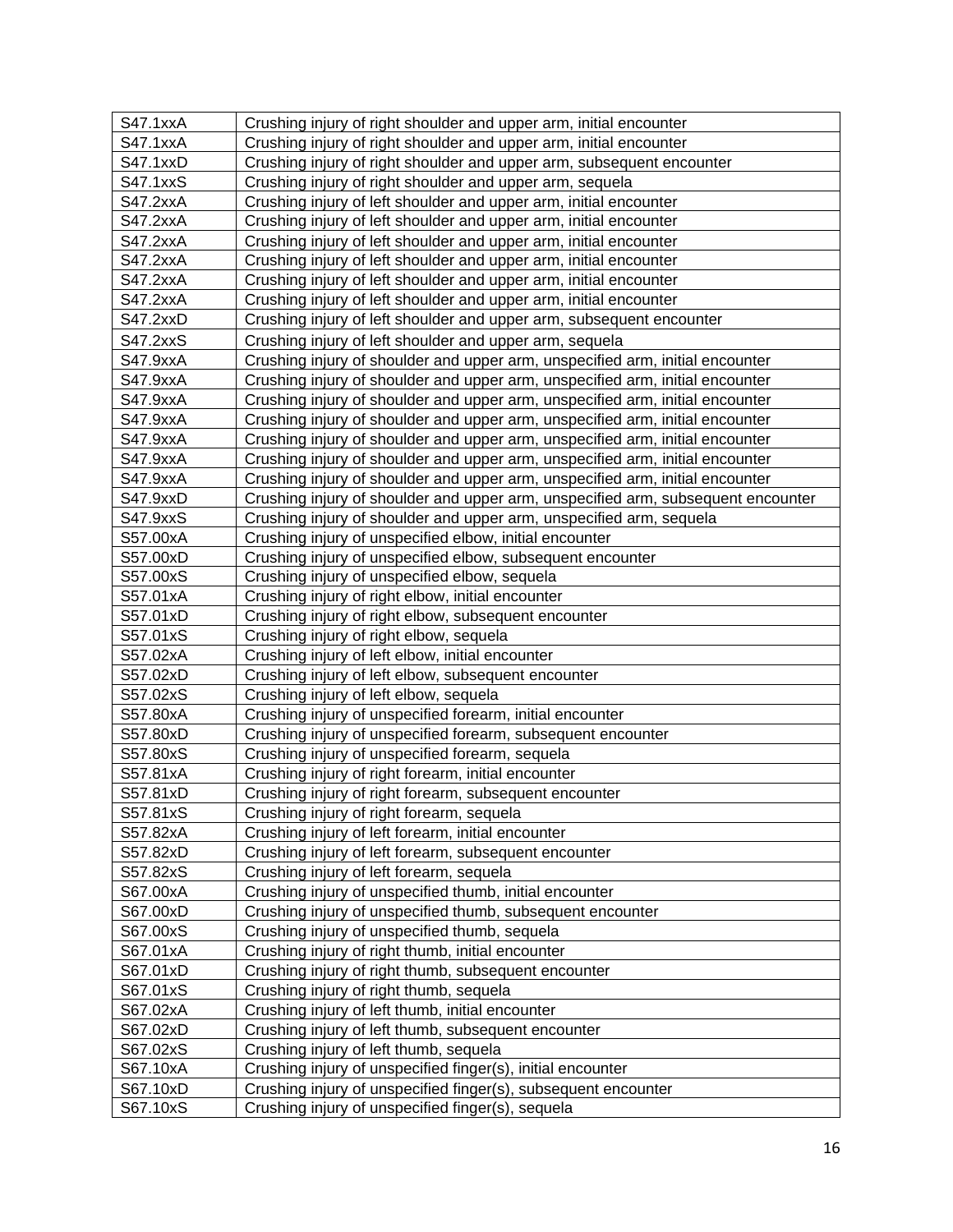| S67.190A | Crushing injury of right index finger, initial encounter            |
|----------|---------------------------------------------------------------------|
| S67.190D | Crushing injury of right index finger, subsequent encounter         |
| S67.190S | Crushing injury of right index finger, sequela                      |
| S67.191A | Crushing injury of left index finger, initial encounter             |
| S67.191D | Crushing injury of left index finger, subsequent encounter          |
| S67.191S | Crushing injury of left index finger, sequela                       |
| S67.192A | Crushing injury of right middle finger, initial encounter           |
| S67.192D | Crushing injury of right middle finger, subsequent encounter        |
| S67.192S | Crushing injury of right middle finger, sequela                     |
| S67.193A | Crushing injury of left middle finger, initial encounter            |
| S67.193D | Crushing injury of left middle finger, subsequent encounter         |
| S67.193S | Crushing injury of left middle finger, sequela                      |
| S67.194A | Crushing injury of right ring finger, initial encounter             |
| S67.194D | Crushing injury of right ring finger, subsequent encounter          |
| S67.194S | Crushing injury of right ring finger, sequela                       |
| S67.195A | Crushing injury of left ring finger, initial encounter              |
| S67.195D | Crushing injury of left ring finger, subsequent encounter           |
| S67.195S | Crushing injury of left ring finger, sequela                        |
| S67.196A | Crushing injury of right little finger, initial encounter           |
| S67.196D | Crushing injury of right little finger, subsequent encounter        |
| S67.196S | Crushing injury of right little finger, sequela                     |
| S67.197A | Crushing injury of left little finger, initial encounter            |
| S67.197D | Crushing injury of left little finger, subsequent encounter         |
| S67.197S | Crushing injury of left little finger, sequela                      |
| S67.198A | Crushing injury of other finger, initial encounter                  |
| S67.198D | Crushing injury of other finger, subsequent encounter               |
| S67.198S | Crushing injury of other finger, sequela                            |
| S67.20xA | Crushing injury of unspecified hand, initial encounter              |
| S67.20xD | Crushing injury of unspecified hand, subsequent encounter           |
| S67.20xS | Crushing injury of unspecified hand, sequela                        |
| S67.21xA | Crushing injury of right hand, initial encounter                    |
| S67.21xD | Crushing injury of right hand, subsequent encounter                 |
| S67.21xS | Crushing injury of right hand, sequela                              |
| S67.22xA | Crushing injury of left hand, initial encounter                     |
| S67.22xD | Crushing injury of left hand, subsequent encounter                  |
| S67.22xS | Crushing injury of left hand, sequela                               |
| S67.30xA | Crushing injury of unspecified wrist, initial encounter             |
| S67.30xD | Crushing injury of unspecified wrist, subsequent encounter          |
| S67.30xS | Crushing injury of unspecified wrist, sequela                       |
| S67.31xA | Crushing injury of right wrist, initial encounter                   |
| S67.31xD | Crushing injury of right wrist, subsequent encounter                |
| S67.31xS | Crushing injury of right wrist, sequela                             |
| S67.32xA | Crushing injury of left wrist, initial encounter                    |
| S67.32xD | Crushing injury of left wrist, subsequent encounter                 |
| S67.32xS | Crushing injury of left wrist, sequela                              |
| S67.40xA | Crushing injury of unspecified wrist and hand, initial encounter    |
| S67.40xD | Crushing injury of unspecified wrist and hand, subsequent encounter |
| S67.40xS | Crushing injury of unspecified wrist and hand, sequela              |
| S67.41xA | Crushing injury of right wrist and hand, initial encounter          |
| S67.41xD | Crushing injury of right wrist and hand, subsequent encounter       |
| S67.41xS | Crushing injury of right wrist and hand, sequela                    |
|          |                                                                     |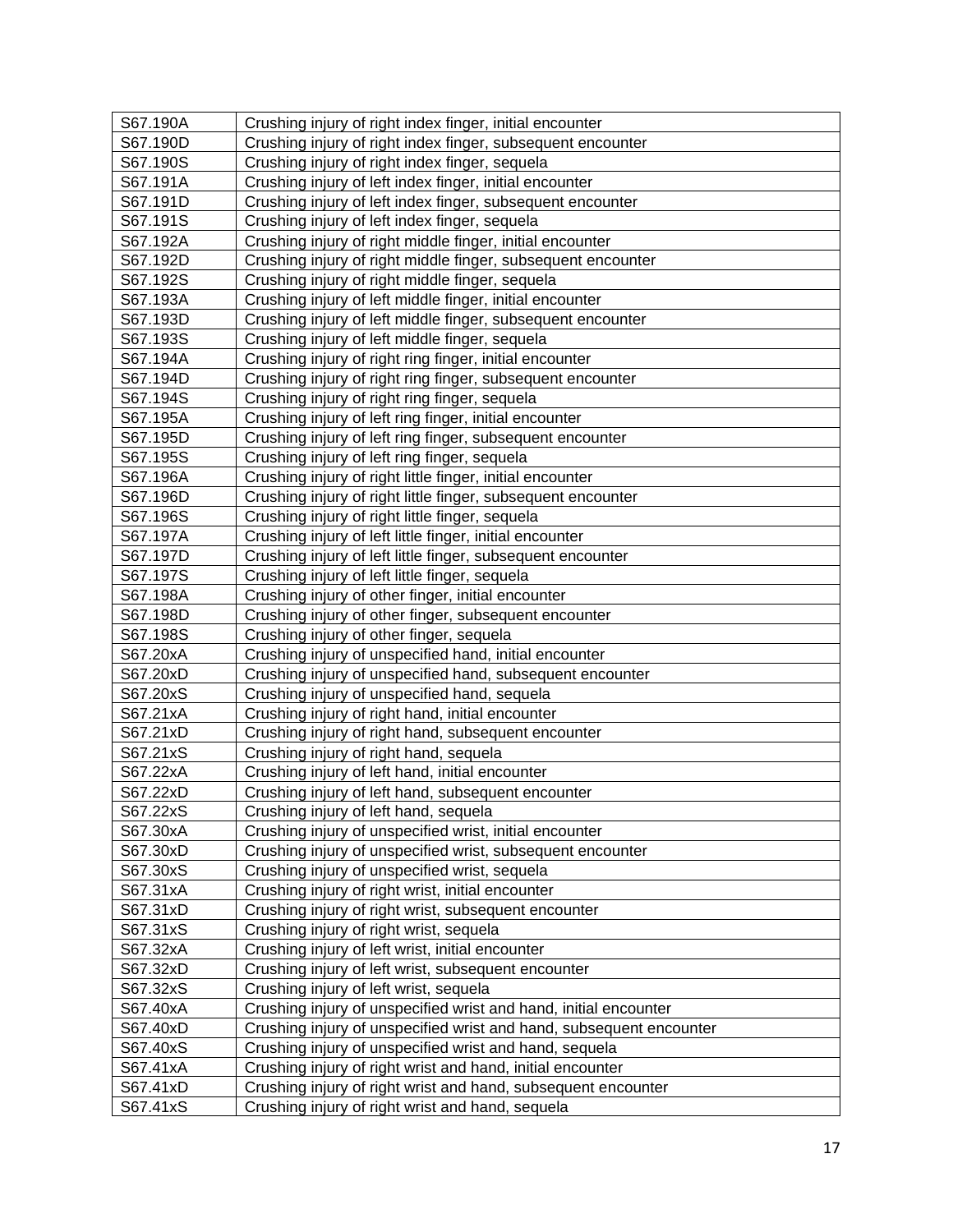| S67.42xA | Crushing injury of left wrist and hand, initial encounter                                  |
|----------|--------------------------------------------------------------------------------------------|
| S67.42xD | Crushing injury of left wrist and hand, subsequent encounter                               |
| S67.42xS | Crushing injury of left wrist and hand, sequela                                            |
|          | Crushing injury of unspecified part(s) of unspecified wrist, hand and fingers, initial     |
| S67.90xA | encounter                                                                                  |
|          | Crushing injury of unspecified part(s) of unspecified wrist, hand and fingers,             |
| S67.90xD | subsequent encounter                                                                       |
| S67.90xS | Crushing injury of unspecified part(s) of unspecified wrist, hand and fingers, sequela     |
| S67.91xA | Crushing injury of unspecified part(s) of right wrist, hand and fingers, initial encounter |
|          | Crushing injury of unspecified part(s) of right wrist, hand and fingers, subsequent        |
| S67.91xD | encounter                                                                                  |
| S67.91xS | Crushing injury of unspecified part(s) of right wrist, hand and fingers, sequela           |
| S67.92xA | Crushing injury of unspecified part(s) of left wrist, hand and fingers, initial encounter  |
|          | Crushing injury of unspecified part(s) of left wrist, hand and fingers, subsequent         |
| S67.92xD | encounter                                                                                  |
| S67.92xS | Crushing injury of unspecified part(s) of left wrist, hand and fingers, sequela            |
| S77.00xA | Crushing injury of unspecified hip, initial encounter                                      |
| S77.00xD | Crushing injury of unspecified hip, subsequent encounter                                   |
| S77.00xS | Crushing injury of unspecified hip, sequela                                                |
| S77.01xA | Crushing injury of right hip, initial encounter                                            |
| S77.01xD | Crushing injury of right hip, subsequent encounter                                         |
| S77.01xS | Crushing injury of right hip, sequela                                                      |
| S77.02xA | Crushing injury of left hip, initial encounter                                             |
| S77.02xD | Crushing injury of left hip, subsequent encounter                                          |
| S77.02xS | Crushing injury of left hip, sequela                                                       |
| S77.10xA | Crushing injury of unspecified thigh, initial encounter                                    |
| S77.10xD | Crushing injury of unspecified thigh, subsequent encounter                                 |
| S77.10xS | Crushing injury of unspecified thigh, sequela                                              |
| S77.11xA | Crushing injury of right thigh, initial encounter                                          |
| S77.11xD | Crushing injury of right thigh, subsequent encounter                                       |
| S77.11xS | Crushing injury of right thigh, sequela                                                    |
| S77.12xA | Crushing injury of left thigh, initial encounter                                           |
| S77.12xD | Crushing injury of left thigh, subsequent encounter                                        |
| S77.12xS | Crushing injury of left thigh, sequela                                                     |
| S77.20xA | Crushing injury of unspecified hip with thigh, initial encounter                           |
| S77.20xA | Crushing injury of unspecified hip with thigh, initial encounter                           |
| S77.20xA | Crushing injury of unspecified hip with thigh, initial encounter                           |
| S77.20xA | Crushing injury of unspecified hip with thigh, initial encounter                           |
| S77.20xD | Crushing injury of unspecified hip with thigh, subsequent encounter                        |
| S77.20xS | Crushing injury of unspecified hip with thigh, sequela                                     |
| S77.21xA | Crushing injury of right hip with thigh, initial encounter                                 |
| S77.21xD | Crushing injury of right hip with thigh, subsequent encounter                              |
| S77.21xS | Crushing injury of right hip with thigh, sequela                                           |
| S77.22xA | Crushing injury of left hip with thigh, initial encounter                                  |
| S77.22xD | Crushing injury of left hip with thigh, subsequent encounter                               |
| S77.22xS | Crushing injury of left hip with thigh, sequela                                            |
| S87.00xA | Crushing injury of unspecified knee, initial encounter                                     |
| S87.00xD | Crushing injury of unspecified knee, subsequent encounter                                  |
| S87.00xS | Crushing injury of unspecified knee, sequela                                               |
| S87.01xA |                                                                                            |
|          | Crushing injury of right knee, initial encounter                                           |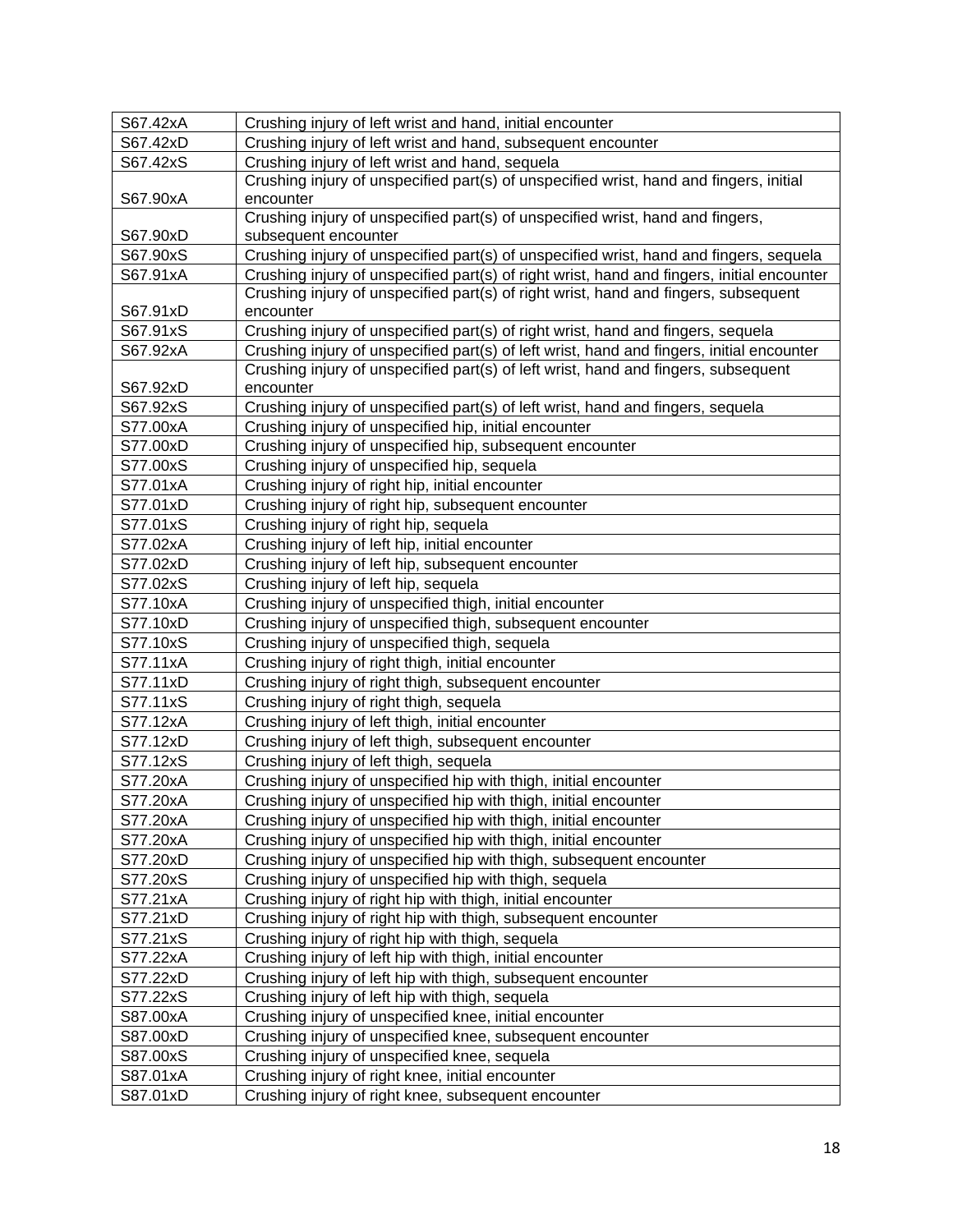| S87.01xS | Crushing injury of right knee, sequela                                                                  |
|----------|---------------------------------------------------------------------------------------------------------|
| S87.02xA | Crushing injury of left knee, initial encounter                                                         |
| S87.02xD | Crushing injury of left knee, subsequent encounter                                                      |
| S87.02xS | Crushing injury of left knee, sequela                                                                   |
| S87.80xA | Crushing injury of unspecified lower leg, initial encounter                                             |
| S87.80xD | Crushing injury of unspecified lower leg, subsequent encounter                                          |
| S87.80xS | Crushing injury of unspecified lower leg, sequela                                                       |
| S87.81xA | Crushing injury of right lower leg, initial encounter                                                   |
| S87.81xD | Crushing injury of right lower leg, subsequent encounter                                                |
| S87.81xS | Crushing injury of right lower leg, sequela                                                             |
| S87.82xA | Crushing injury of left lower leg, initial encounter                                                    |
| S87.82xD | Crushing injury of left lower leg, subsequent encounter                                                 |
| S87.82xS | Crushing injury of left lower leg, sequela                                                              |
| S97.00xA | Crushing injury of unspecified ankle, initial encounter                                                 |
| S97.00xD | Crushing injury of unspecified ankle, subsequent encounter                                              |
| S97.00xS | Crushing injury of unspecified ankle, sequela                                                           |
| S97.01xA | Crushing injury of right ankle, initial encounter                                                       |
| S97.01xD | Crushing injury of right ankle, subsequent encounter                                                    |
| S97.01xS | Crushing injury of right ankle, sequela                                                                 |
| S97.02xA | Crushing injury of left ankle, initial encounter                                                        |
| S97.02xD | Crushing injury of left ankle, subsequent encounter                                                     |
| S97.02xS | Crushing injury of left ankle, sequela                                                                  |
| S97.80xA | Crushing injury of unspecified foot, initial encounter                                                  |
| S97.80xD | Crushing injury of unspecified foot, subsequent encounter                                               |
| S97.80xS | Crushing injury of unspecified foot, sequela                                                            |
| S97.81xA | Crushing injury of right foot, initial encounter                                                        |
| S97.81xD | Crushing injury of right foot, subsequent encounter                                                     |
| S97.81xS | Crushing injury of right foot, sequela                                                                  |
| S97.82xA | Crushing injury of left foot, initial encounter                                                         |
| S97.82xD | Crushing injury of left foot, subsequent encounter                                                      |
| S97.82xS | Crushing injury of left foot, sequela                                                                   |
|          | Toxic effect of carbon monoxide from motor vehicle exhaust, accidental                                  |
| T58.01xA | (unintentional), initial encounter                                                                      |
|          | Toxic effect of carbon monoxide from motor vehicle exhaust, accidental                                  |
| T58.01xD | (unintentional), subsequent encounter                                                                   |
|          | Toxic effect of carbon monoxide from motor vehicle exhaust, accidental                                  |
| T58.01xS | (unintentional), sequela                                                                                |
|          | Toxic effect of carbon monoxide from motor vehicle exhaust, intentional self-harm,                      |
| T58.02xA | initial encounter<br>Toxic effect of carbon monoxide from motor vehicle exhaust, intentional self-harm, |
| T58.02xD | subsequent encounter                                                                                    |
|          | Toxic effect of carbon monoxide from motor vehicle exhaust, intentional self-harm,                      |
| T58.02xS | sequela                                                                                                 |
|          | Toxic effect of carbon monoxide from motor vehicle exhaust, assault, initial                            |
| T58.03xA | encounter                                                                                               |
|          | Toxic effect of carbon monoxide from motor vehicle exhaust, assault, subsequent                         |
| T58.03xD | encounter                                                                                               |
| T58.03xS | Toxic effect of carbon monoxide from motor vehicle exhaust, assault, sequela                            |
|          | Toxic effect of carbon monoxide from motor vehicle exhaust, undetermined, initial                       |
| T58.04xA | encounter                                                                                               |
|          | Toxic effect of carbon monoxide from motor vehicle exhaust, undetermined,                               |
| T58.04xD | subsequent encounter                                                                                    |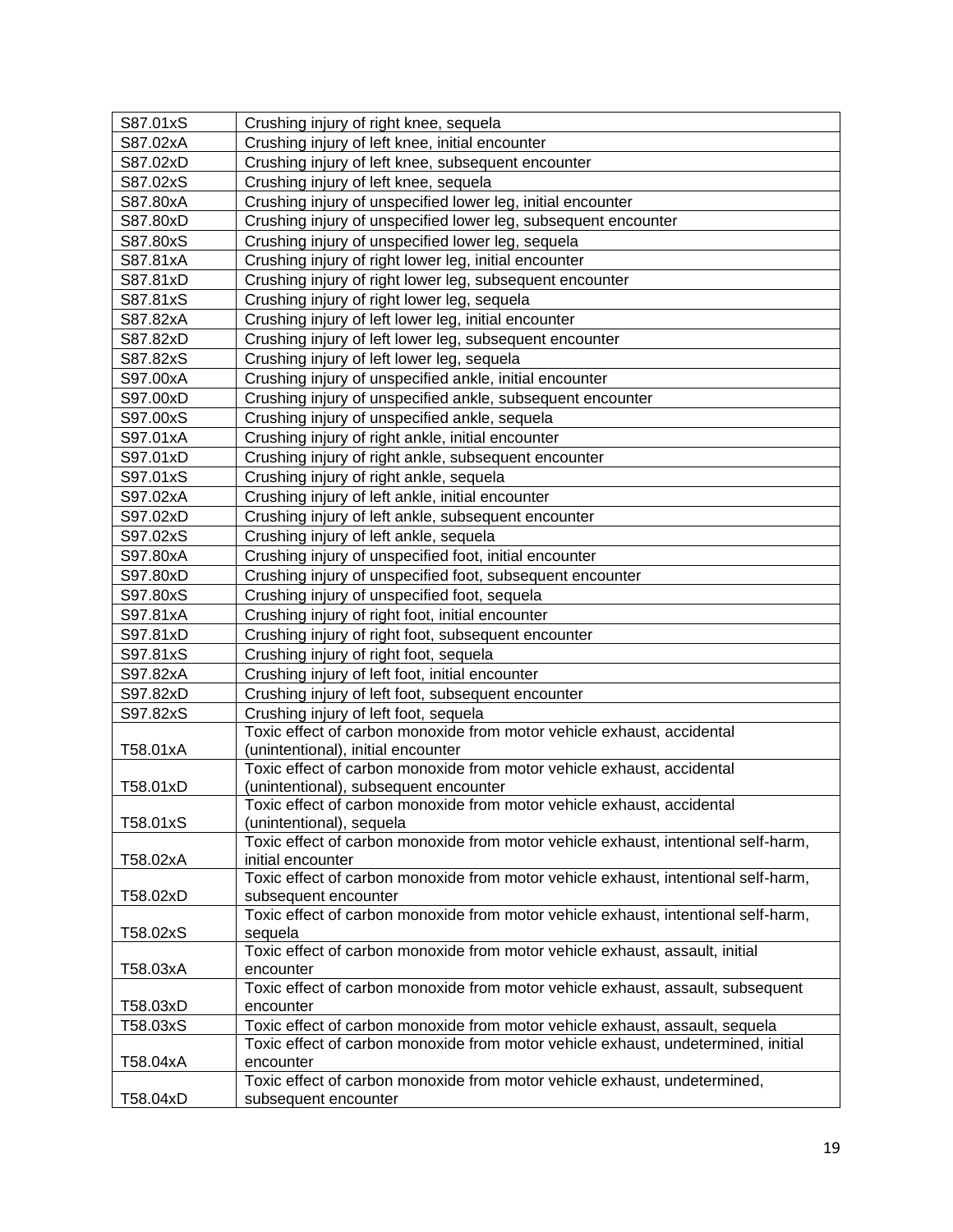| T58.04xS<br>Toxic effect of carbon monoxide from motor vehicle exhaust, undetermined, sequela<br>Toxic effect of carbon monoxide from utility gas, accidental (unintentional), initial |  |
|----------------------------------------------------------------------------------------------------------------------------------------------------------------------------------------|--|
|                                                                                                                                                                                        |  |
| T58.11xA<br>encounter                                                                                                                                                                  |  |
| Toxic effect of carbon monoxide from utility gas, accidental (unintentional),                                                                                                          |  |
| T58.11xD<br>subsequent encounter                                                                                                                                                       |  |
| T58.11xS<br>Toxic effect of carbon monoxide from utility gas, accidental (unintentional), sequela                                                                                      |  |
| Toxic effect of carbon monoxide from utility gas, intentional self-harm, initial                                                                                                       |  |
| T58.12xA<br>encounter                                                                                                                                                                  |  |
| Toxic effect of carbon monoxide from utility gas, intentional self-harm, subsequent                                                                                                    |  |
| T58.12xD<br>encounter                                                                                                                                                                  |  |
| T58.12xS<br>Toxic effect of carbon monoxide from utility gas, intentional self-harm, sequela                                                                                           |  |
| T58.13xA<br>Toxic effect of carbon monoxide from utility gas, assault, initial encounter                                                                                               |  |
| Toxic effect of carbon monoxide from utility gas, assault, subsequent encounter<br>T58.13xD                                                                                            |  |
| Toxic effect of carbon monoxide from utility gas, assault, sequela<br>T58.13xS                                                                                                         |  |
| Toxic effect of carbon monoxide from utility gas, undetermined, initial encounter<br>T58.14xA                                                                                          |  |
| Toxic effect of carbon monoxide from utility gas, undetermined, subsequent                                                                                                             |  |
| T58.14xD<br>encounter                                                                                                                                                                  |  |
| T58.14xS<br>Toxic effect of carbon monoxide from utility gas, undetermined, sequela                                                                                                    |  |
| Toxic effect of carbon monoxide from incomplete combustion of other domestic fuels,                                                                                                    |  |
| T58.2x1A<br>accidental (unintentional), initial encounter                                                                                                                              |  |
| Toxic effect of carbon monoxide from incomplete combustion of other domestic fuels,                                                                                                    |  |
| accidental (unintentional), subsequent encounter<br>T58.2x1D                                                                                                                           |  |
| Toxic effect of carbon monoxide from incomplete combustion of other domestic fuels,                                                                                                    |  |
| accidental (unintentional), sequela<br>T58.2x1S                                                                                                                                        |  |
| Toxic effect of carbon monoxide from incomplete combustion of other domestic fuels,                                                                                                    |  |
| intentional self-harm, initial encounter<br>T58.2x2A                                                                                                                                   |  |
| Toxic effect of carbon monoxide from incomplete combustion of other domestic fuels,<br>T58.2x2D                                                                                        |  |
| intentional self-harm, subsequent encounter<br>Toxic effect of carbon monoxide from incomplete combustion of other domestic fuels,                                                     |  |
| T58.2x2S<br>intentional self-harm, sequela                                                                                                                                             |  |
| Toxic effect of carbon monoxide from incomplete combustion of other domestic fuels,                                                                                                    |  |
| T58.2x3A<br>assault, initial encounter                                                                                                                                                 |  |
| Toxic effect of carbon monoxide from incomplete combustion of other domestic fuels,                                                                                                    |  |
| T58.2x3D<br>assault, subsequent encounter                                                                                                                                              |  |
| Toxic effect of carbon monoxide from incomplete combustion of other domestic fuels,                                                                                                    |  |
| T58.2x3S<br>assault, sequela                                                                                                                                                           |  |
| Toxic effect of carbon monoxide from incomplete combustion of other domestic fuels,                                                                                                    |  |
| T58.2x4A<br>undetermined, initial encounter                                                                                                                                            |  |
| Toxic effect of carbon monoxide from incomplete combustion of other domestic fuels,                                                                                                    |  |
| undetermined, subsequent encounter<br>T58.2x4D                                                                                                                                         |  |
| Toxic effect of carbon monoxide from incomplete combustion of other domestic fuels,                                                                                                    |  |
| undetermined, sequela<br>T58.2x4S                                                                                                                                                      |  |
| Toxic effect of carbon monoxide from other source, accidental (unintentional), initial                                                                                                 |  |
| T58.8x1A<br>encounter                                                                                                                                                                  |  |
| Toxic effect of carbon monoxide from other source, accidental (unintentional),                                                                                                         |  |
| T58.8x1D<br>subsequent encounter                                                                                                                                                       |  |
| Toxic effect of carbon monoxide from other source, accidental (unintentional),<br>sequela                                                                                              |  |
| T58.8x1S<br>Toxic effect of carbon monoxide from other source, intentional self-harm, initial                                                                                          |  |
| T58.8x2A<br>encounter                                                                                                                                                                  |  |
| Toxic effect of carbon monoxide from other source, intentional self-harm, subsequent                                                                                                   |  |
| T58.8x2D<br>encounter                                                                                                                                                                  |  |
| T58.8x2S<br>Toxic effect of carbon monoxide from other source, intentional self-harm, sequela                                                                                          |  |
| Toxic effect of carbon monoxide from other source, assault<br>T58.8x3                                                                                                                  |  |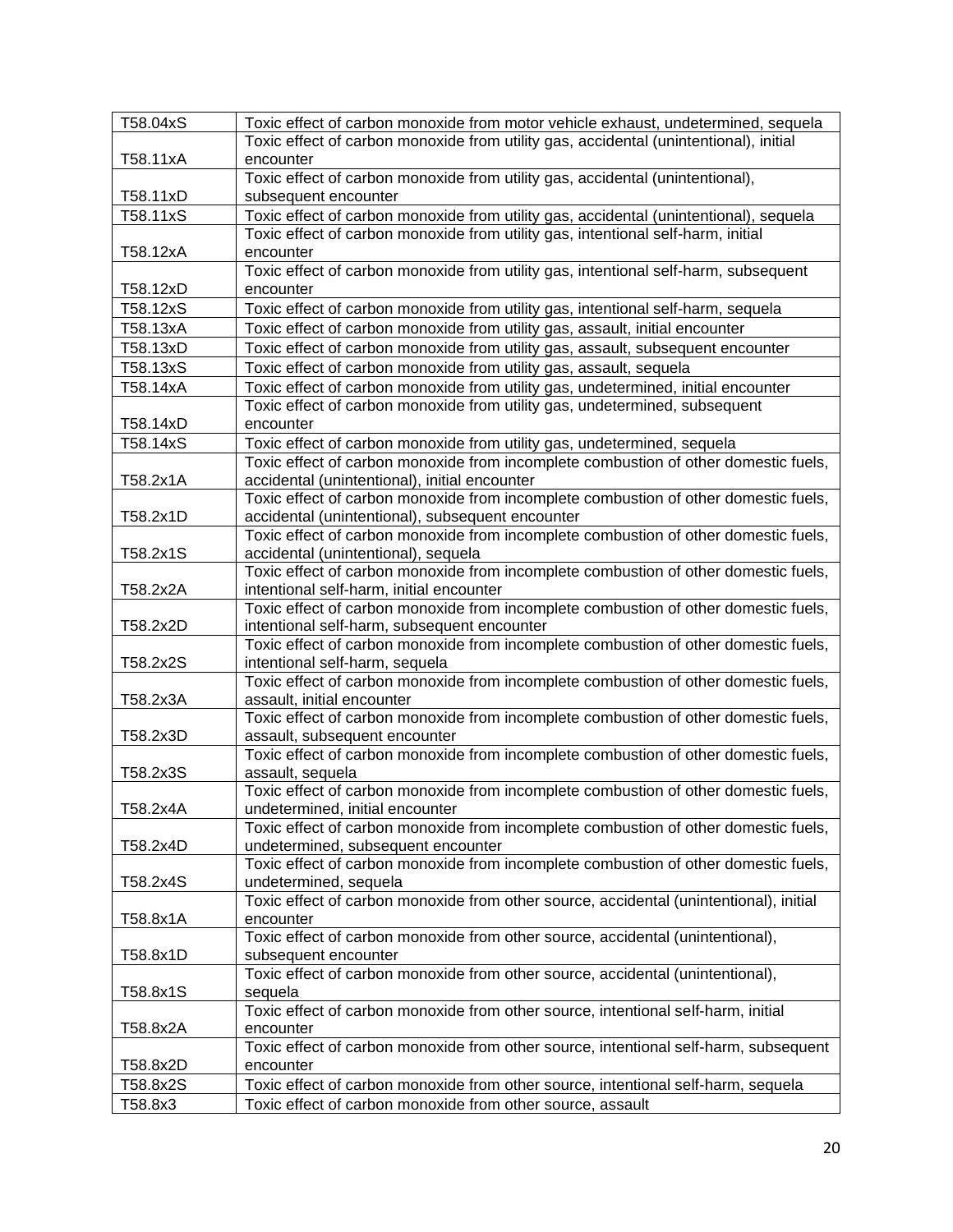| T58.8x3A<br>T58.8x3D | Toxic effect of carbon monoxide from other source, assault, initial encounter<br>Toxic effect of carbon monoxide from other source, assault, subsequent encounter |
|----------------------|-------------------------------------------------------------------------------------------------------------------------------------------------------------------|
|                      |                                                                                                                                                                   |
| T58.8x3S             | Toxic effect of carbon monoxide from other source, assault, sequela                                                                                               |
| T58.8x4A             | Toxic effect of carbon monoxide from other source, undetermined, initial encounter                                                                                |
|                      | Toxic effect of carbon monoxide from other source, undetermined, subsequent                                                                                       |
| T58.8x4D             | encounter                                                                                                                                                         |
| T58.8x4S             | Toxic effect of carbon monoxide from other source, undetermined, sequela                                                                                          |
|                      | Toxic effect of carbon monoxide from unspecified source, accidental (unintentional),                                                                              |
| T58.91xA             | initial encounter                                                                                                                                                 |
|                      | Toxic effect of carbon monoxide from unspecified source, accidental (unintentional),                                                                              |
| T58.91xD             | subsequent encounter                                                                                                                                              |
|                      | Toxic effect of carbon monoxide from unspecified source, accidental (unintentional),                                                                              |
| T58.91xS             | sequela                                                                                                                                                           |
|                      | Toxic effect of carbon monoxide from unspecified source, intentional self-harm, initial                                                                           |
| T58.92xA             | encounter                                                                                                                                                         |
|                      | Toxic effect of carbon monoxide from unspecified source, intentional self-harm,                                                                                   |
| T58.92xD             | subsequent encounter                                                                                                                                              |
|                      | Toxic effect of carbon monoxide from unspecified source, intentional self-harm,                                                                                   |
| T58.92xS             | sequela<br>Toxic effect of carbon monoxide from unspecified source, assault, initial encounter                                                                    |
| T58.93xA             |                                                                                                                                                                   |
| T58.93xD             | Toxic effect of carbon monoxide from unspecified source, assault, subsequent<br>encounter                                                                         |
|                      |                                                                                                                                                                   |
| T58.93xS             | Toxic effect of carbon monoxide from unspecified source, assault, sequela                                                                                         |
| T58.94xA             | Toxic effect of carbon monoxide from unspecified source, undetermined, initial<br>encounter                                                                       |
|                      | Toxic effect of carbon monoxide from unspecified source, undetermined, subsequent                                                                                 |
| T58.94xD             | encounter                                                                                                                                                         |
| T58.94xS             | Toxic effect of carbon monoxide from unspecified source, undetermined, sequela                                                                                    |
| T65.0x1A             | Toxic effect of cyanides, accidental (unintentional), initial encounter                                                                                           |
| T65.0x1D             | Toxic effect of cyanides, accidental (unintentional), subsequent encounter                                                                                        |
| T65.0x1S             | Toxic effect of cyanides, accidental (unintentional), sequela                                                                                                     |
| T65.0x2A             | Toxic effect of cyanides, intentional self-harm, initial encounter                                                                                                |
| T65.0x2D             | Toxic effect of cyanides, intentional self-harm, subsequent encounter                                                                                             |
| T65.0x2S             | Toxic effect of cyanides, intentional self-harm, sequela                                                                                                          |
| T65.0x3A             | Toxic effect of cyanides, assault, initial encounter                                                                                                              |
| T65.0x3D             | Toxic effect of cyanides, assault, subsequent encounter                                                                                                           |
| T65.0x3S             | Toxic effect of cyanides, assault, sequela                                                                                                                        |
| T65.0x4A             | Toxic effect of cyanides, undetermined, initial encounter                                                                                                         |
| T65.0x4D             | Toxic effect of cyanides, undetermined, subsequent encounter                                                                                                      |
| T65.0x4S             | Toxic effect of cyanides, undetermined, sequela                                                                                                                   |
| T66.xxxA             | Radiation sickness, unspecified, initial encounter                                                                                                                |
| T70.20xA             | Unspecified effects of high altitude, initial encounter                                                                                                           |
|                      |                                                                                                                                                                   |
| T70.20xD             | Unspecified effects of high altitude, subsequent encounter                                                                                                        |
| T70.20xS             | Unspecified effects of high altitude, sequela                                                                                                                     |
| T70.29xA             | Other effects of high altitude, initial encounter                                                                                                                 |
| T70.29xD             | Other effects of high altitude, subsequent encounter                                                                                                              |
| T70.29xS             | Other effects of high altitude, sequela                                                                                                                           |
| T70.3xxA             | Caisson disease [decompression sickness], initial encounter                                                                                                       |
| T70.3xxD             | Caisson disease [decompression sickness], subsequent encounter                                                                                                    |
| T70.3xxS             | Caisson disease [decompression sickness], sequela                                                                                                                 |
| T79.0xxA             | Air embolism (traumatic), initial encounter                                                                                                                       |
| T79.0xxD             | Air embolism (traumatic), subsequent encounter                                                                                                                    |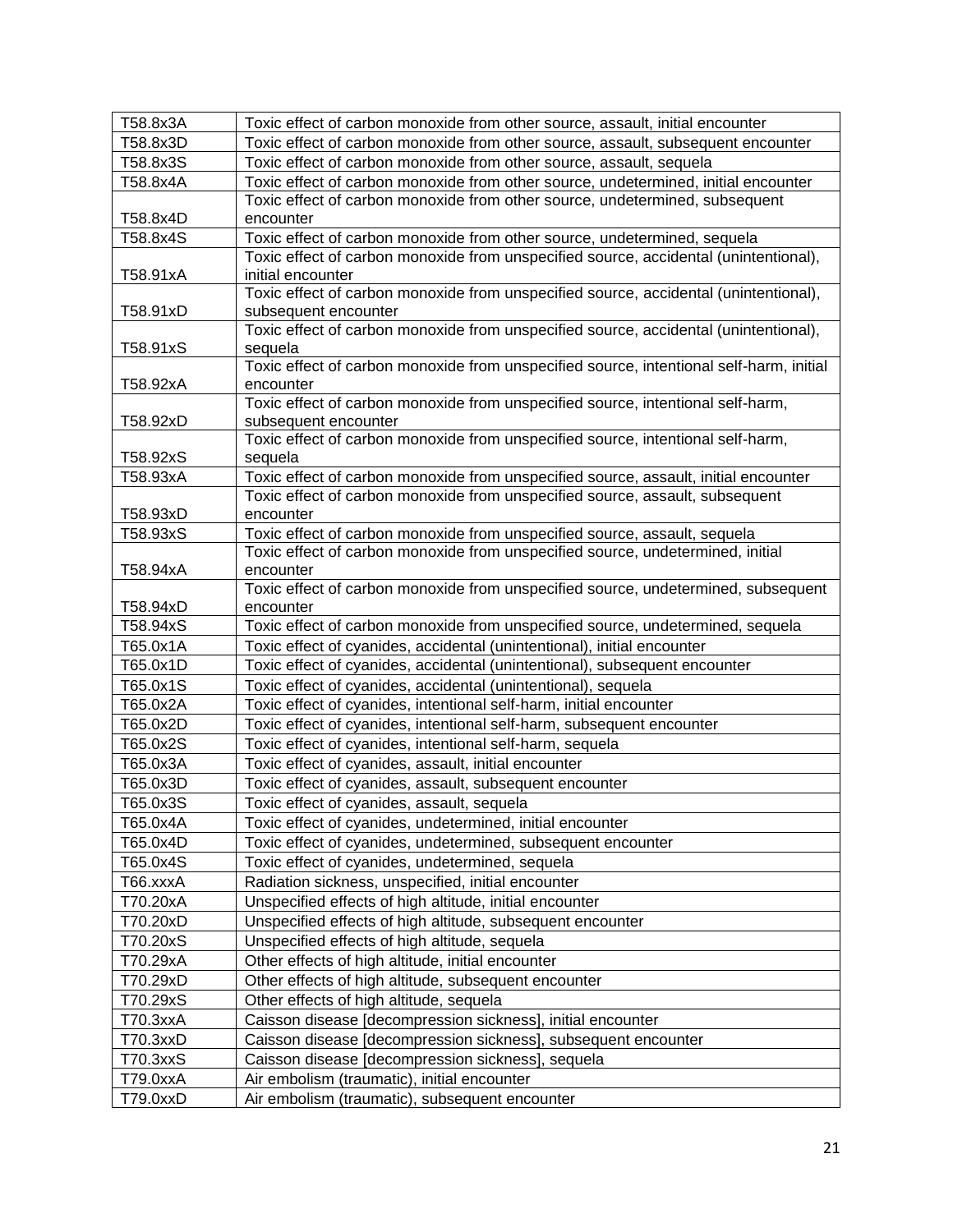| T79.0xxS | Air embolism (traumatic), sequela                                 |
|----------|-------------------------------------------------------------------|
| T79.8xxA | Other early complications of trauma, initial encounter            |
| T79.8xxD | Other early complications of trauma, subsequent encounter         |
| T79.8xxS | Other early complications of trauma, sequela                      |
| T79.9xxA | Unspecified early complication of trauma, initial encounter       |
| T79.9xxD | Unspecified early complication of trauma, subsequent encounter    |
| T79.9xxS | Unspecified early complication of trauma, sequela                 |
| T87.0x1  | Complications of reattached (part of) right upper extremity       |
| T87.0x2  | Complications of reattached (part of) left upper extremity        |
| T87.0x9  | Complications of reattached (part of) unspecified upper extremity |
| T87.0x9  | Complications of reattached (part of) unspecified upper extremity |
| T87.0x9  | Complications of reattached (part of) unspecified upper extremity |
| T87.0x9  | Complications of reattached (part of) unspecified upper extremity |
| T87.0x9  | Complications of reattached (part of) unspecified upper extremity |
| T87.1x1  | Complications of reattached (part of) right lower extremity       |
| T87.1x2  | Complications of reattached (part of) left lower extremity        |
| T87.1x9  | Complications of reattached (part of) unspecified lower extremity |
| T87.1x9  | Complications of reattached (part of) unspecified lower extremity |
| T87.1x9  | Complications of reattached (part of) unspecified lower extremity |
| T87.1x9  | Complications of reattached (part of) unspecified lower extremity |
| T87.2    | Complications of other reattached body part                       |

## <span id="page-21-0"></span>**Description**

### **Hyperbaric Oxygen Therapy**

HBOT is a technique for delivering higher pressures of oxygen to tissue. Two methods of administration are available: systemic and topical.

### **Systemic HBOT**

In systemic or large hyperbaric oxygen chambers, the patient is entirely enclosed in a pressure chamber and breathes oxygen at a pressure greater than 1 atmosphere (the pressure of oxygen at sea level). Thus, this technique relies on systemic circulation to deliver highly oxygenated blood to the target site, typically a wound. Systemic HBOT can be used to treat systemic illness, such as air or gas embolism, carbon monoxide poisoning, or clostridial gas gangrene. Treatment may be carried out either in a monoplace chamber pressurized with pure oxygen or in a larger, multiplace chamber pressurized with compressed air, in which case the patient receives pure oxygen by mask, head tent, or endotracheal tube.

### **Topical HBOT**

Topical hyperbaric therapy is a technique of delivering 100% oxygen directly to an open, moist wound at a pressure slightly higher than atmospheric pressure. It is hypothesized that the high concentrations of oxygen diffuse directly into the wound to increase the local cellular oxygen tension, which in turn promotes wound healing. Devices consist of an appliance to enclose the wound area (frequently an extremity) and a source of oxygen; conventional oxygen tanks may be used. The appliances may be disposable and may be used without supervision in the home by well-trained individuals. Topical hyperbaric therapy has been investigated as a treatment of skin ulcerations resulting from diabetes, venous stasis, postsurgical infection, gangrenous lesion, decubitus ulcers, amputations, skin graft, burns, or frostbite.

#### **Adverse Events**

HBOT is a generally safe therapy, with an estimated adverse side effect rate of 0.4%.<sup>1</sup> Adverse events may occur either from pressure effects or the oxygen. The pressure effect (barotrauma) may affect any closed air-filled cavity such as ears, sinus, teeth, and lungs. Pain and/or swelling may occur at these sites as pressure increases during the procedure and decreases as the procedure is ending. Oxygen toxicity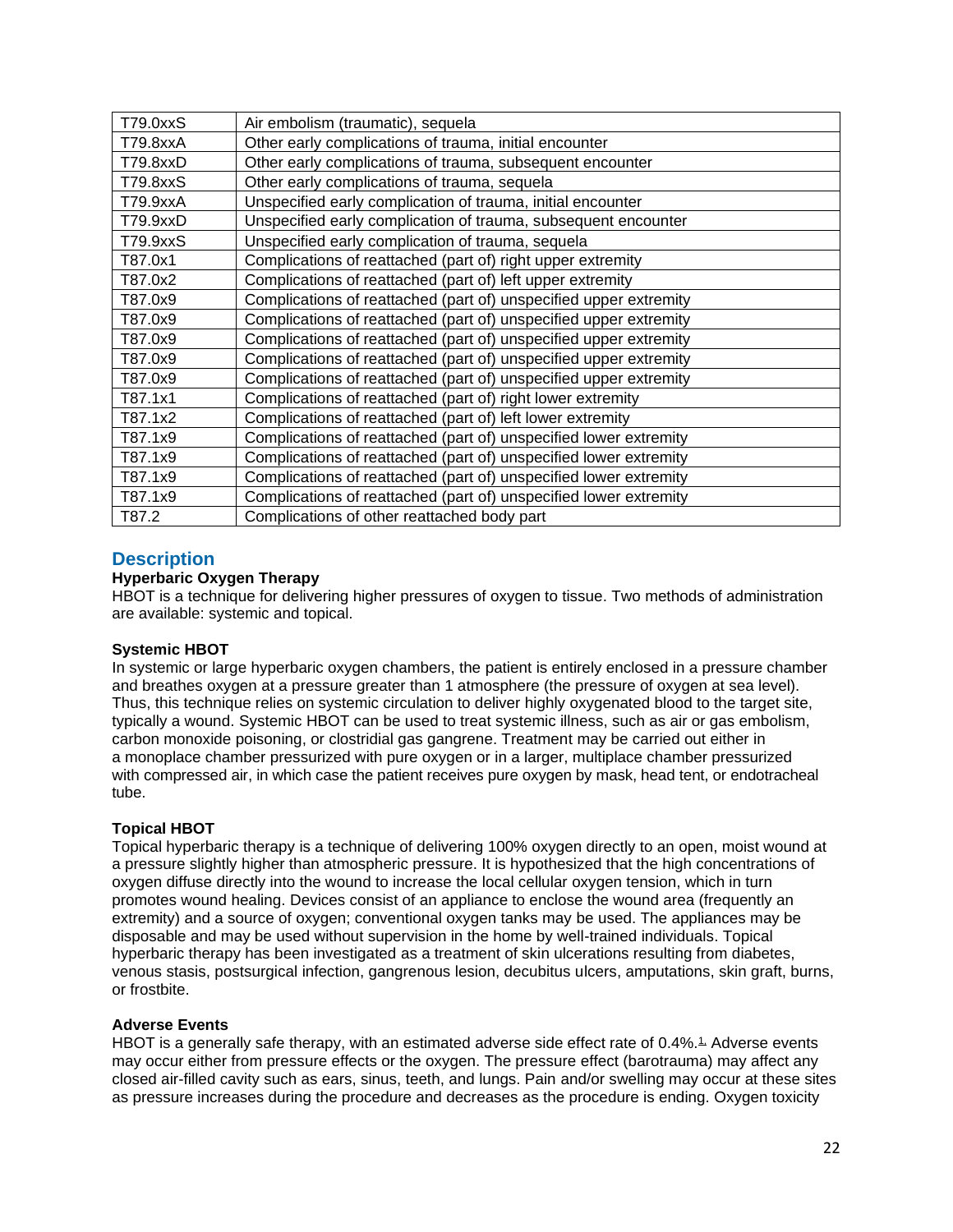may affect the pulmonary, neurologic, or ophthalmologic systems. Pulmonary symptoms include a mild cough, substernal burning, and dyspnea. Neurologic effects include tunnel vision, tinnitus, nausea, and dizziness. Ophthalmologic effects include retinopathy in neonates, cataract formation, and transient myopic vision changes.

Note that this evidence review does not address topical oxygen therapy in the absence of pressurization.

### **Summary**

Hyperbaric oxygen therapy (HBOT) involves breathing 100% oxygen at pressures between 1.5 and 3.0 atmospheres. It is generally applied systemically with the patient inside a hyperbaric chamber. HBOT can also be applied topically; ie, the body part to be treated is isolated (eg, in an inflatable bag and exposed to pure oxygen). HBOT has been investigated for various conditions that have potential to respond to increased oxygen delivery to tissue.

**For individuals with wounds, burns or infections** who receive topical HBOT, the evidence includes a systematic review, case series, and an RCT. Relevant outcome are overall survival (OS), symptoms, change in disease status, and functional outcomes. The systematic review identified 3 RCTs including individuals with sacral pressure ulcers, ischial pressure ulcers, and refractory venous ulcers. All trials reported that healing improved significantly after HBOT than after standard of care. Pooling of results was not possible due to heterogeneity in patient populations and treatment regimens. The single small RCT (n=28) was not included in the review and the uncontrolled studies do not provide sufficient data that topical HBOT is efficacious. The evidence is insufficient to determine the effects of the technology on health outcomes.

**For individuals with chronic diabetic ulcers** who receive systemic HBOT, the evidence includes RCTs and systematic reviews. Relevant outcomes are symptoms and change in disease status. Meta-analyses of RCTs found significantly higher diabetic ulcer healing rates with HBOT than with control conditions. One of the 2 meta-analyses found that HBOT was associated with a significantly lower rate of major amputation. The evidence is sufficient to determine that the technology results in a meaningful improvement in the net health outcome.

**For individuals with carbon monoxide poisoning** who receive systemic HBOT, the evidence includes RCTs and a systematic review. Relevant outcomes are OS and symptoms. A meta-analysis in a Cochrane review of low-quality RCT data did not find HBOT to be associated with a significantly lower risk of neurologic deficits after carbon monoxide poisoning. The evidence is insufficient to determine the effects of the technology on health outcomes.

However, clinical input obtained in 2010 and guidelines from the Undersea and Hyperbaric Medical Society and the 10th European Consensus Conference on Hyperbaric Medicine support HBOT for the treatment of acute carbon monoxide poisoning. Thus, based on clinical input and guideline support, this indication may be considered medically necessary.

**For individuals with radionecrosis, osteoradionecrosis**, or treatment of irradiated jaw who receive systemic HBOT, the evidence includes RCTs and a systematic review. Relevant outcomes are symptoms and change in disease status. A meta-analysis in a Cochrane review of RCTs found evidence that HBOT improved radionecrosis and osteoradionecrosis outcomes and resulted in better outcomes before tooth extraction in an irradiated jaw. The evidence is sufficient to determine that the technology results in a meaningful improvement in the net health outcome.

**For individuals with chronic refractory osteomyelitis** who receive systemic HBOT, the evidence includes case series. Relevant outcomes are symptoms and change in disease status. The case series reported high rates of successful outcomes (no drainage, pain, tenderness, or cellulitis) in individuals with chronic refractory osteomyelitis treated with HBOT. However, controlled studies are needed to determine conclusively the impact of HBOT on health outcomes compared with other interventions. The evidence is insufficient to determine the effects of the technology on health outcomes.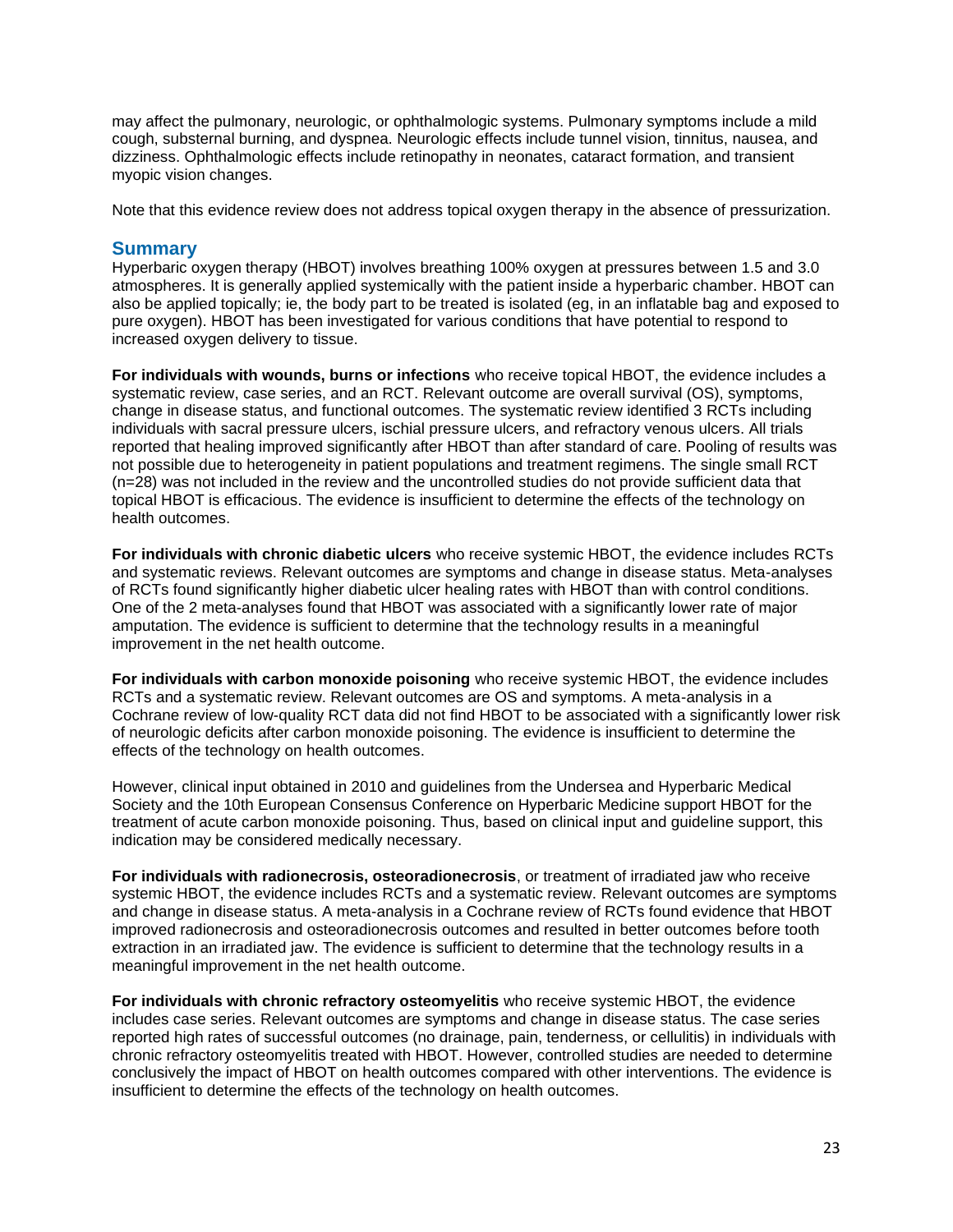However, clinical input obtained in 2010 and Undersea and Hyperbaric Medical Society guidelines support HBOT for the treatment of chronic refractory osteomyelitis. Thus, based on clinical input and guideline support, this indication may be considered medically necessary.

**For individuals with acute thermal burns w**ho receive systemic HBOT, the evidence includes a systematic review of 2 RCTs. Relevant outcomes are OS, symptoms, and change in disease status. Only 2 RCTs were identified, and both were judged to have poor methodologic quality. Evidence from wellconducted controlled trials is needed. The evidence is insufficient to determine the effects of the technology on health outcomes.

**For individuals with acute surgical and traumatic wounds** who receive systemic HBOT, the evidence includes RCTs, controlled nonrandomized studies, and systematic reviews. Relevant outcomes are OS, symptoms, change in disease status, and functional outcomes. There was considerable heterogeneity across the 4 RCTs identified (eg, patient population, comparison group, treatment regimen, outcomes). This heterogeneity prevented pooling of trial findings and limits the ability to conclude the impact of HBOT on health outcomes for individuals with acute surgical and traumatic wounds. Additional evidence from high-quality RCTs is needed. The evidence is insufficient to determine the effects of the technology on health outcomes.

**For individuals with bisphosphonate-related osteonecrosis** of the jaw who receive systemic HBOT, the evidence includes an RCT. Relevant outcome are symptoms and change in disease status. The RCT was unblinded and reported initial benefits at 3-month follow-up; however, there were no significant benefits of HBOT for most health outcomes compared with standard care in the long-term (6 months to 2 years). The evidence is insufficient to determine the effects of the technology on health outcomes.

**For individuals with necrotizing soft tissue infections** who receive systemic HBOT, the evidence includes systematic reviews and a retrospective cohort study. Relevant outcomes are OS, symptoms, and change in disease status. A Cochrane review did not identify any RCTs. Another systematic review identified a retrospective cohort study, which did not find better outcomes after HBOT than after standard care without HBOT in individuals with necrotizing soft tissue infections. The evidence is insufficient to determine the effects of the technology on health outcomes.

**For individuals with acute coronary syndrome** who receive systemic HBOT, the evidence includes RCTs and a systematic review. Relevant outcomes are OS, symptoms, change in disease status, and functional outcomes. A Cochrane review identified 6 RCTs. There were 2 pooled analyses, one found significantly lower rates of death with HBOT and the other reported inconsistent results in left ventricular function. Additional RCT data are needed. The evidence is insufficient to determine the effects of the technology on health outcomes.

**For individuals with acute ischemic stroke** who receive systemic HBOT, the evidence includes RCTs and a systematic review. Relevant outcomes are OS, symptoms, change in disease status, and functional outcomes. Cochrane reviewers could only pool data for a single outcome (mortality at 3-6 months), and for that outcome, there was no significant difference between active and sham HBOT treatments. The evidence is insufficient to determine the effects of the technology on health outcomes.

**For individuals with motor dysfunction** associated with stroke who receive systemic HBOT, the evidence includes an RCT. Relevant outcome are symptoms and functional outcomes. The RCT, which used a crossover design, found better outcomes with HBOT at 2 months than with delayed treatment. However, the trial had a number of methodologic limitations (eg, lack of patient blinding, heterogeneous population, high dropout rate) that make it difficult to evaluate the efficacy of HBOT. The evidence is insufficient to determine the effects of the technology on health outcomes.

**For individuals with Bell palsy** who receive systemic HBOT, the evidence includes a systematic review. Relevant outcomes are symptoms, change in disease status, and functional outcomes. A Cochrane review did not identify any RCTs meeting selection criteria; the single RCT found did not have a blinded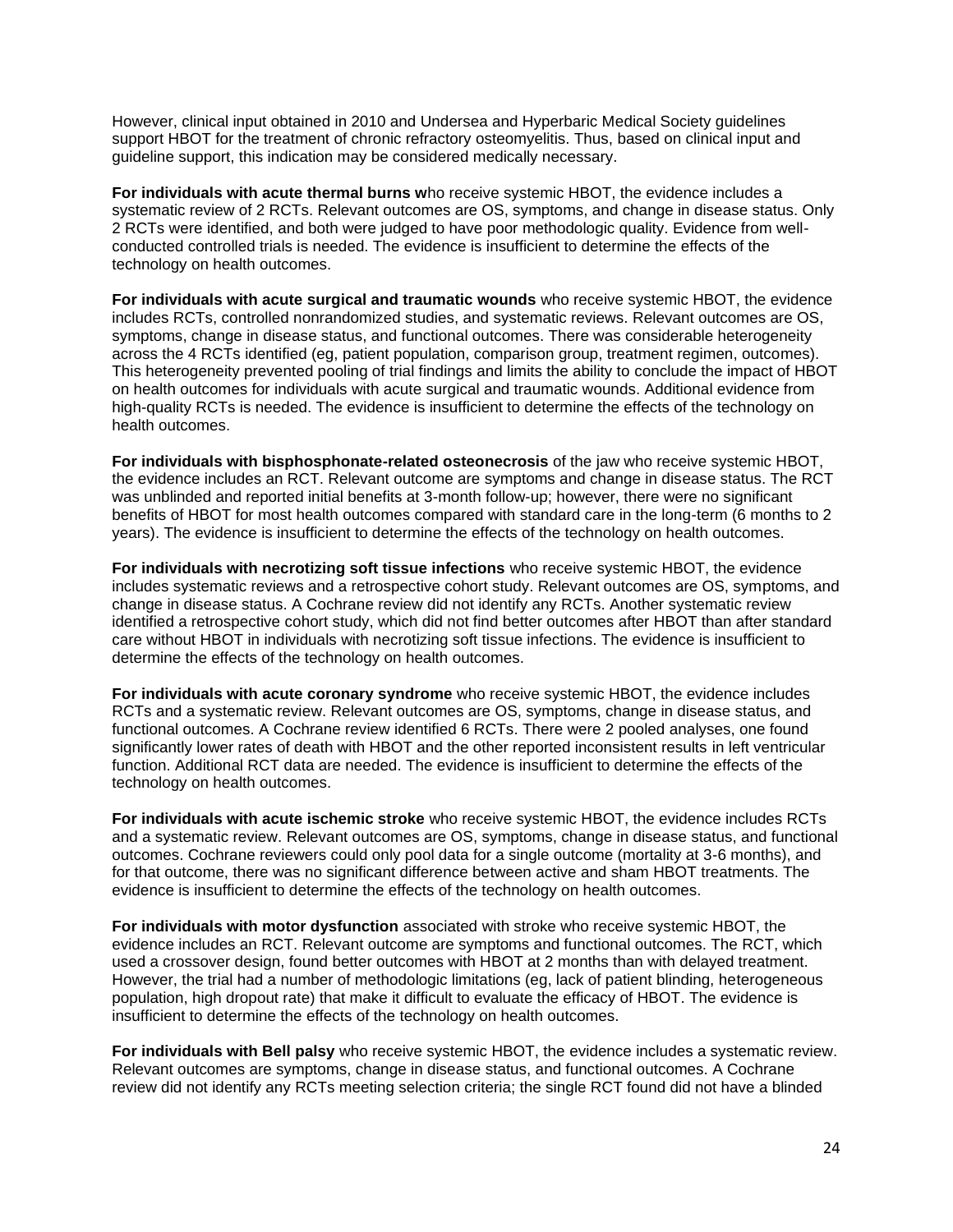outcome assessment. The evidence is insufficient to determine the effects of the technology on health outcomes.

**For individuals with traumatic brain injury** who receive systemic HBOT, the evidence includes RCTs and systematic reviews. Relevant outcomes are OS, symptoms, change in disease status, and functional outcomes. RCTs were heterogenous regarding intervention protocols, patient populations, and outcomes reported. Multiple RCTs of US military service members showed no statistical difference in outcomes between HBOT groups and those that received sham treatment. Systematic reviews conducted pooled analyses only on a minority of the published RCTs, and these findings were inconsistent. The evidence is insufficient to determine the effects of the technology on health outcomes.

**For individuals with inflammatory bowel disease** who receive systemic HBOT, the evidence includes an RCT, observational studies, and a systematic review. Relevant outcomes are symptoms, change in disease status and functional outcomes. One small RCT has been published, and this trial did not find a significant improvement in health outcomes when HBOT was added to standard medical therapy. A systematic review including the RCT and observational studies found a high rate of bias in the literature due to attrition and reporting bias. The evidence is insufficient to determine the effects of the technology on health outcomes.

**For individuals with hearing loss.** A Cochrane review of RCTs had mixed findings from studies that included individuals with tinnitus. Some outcomes (ie, improvement in hearing of all frequencies, >25% return of hearing) were better with HBOT than with a control intervention, but more than 50% return of hearing did not differ significantly between groups. There was important variability in the individuals enrolled in the studies. A subsequent systematic review had similarly limited conclusions due to the inclusion of non-randomized studies. One RCT included in this review included individuals with idiopathic sudden sensorineural hearing loss and found no differences in HBOT treatment compared with steroid injections in mean hearing thresholds at 0.25, 0.5, 1, and 4 kHz; however, a significant difference was detected at the 2-kHz level. Nonrandomized studies of HBOT used as adjunctive therapy did not support incremental value, although 1 systematic review evaluated HBOT along with steroid therapy and found benefit specifically for those with severe-to-profound idiopathic sudden sensorineural hearing loss. The evidence is insufficient to determine the effects of the technology on health outcomes.

**For individuals with delayed-onset muscle soreness** who receive systemic HBOT, the evidence includes RCTs and a systematic review. Relevant outcomes are symptoms and functional outcomes. A Cochrane review of RCTs found worse short-term pain outcomes with HBOT than with control and no difference in longer-term pain or other outcomes (eg, swelling). The evidence is insufficient to determine the effects of the technology on health outcomes.

**For individuals with autism spectrum disorder** who receive systemic HBOT, the evidence includes an RCT and a systematic review. Relevant outcomes are symptoms and functional outcomes. A Cochrane review identified a single RCT on HBOT for autism spectrum disorder and this trial did not find significantly better parental-assessed or clinician-assessed outcomes with HBOT compared with sham. A subsequent controlled trial reached the same conclusion. The evidence is insufficient to determine the effects of the technology on health outcomes.

**For individuals with cerebral palsy** who receive systemic HBOT, the evidence includes 2 RCTs and an observational study. Relevant outcomes are symptoms and functional outcomes. One RCT was stopped early due to futility, and the other did not find significantly better outcomes with HBOT than with a sham intervention. The observational study focused on sleep disorders in children with cerebral palsy and reported improvements with the HBOT treatment. The evidence is insufficient to determine the effects of the technology on health outcomes.

**For individuals with vascular dementia** who receive systemic HBOT, the evidence includes an RCT and a systematic review. Relevant outcomes are symptoms and functional outcomes. The Cochrane review identified only a single RCT with methodologic limitations. Well-conducted controlled trials are needed. The evidence is insufficient to determine the effects of the technology on health outcomes.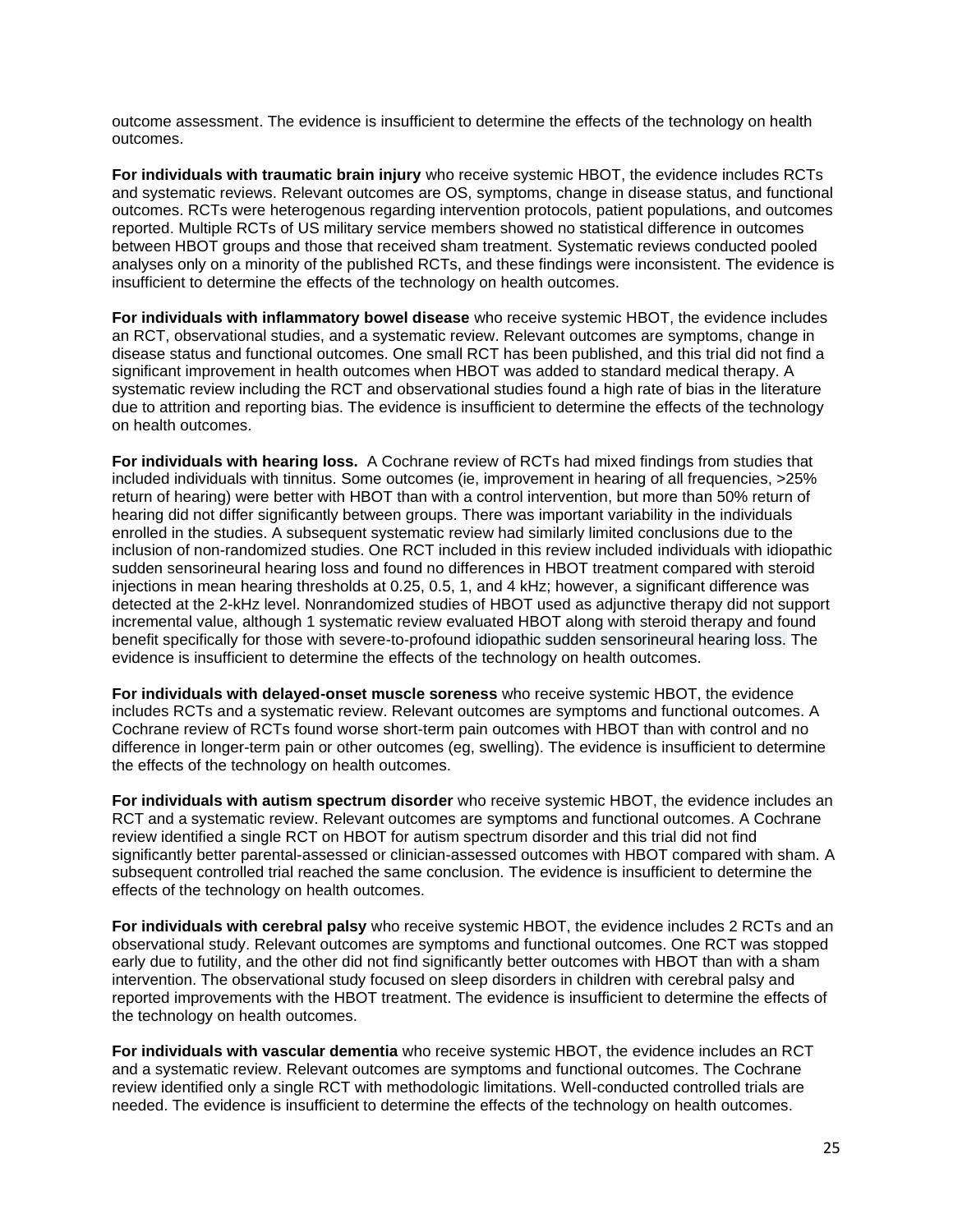**For individuals with radiotherapy adverse events** who receive systemic HBOT, the evidence includes RCTs, nonrandomized comparator trials, case series, and systematic reviews. Relevant outcomes are symptoms and functional outcomes. Two systematic reviews were identified, but pooled analyses were not possible due to heterogeneity in treatment regimens and outcomes measured. One systematic review concluded that more RCTs would be needed. The 2 RCTs identified had inconsistent findings. One reported no short-term benefit with HBOT, but some benefits 12 months after radiotherapy; the other did not find a significant benefit of HBOT at 12-month follow-up. Another RCT assessed HBOT for radiationinduced cystitis and found significant benefit by some measures but not others. An observational study for dry mouth (xerostomia) caused by radiotherapy found some benefit to HBOT. The evidence is insufficient to determine the effects of the technology on health outcomes.

**For individuals with idiopathic femoral neck necrosis** who receive systemic HBOT, the evidence includes an RCT. Relevant outcome are symptoms, change in disease status, and functional outcomes. The RCT, which had a small sample, only reported short-term (ie, 6-week) outcomes. Larger wellconducted RCTs reporting longer-term outcomes are needed. The evidence is insufficient to determine the effects of the technology on health outcomes.

**For individuals with a migraine** who receive systemic HBOT, the evidence includes RCTs and a systematic review. Relevant outcomes are symptoms, change in disease status, and functional outcomes. The Cochrane review conducted a pooled analysis including 3 of the 11 trials. Meta-analysis of these 3 RCTs found significantly greater relief of migraine symptoms with HBOT than with a comparator intervention within 45 minutes of treatment. Longer-term data are needed. The evidence is insufficient to determine the effects of the technology on health outcomes.

**For individuals with herpes zoster** who receive systemic HBOT, the evidence includes an RCT. Relevant outcome are symptoms and change in disease status. The RCT was unblinded and only reported short-term (ie, 6-week) outcomes. Additional well-conducted RCTs with longer follow-up are needed. The evidence is insufficient to determine the effects of the technology on health outcomes.

**For individuals with fibromyalgia** who receive systemic HBOT, the evidence includes RCTs. Relevant outcomes are symptoms, change in disease status, and functional outcomes. Only 2 RCTs were identified, and both reported positive effects of HBOT on tender points and pain. However, the trials had relatively small samples and methodologic limitations (eg, quasi-randomization, no or uncertain sham control for a condition with subjective outcomes susceptible to a placebo effect). Moreover, the HBOT protocols varied. The evidence is insufficient to determine the effects of the technology on health outcomes.

**For individuals with multiple sclerosis** who receive systemic HBOT, the evidence includes RCTs and a systematic review. Relevant outcomes are symptoms and functional outcomes. A Cochrane review of RCTs did not find a significant difference in Expanded Disability Status Scale scores when individuals with multiple sclerosis were treated with HBOT versus a comparator intervention. The evidence is insufficient to determine the effects of the technology on health outcomes.

**For individuals with cancer** and are undergoing chemotherapy who receive systemic HBOT, the evidence includes an RCT and a systematic review. Relevant outcomes are OS and change in disease status. While the systematic review reported improvements in tumor control in individuals with head and neck cancer who received HBOT, the adverse events accompanying the treatment (eg, radiation tissue injury, seizures) were significant. The single RCT did not find a significant difference in survival for cancer individuals who received HBOT before chemotherapy compared with usual care. The evidence is insufficient to determine the effects of the technology on health outcomes.

### <span id="page-25-0"></span>**Policy History**

| <b>Date</b> | Action                                                                                |
|-------------|---------------------------------------------------------------------------------------|
| 6/2022      | Clarified prior authorization information. Prior Authorization not required effective |
|             | 6/1/2022. Clarified coding information.                                               |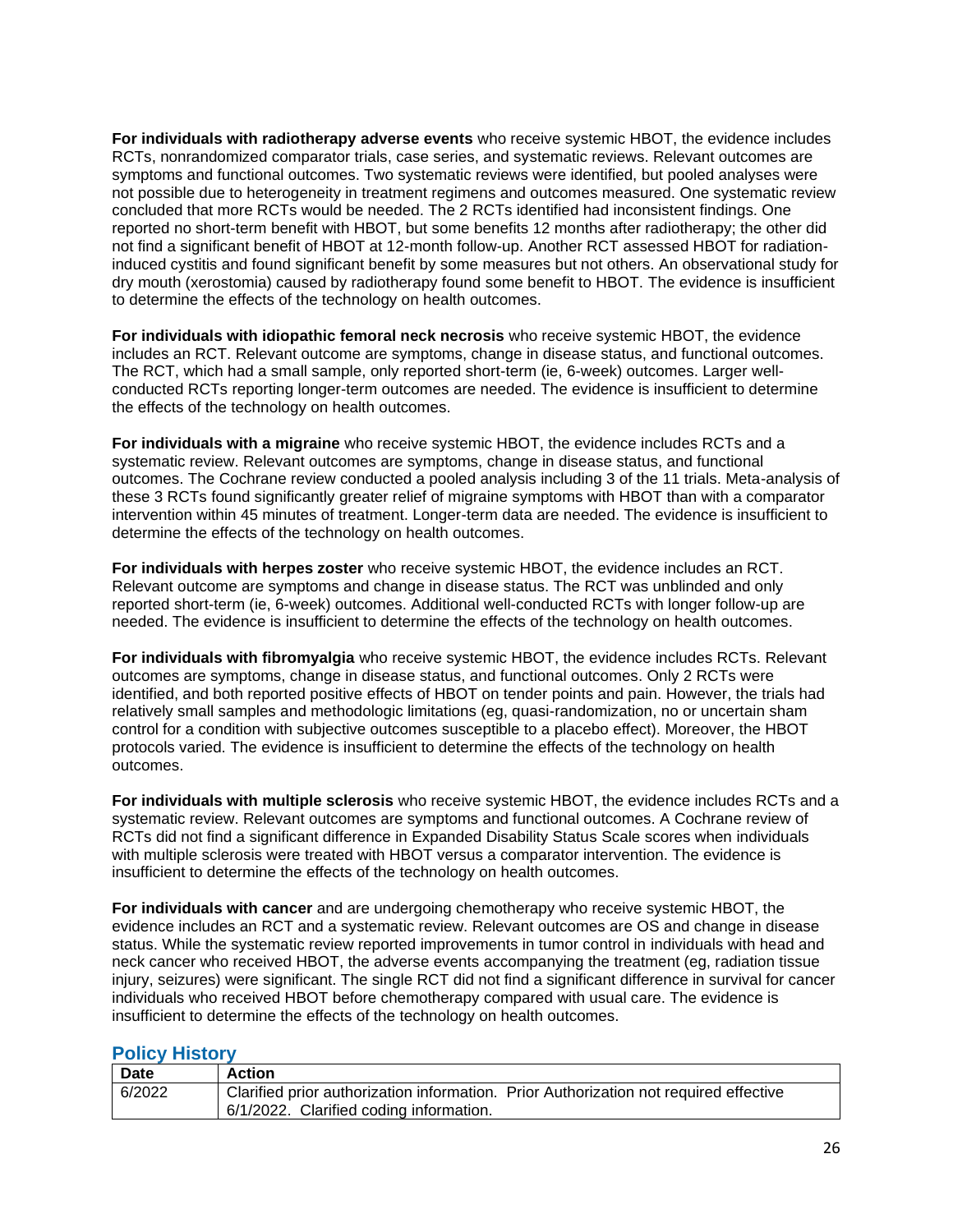| 4/2021   | Literature review through 4/2021 on idiopathic sudden sensorineural hearing loss.    |
|----------|--------------------------------------------------------------------------------------|
|          | References added. Policy statement unchanged.                                        |
| 3/2020   | Annual policy review. Description, summary and references updated. Policy statements |
|          | unchanged.                                                                           |
| 1/2020   | Coding information clarified.                                                        |
| 6/2019   | Coding information clarified.                                                        |
| 4/2019   | Coding information clarified.                                                        |
| 3/2019   | Annual policy review. Description, summary and references updated. Policy statements |
|          | unchanged.                                                                           |
| 2/2018   | Annual policy review. New references added.                                          |
| 2/2017   | Annual policy review. New references added.                                          |
| 5/2016   | Prior authorization table clarified.                                                 |
| 1/2016   | Annual policy review. New investigational indications described. Effective 1/1/2016. |
| 1/2015   | Clarified coding information.                                                        |
| 10/2014  | Annual policy review. Investigational statements clarified. Title changed from       |
|          | "Hyperbaric Oxygen Pressurization (HBO)" to "Hyperbaric Oxygen Therapy." Effective   |
|          | 10/1/2014.                                                                           |
| 6/2014   | Updated Coding section with ICD10 procedure and diagnosis codes, effective 10/2015.  |
|          | Coding information clarified.                                                        |
| 2/2014   | Annual policy review. New investigational indications described. Effective 2/1/2014. |
|          | Coding information clarified.                                                        |
| 3/2013   | Annual policy review. Change to policy statement. Effective 3/1/2013.                |
| 11/2011- | Medical policy ICD 10 remediation: Formatting, editing and coding updates. No        |
| 4/2012   | changes to policy statements.                                                        |
| 4/2011   | Reviewed - Medical Policy Group - Cardiology and Pulmonology. No changes to policy   |
|          | statements.                                                                          |
| 12/2010  | Reviewed - Medical Policy Group - Plastic Surgery and Dermatology. No changes to     |
|          | policy statements.                                                                   |
| 12/2009  | Reviewed - Medical Policy Group - Plastic Surgery and Dermatology. No changes to     |
|          | policy statements.                                                                   |
| 4/2009   | Annual policy review. No changes to policy statements.                               |
| 12/2008  | Reviewed - Medical Policy Group - Plastic Surgery and Dermatology. No changes to     |
|          | policy statements.                                                                   |
| 5/2008   | Annual policy review. Changes to policy statements.                                  |

## <span id="page-26-0"></span>**Information Pertaining to All Blue Cross Blue Shield Medical Policies**

Click on any of the following terms to access the relevant information:

[Medical Policy Terms of Use](http://www.bluecrossma.org/medical-policies/sites/g/files/csphws2091/files/acquiadam-assets/Medical_Policy_Terms_of_Use_prn.pdf) [Managed Care Guidelines](http://www.bluecrossma.org/medical-policies/sites/g/files/csphws2091/files/acquiadam-assets/Managed_Care_Guidelines_prn.pdf) [Indemnity/PPO Guidelines](http://www.bluecrossma.org/medical-policies/sites/g/files/csphws2091/files/acquiadam-assets/Indemnity_and_PPO_Guidelines_prn.pdf) [Clinical Exception Process](http://www.bluecrossma.org/medical-policies/sites/g/files/csphws2091/files/acquiadam-assets/Clinical_Exception_Process_prn.pdf) [Medical Technology Assessment Guidelines](http://www.bluecrossma.org/medical-policies/sites/g/files/csphws2091/files/acquiadam-assets/Medical_Technology_Assessment_Guidelines_prn.pdf)

## <span id="page-26-1"></span>**References**

- 1. Sadri RA, Cooper JS. Hyperbaric, complications. NCBI Bookshelf 2017; https://www.ncbi.nlm.nih.gov/books/NBK459191/. Accessed December 10, 2019.
- 2. Federal Food and Drug Administration. Hyperbaric Oxygen Therapy: Don't Be Misled. 2013; http://www.fda.gov/forconsumers/consumerupdates/ucm364687.htm. Accessed December 10, 2019.
- 3. de Smet GHJ, Kroese LF, Menon AG, et al. Oxygen therapies and their effects on wound healing. Wound Repair Regen. Aug 2017;25(4):591-608. PMID 28783878
- 4. Leslie CA, Sapico FL, Ginunas VJ, et al. Randomized controlled trial of topical hyperbaric oxygen for treatment of diabetic foot ulcers. Diabetes Care. Feb 1988;11(2):111-115. PMID 3289861
- 5. Blue Cross and Blue Shield Association Technology Evaluation Center (TEC). Hyperbaric oxygen therapy for wound healing. Part I. TEC Assessments. 1999; Volume 14:Tab 13.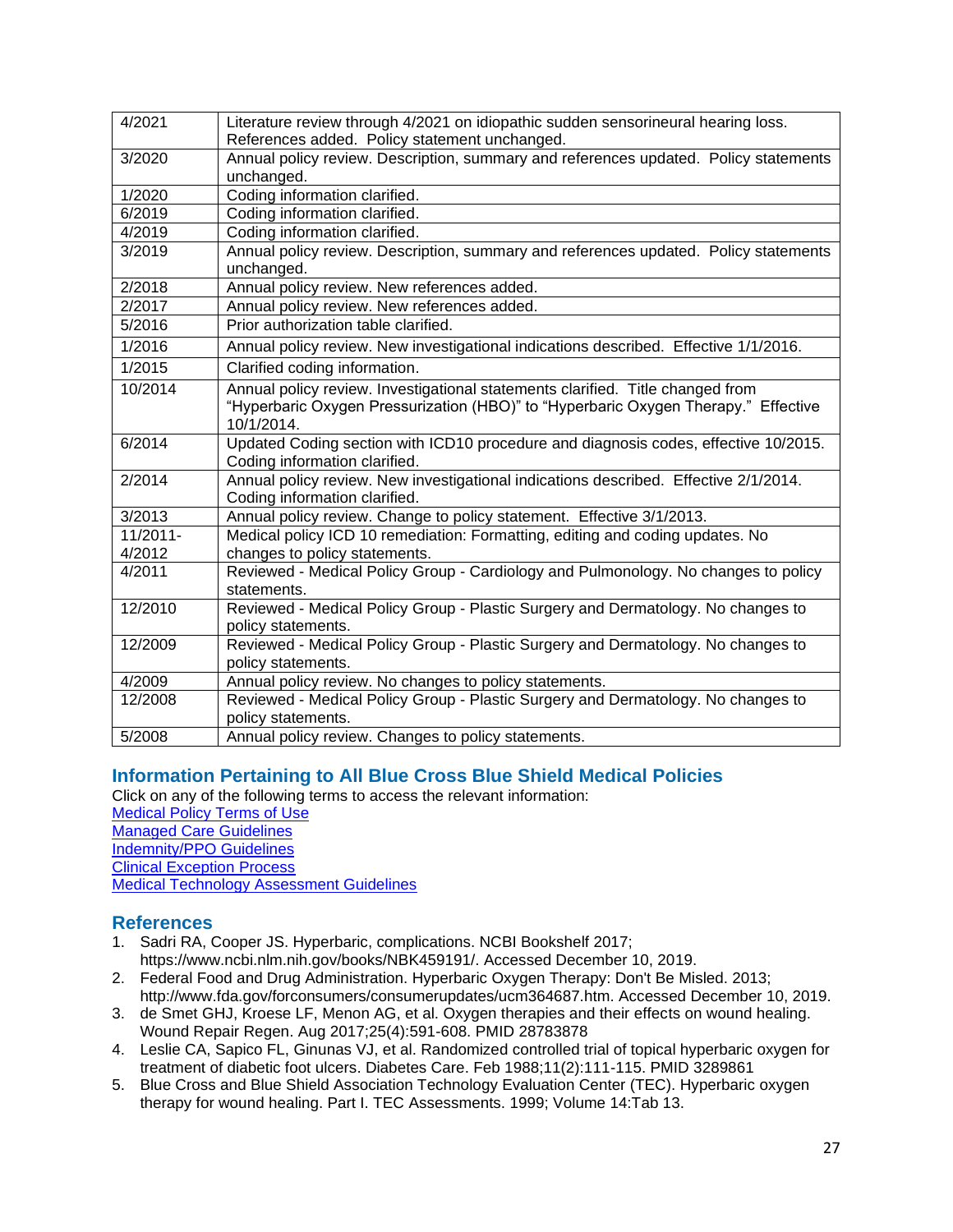- 6. Blue Cross and Blue Shield Association Technology Evaluation Center (TEC). Hyperbaric oxygen therapy for wound healing. Part II. TEC Assessments. 1999; Volume 14:Tab 15.
- 7. Blue Cross and Blue Shield Association Technology Evaluation Center (TEC). Hyperbaric oxygen therapy for wound healing. Part III. TEC Assessments. 1999;Volume 14:Tab 16.
- 8. Kranke P, Bennett MH, Martyn-St James M, et al. Hyperbaric oxygen therapy for chronic wounds. Cochrane Database Syst Rev. Jun 24 2015(6):CD004123. PMID 26106870
- 9. Elraiyah T, Tsapas A, Prutsky G, et al. A systematic review and meta-analysis of adjunctive therapies in diabetic foot ulcers. J Vasc Surg. Feb 2016;63(2 Suppl):46S-58S e41-42. PMID 26804368
- 10. Buckley NA, Juurlink DN, Isbister G, et al. Hyperbaric oxygen for carbon monoxide poisoning. Cochrane Database Syst Rev. Apr 13 2011(4):CD002041. PMID 21491385
- 11. Bennett MH, Feldmeier J, Hampson NB, et al. Hyperbaric oxygen therapy for late radiation tissue injury. Cochrane Database Syst Rev. Apr 28 2016;4:CD005005. PMID 27123955
- 12. Borab Z, Mirmanesh MD, Gantz M, et al. Systematic review of hyperbaric oxygen therapy for the treatment of radiation-induced skin necrosis. J Plast Reconstr Aesthet Surg. Apr 2017;70(4):529-538. PMID 28081957
- 13. Ravi P, Vaishnavi D, Gnanam A, et al. The role of hyperbaric oxygen therapy in the prevention and management of radiation-induced complications of the head and neck - a systematic review of literature. J Stomatol Oral Maxillofac Surg. Dec 2017;118(6):359-362. PMID 28838774
- 14. Maynor ML, Moon RE, Camporesi EM, et al. Chronic osteomyelitis of the tibia: treatment with hyperbaric oxygen and autogenous microsurgical muscle transplantation. J South Orthop Assoc. Spring 1998;7(1):43-57. PMID 9570731
- 15. Davis JC, Heckman JD, DeLee JC, et al. Chronic non-hematogenous osteomyelitis treated with adjuvant hyperbaric oxygen. J Bone Joint Surg Am. Oct 1986;68(8):1210-1217. PMID 3771602
- 16. Chen CE, Ko JY, Fu TH, et al. Results of chronic osteomyelitis of the femur treated with hyperbaric oxygen: a preliminary report. Chang Gung Med J. Feb 2004;27(2):91-97. PMID 15095953
- 17. Chen CE, Shih ST, Fu TH, et al. Hyperbaric oxygen therapy in the treatment of chronic refractory osteomyelitis: a preliminary report. Chang Gung Med J. Feb 2003;26(2):114-121. PMID 12718388
- 18. Chen CY, Lee SS, Chan YS, et al. Chronic refractory tibia osteomyelitis treated with adjuvent hyperbaric oxygen: a preliminary report. Changgeng Yi Xue Za Zhi. Jun 1998;21(2):165-171. PMID 9729650
- 19. Villanueva E, Bennett MH, Wasiak J, et al. Hyperbaric oxygen therapy for thermal burns. Cochrane Database Syst Rev. Jul 2004(3):CD004727. PMID 15266540
- 20. Eskes A, Vermeulen H, Lucas C, et al. Hyperbaric oxygen therapy for treating acute surgical and traumatic wounds. Cochrane Database Syst Rev. Dec 16 2013;12(12):CD008059. PMID 24343585
- 21. Dauwe PB, Pulikkottil BJ, Lavery L, et al. Does hyperbaric oxygen therapy work in facilitating acute wound healing: a systematic review. Plast Reconstr Surg. Feb 2014;133(2):208e-215e. PMID 24469192
- 22. Freiberger JJ, Padilla-Burgos R, McGraw T, et al. What is the role of hyperbaric oxygen in the management of bisphosphonate-related osteonecrosis of the jaw: a randomized controlled trial of hyperbaric oxygen as an adjunct to surgery and antibiotics. J Oral Maxillofac Surg. Jul 2012;70(7):1573-1583. PMID 22698292
- 23. Levett D, Bennett MH, Millar I. Adjunctive hyperbaric oxygen for necrotizing fasciitis. Cochrane Database Syst Rev. Jan 15 2015;1:CD007937. PMID 25879088
- 24. Jallali N, Withey S, Butler PE. Hyperbaric oxygen as adjuvant therapy in the management of necrotizing fasciitis. Am J Surg. Apr 2005;189(4):462-466. PMID 15820462
- 25. George ME, Rueth NM, Skarda DE, et al. Hyperbaric oxygen does not improve outcome in patients with necrotizing soft tissue infection. Surg Infect (Larchmt). Feb 2009;10(1):21-28. PMID 18991520
- 26. Bennett MH, Lehm JP, Jepson N. Hyperbaric oxygen therapy for acute coronary syndrome. Cochrane Database Syst Rev. Jul 23 2015(7):CD004818. PMID 26202854
- 27. Bennett MH, Weibel S, Wasiak J, et al. Hyperbaric oxygen therapy for acute ischaemic stroke. Cochrane Database Syst Rev. Nov 12 2014;11(11):CD004954. PMID 25387992
- 28. Efrati S, Fishlev G, Bechor Y, et al. Hyperbaric oxygen induces late neuroplasticity in post-stroke patients-- randomized, prospective trial. PLoS One. Jan 2013;8(1):e53716. PMID 23335971
- 29. Holland NJ, Bernstein JM, Hamilton JW. Hyperbaric oxygen therapy for Bell's palsy. Cochrane Database Syst Rev. Feb 15 2012;2(2):CD007288. PMID 22336830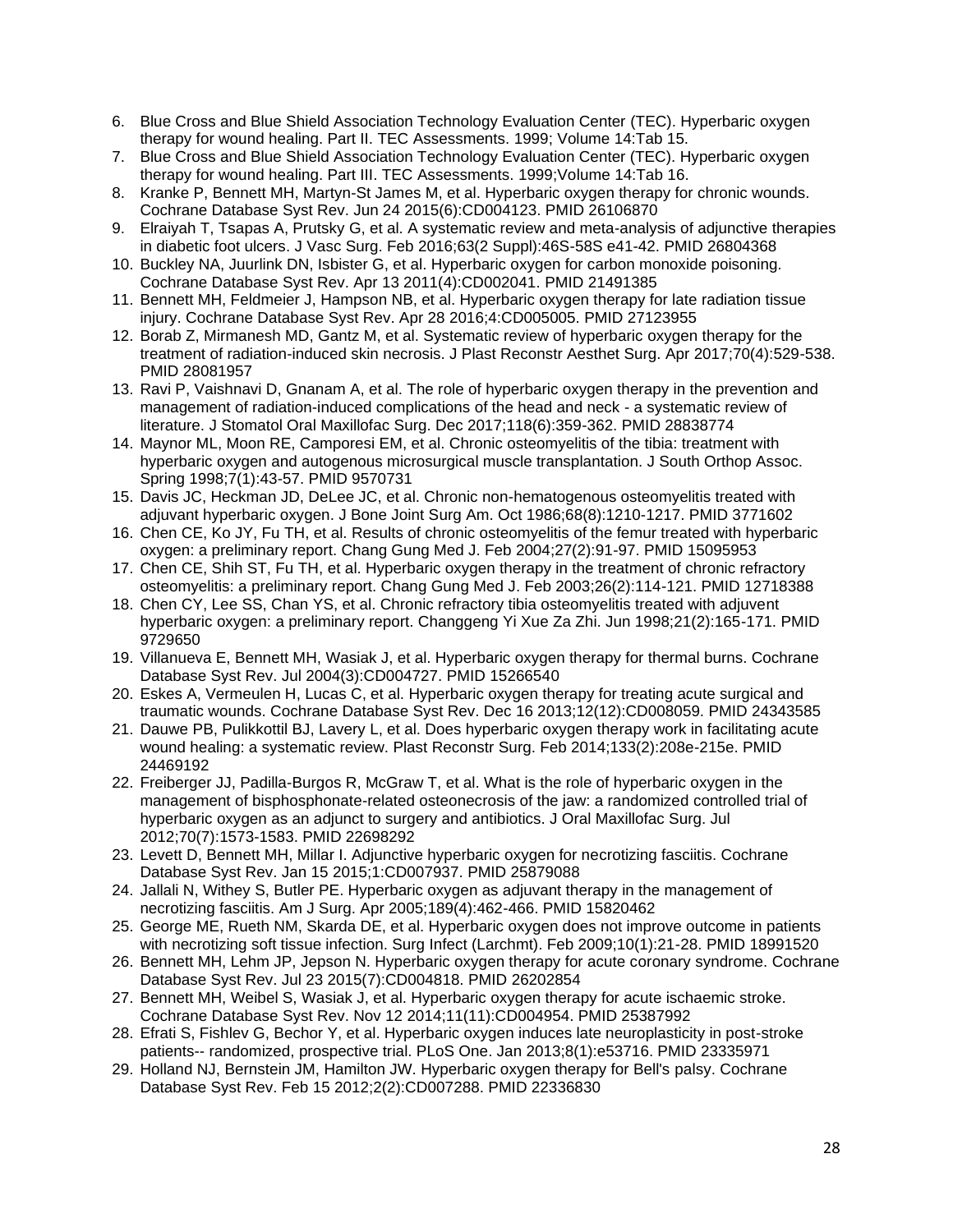- 30. Wang F, Wang Y, Sun T, et al. Hyperbaric oxygen therapy for the treatment of traumatic brain injury: a meta-analysis. Neurol Sci. May 2016;37(5):693-701. PMID 26746238
- 31. Crawford C, Teo L, Yang E, et al. Is hyperbaric oxygen therapy effective for traumatic brain injury? a rapid evidence assessment of the literature and recommendations for the field. J Head Trauma Rehabil. May/Jun 2017;32(3):E27-E37. PMID 27603765
- 32. Bennett MH, Trytko B, Jonker B. Hyperbaric oxygen therapy for the adjunctive treatment of traumatic brain injury. Cochrane Database Syst Rev. Dec 12 2012;12:CD004609. PMID 23235612
- 33. Hart BB, Weaver LK, Gupta A, et al. Hyperbaric oxygen for mTBI-associated PCS and PTSD: pooled analysis of results from Department of Defense and other published studies. Undersea Hyperb Med. 2019 BIMA Special Edition No. Feb;46(3):353383. PMID: 31394604
- 34. Wolf G, Cifu D, Baugh L, et al. The effect of hyperbaric oxygen on symptoms after mild traumatic brain injury. J Neurotrauma. Nov 20 2012;29(17):2606-2612. PMID 23031217
- 35. Cifu DX, Walker WC, West SL, et al. Hyperbaric oxygen for blast-related postconcussion syndrome: three-month outcomes. Ann Neurol. Feb 2014;75(2):277-286. PMID 24255008
- 36. Miller RS, Weaver LK, Bahraini N, et al. Effects of hyperbaric oxygen on symptoms and quality of life among service members with persistent postconcussion symptoms: a randomized clinical trial. JAMA Intern Med. Jan 2015;175(1):43-52. PMID 25401463
- 37. Marois P, Mukherjee A, Ballaz L. Hyperbaric oxygen treatment for persistent postconcussion symptoms-a placebo effect? JAMA Intern Med. Jul 1 2015;175(7):1239-1240. PMID 26146912
- 38. mTBI mechanisms of action of HBO2 for persistent post-concussive symptoms. U.S. National Library of Medicine. ClinicalTrials.gov. https://clinicaltrials.gov/ct2/show/NCT01611194. Updated November 21, 2018. Accessed December 5, 2019.
- 39. Hart BB, Wilson SH, Churchill S, et al. Extended follow-up in a randomized trial of hyperbaric oxygen for persistent post-concussive symptoms. Undersea Hyperb med. 2019 BIMA Special Edition No. Feb;46(3):313-327. PMID: 31394601
- 40. Weaver LK, Churchill S, Wilson SH, et al. A composite outcome for mild traumatic brain injury in trials of hyperbaric oxygen. Undersea Hyperb Med. 2019 BIMA Special Edition No. Feb;46(3):341-352. PMID: 31394603
- 41. Hyperbaric oxygen therapy (HBO2) for persistent post-concussive symptoms after mild traumatic brain injury (mTBI) (HOPPS). U.S. National Library of Medicine. ClinicalTrials.gov. https://clinicaltrials.gov/ct2/show/NCT01306968. Updated September 2014. Accessed December 5, 2019.
- 42. Churchill S, Deru K, Weaver LK, et al. Adverse events and blinding in two randomized trials of hyperbaric oxygen for persistent post-concussive symptoms. Undersea Hyperb Med. 2019 BIMA Special Edition No. Feb;46(3):331-340. PMID: 31394602
- 43. Dulai PS, Gleeson MW, Taylor D, et al. Systematic review: The safety and efficacy of hyperbaric oxygen therapy for inflammatory bowel disease. Aliment Pharmacol Ther. Jun 2014;39(11):1266- 1275. PMID 24738651
- 44. Pagoldh M, Hultgren E, Arnell P, et al. Hyperbaric oxygen therapy does not improve the effects of standardized treatment in a severe attack of ulcerative colitis: a prospective randomized study. Scand J Gastroenterol. Sep 2013;48(9):1033-1040. PMID 23879825
- 45. Lewis JD, Chuai S, Nessel L, et al. Use of the noninvasive components of the Mayo score to assess clinical response in ulcerative colitis. Inflamm Bowel Dis. Dec 2008;14(12):1660-1666. PMID 18623174
- 46. Bennett MH, Kertesz T, Perleth M, et al. Hyperbaric oxygen for idiopathic sudden sensorineural hearing loss and tinnitus. Cochrane Database Syst Rev. Oct 17 2012;10:CD004739. PMID 23076907
- 47. Rhee TM, Hwang D, Lee JS, et al. Addition of Hyperbaric Oxygen Therapy vs Medical Therapy Alone for Idiopathic Sudden Sensorineural Hearing Loss: A Systematic Review and Meta-analysis. JAMA Otolaryngol Head Neck Surg. Sep 27 2018. PMID 30267033
- 48. Eryigit B, Ziylan F, Yax F, Thomeer HGXM. The effectiveness of hyperbaric oxygen in patients with idiopathic sudden sensorineural hearing loss: a systematic review. Eur Arch Otorhinolaryngol. 2018 Dec;275(12):28932904. PMID: 30324404
- 49. Cvorovic L, Jovanovic MB, Milutinovic Z, et al. Randomized prospective trial of hyperbaric oxygen therapy and intratympanic steroid injection as salvage treatment of sudden sensorineural hearing loss. Otol Neurotol. Aug 2013;34(6):1021-1026. PMID 23820795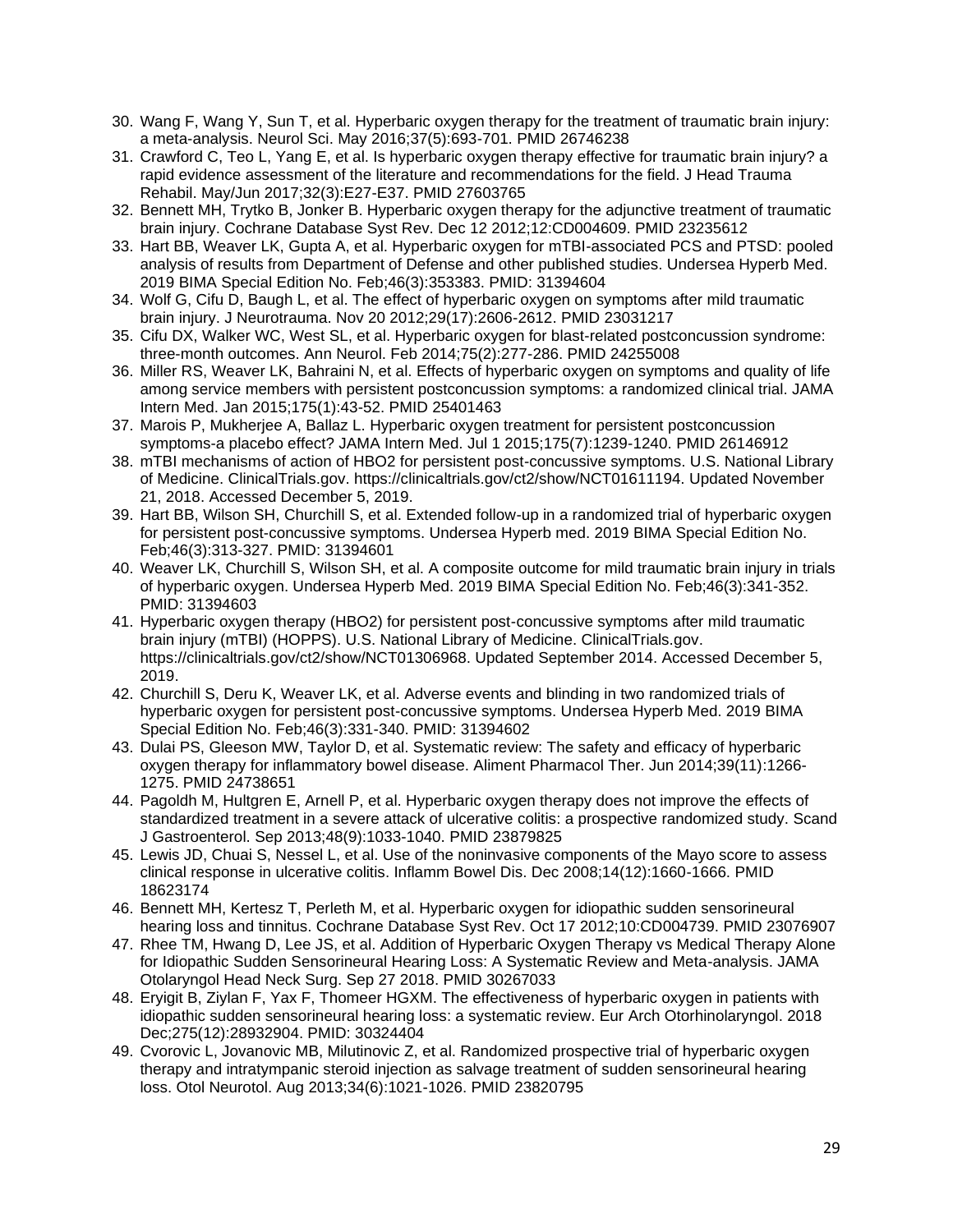- 50. Sun H, Qiu X, Hu J, et al. Comparison of intratympanic dexamethasone therapy and hyperbaric oxygen therapy for the salvage treatment of refractory high-frequency sudden sensorineural hearing loss. Am J Otolaryngol. Sep - Oct 2018;39(5):531-535. PMID 29891394
- 51. Almosnino G, Holm JR, Schwartz SR, et al. The Role of Hyperbaric Oxygen as Salvage Therapy for Sudden Sensorineural Hearing Loss. Ann Otol Rhinol Laryngol. Oct 2018;127(10):672-676. PMID 30009614
- 52. Xie S, Qiang Q, Mei L, et al. Multivariate analysis of prognostic factors for idiopathic sudden sensorineural hearing loss treated with adjuvant hyperbaric oxygen therapy. Eur Arch Otorhinolaryngol. Jan 2018;275(1):47-51. PMID 29071444
- 53. Bennett M, Best TM, Babul S, et al. Hyperbaric oxygen therapy for delayed onset muscle soreness and closed soft tissue injury. Cochrane Database Syst Rev. Oct 19 2005(4):CD004713. PMID 16235376
- 54. Xiong T, Chen H, Luo R, et al. Hyperbaric oxygen therapy for people with autism spectrum disorder (ASD). Cochrane Database Syst Rev. Oct 13 2016;10:CD010922. PMID 27737490
- 55. Sampanthavivat M, Singkhwa W, Chaiyakul T, et al. Hyperbaric oxygen in the treatment of childhood autism: a randomised controlled trial. Diving Hyperb Med. Sep 2012;42(3):128-133. PMID 22987458
- 56. Rizzato A, DAlessandro N, Berenci E, et al. Effect of mild hyperbaric oxygen therapy on children diagnosed with autism. Undersea Hyperb Med. 2018 Nov-Dec;45(6):639-645. PMID: 31158930
- 57. Lacey DJ, Stolfi A, Pilati LE. Effects of hyperbaric oxygen on motor function in children with cerebral palsy. Ann Neurol. Nov 2012;72(5):695-703. PMID 23071074
- 58. Collet JP, Vanasse M, Marois P, et al. Hyperbaric oxygen for children with cerebral palsy: a randomised multicentre trial. HBO-CP Research Group. Lancet. Feb 24 2001;357(9256):582-586. PMID 11558483
- 59. Long Y, Tan J, Nie Y, et al. Hyperbaric oxygen therapy is safe and effective for the treatment of sleep disorders in children with cerebral palsy. Neurol Res. Mar 2017;39(3):239-247. PMID 28079475
- 60. Xiao Y, Wang J, Jiang S, et al. Hyperbaric oxygen therapy for vascular dementia. Cochrane Database Syst Rev. Jul 11 2012;7(7):CD009425. PMID 22786527
- 61. Spiegelberg L, Djasim UM, van Neck HW, et al. Hyperbaric oxygen therapy in the management of radiation-induced injury in the head and neck region: a review of the literature. J Oral Maxillofac Surg. Aug 2010;68(8):1732-1739. PMID 20493616
- 62. Teguh DN, Levendag PC, Noever I, et al. Early hyperbaric oxygen therapy for reducing radiotherapy side effects: early results of a randomized trial in oropharyngeal and nasopharyngeal cancer. Int J Radiat Oncol Biol Phys. Nov 1 2009;75(3):711-716. PMID 19386439
- 63. Sherlock S, Way M, Tabah A. Hyperbaric oxygen treatment for the management of radiation-induced xerostomia. J Med Imaging Radiat Oncol. 2018 Dec;62(6):841-846. PMID: 30113763
- 64. Gothard L, Haviland J, Bryson P, et al. Randomised phase II trial of hyperbaric oxygen therapy in patients with chronic arm lymphoedema after radiotherapy for cancer. Radiother Oncol. Oct 2010;97(1):101-107. PMID 20605648
- 65. Oscarsson N, Muller B, Rosen A, et al. Radiation-induced cystitis treated with hyperbaric oxygen therapy (RICH-ART): a randomized, controlled, phase 2-3 trial. Lancet Oncol. 2019 Nov;20(11):1602- 1614. PMID: 31537473
- 66. Camporesi EM, Vezzani G, Bosco G, et al. Hyperbaric oxygen therapy in femoral head necrosis. J Arthroplasty. Sep 2010;25(6 Suppl):118-123. PMID 20637561
- 67. Bennett MH, French C, Schnabel A, et al. Normobaric and hyperbaric oxygen therapy for the treatment and prevention of migraine and cluster headache. Cochrane Database Syst Rev. Dec 28 2015(12):CD005219. PMID 26709672
- 68. Peng Z, Wang S, Huang X, et al. Effect of hyperbaric oxygen therapy on patients with herpes zoster. Undersea Hyperb Med. Nov-Dec 2012;39(6):1083-1087. PMID 23342765
- 69. Efrati S, Golan H, Bechor Y, et al. Hyperbaric oxygen therapy can diminish fibromyalgia syndrome- prospective clinical trial. PLoS One. May 2015;10(5):e0127012. PMID 26010952
- 70. Yildiz S, Kiralp MZ, Akin A, et al. A new treatment modality for fibromyalgia syndrome: hyperbaric oxygen therapy. J Int Med Res. May-Jun 2004;32(3):263-267. PMID 15174219
- 71. Bennett M, Heard R. Hyperbaric oxygen therapy for multiple sclerosis. CNS Neurosci Ther. Apr 2010;16(2):115- 124. PMID 20415839
- 72. Bennett M, Feldmeier J, Smee R, et al. Hyperbaric oxygenation for tumour sensitisation to radiotherapy. Cochrane Database Syst Rev. Oct 19 2005(4):CD005007. PMID 16235387